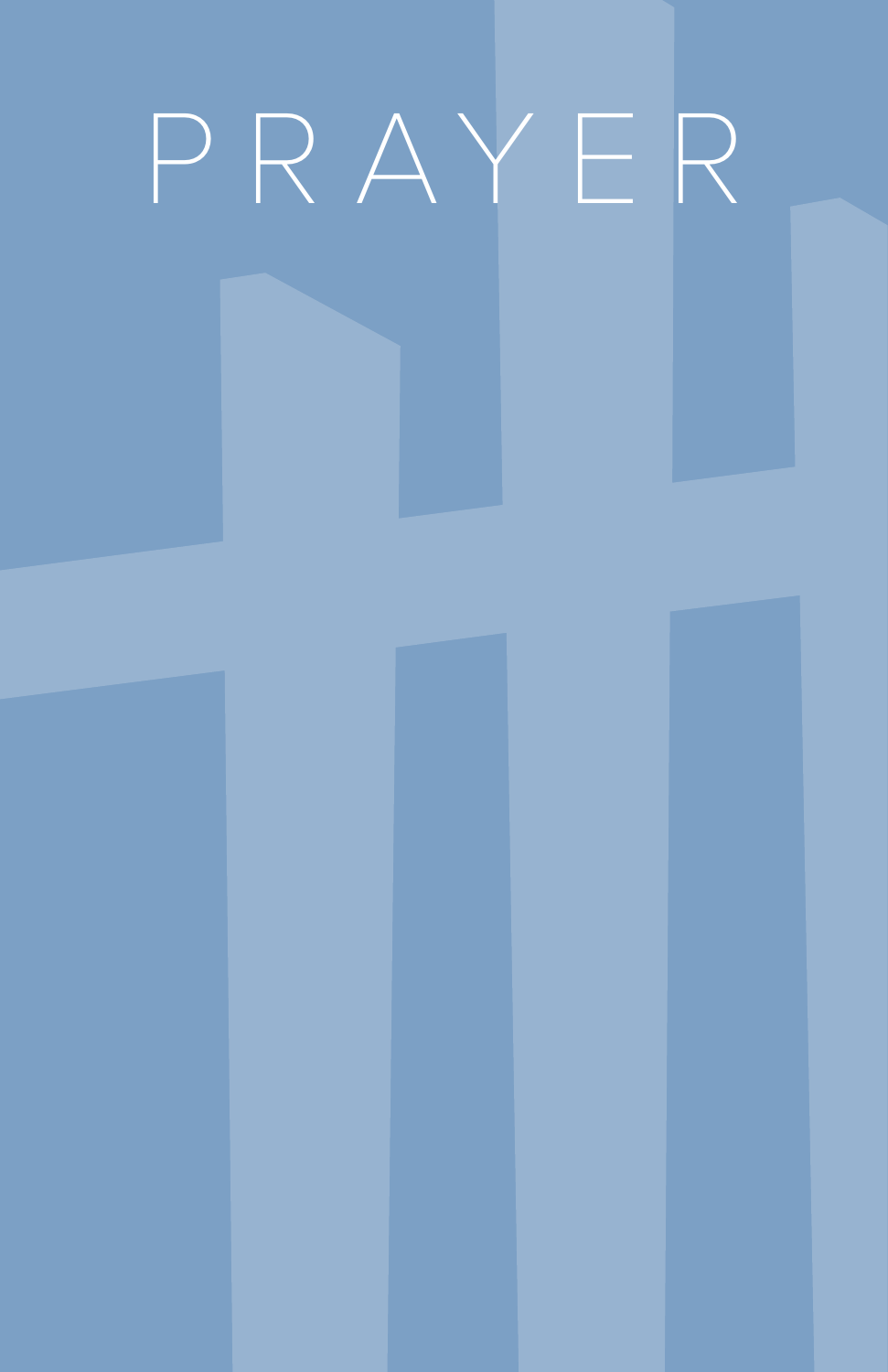*"For My house shall be called a house of prayer for all nations." Isaiah 56:7*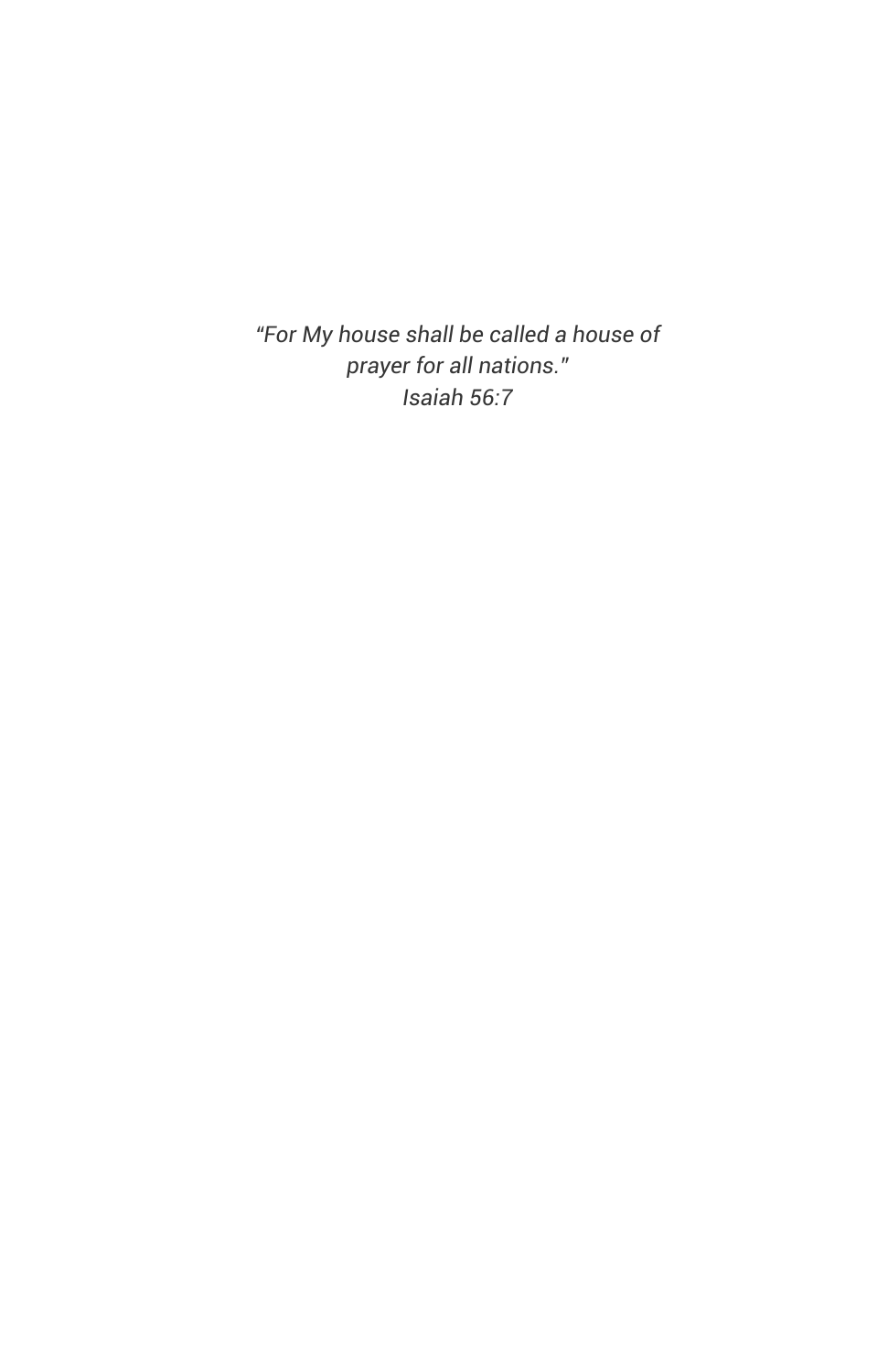# CONTENTS

Online copy of this book ................gracestl.org/prayerbook.pdf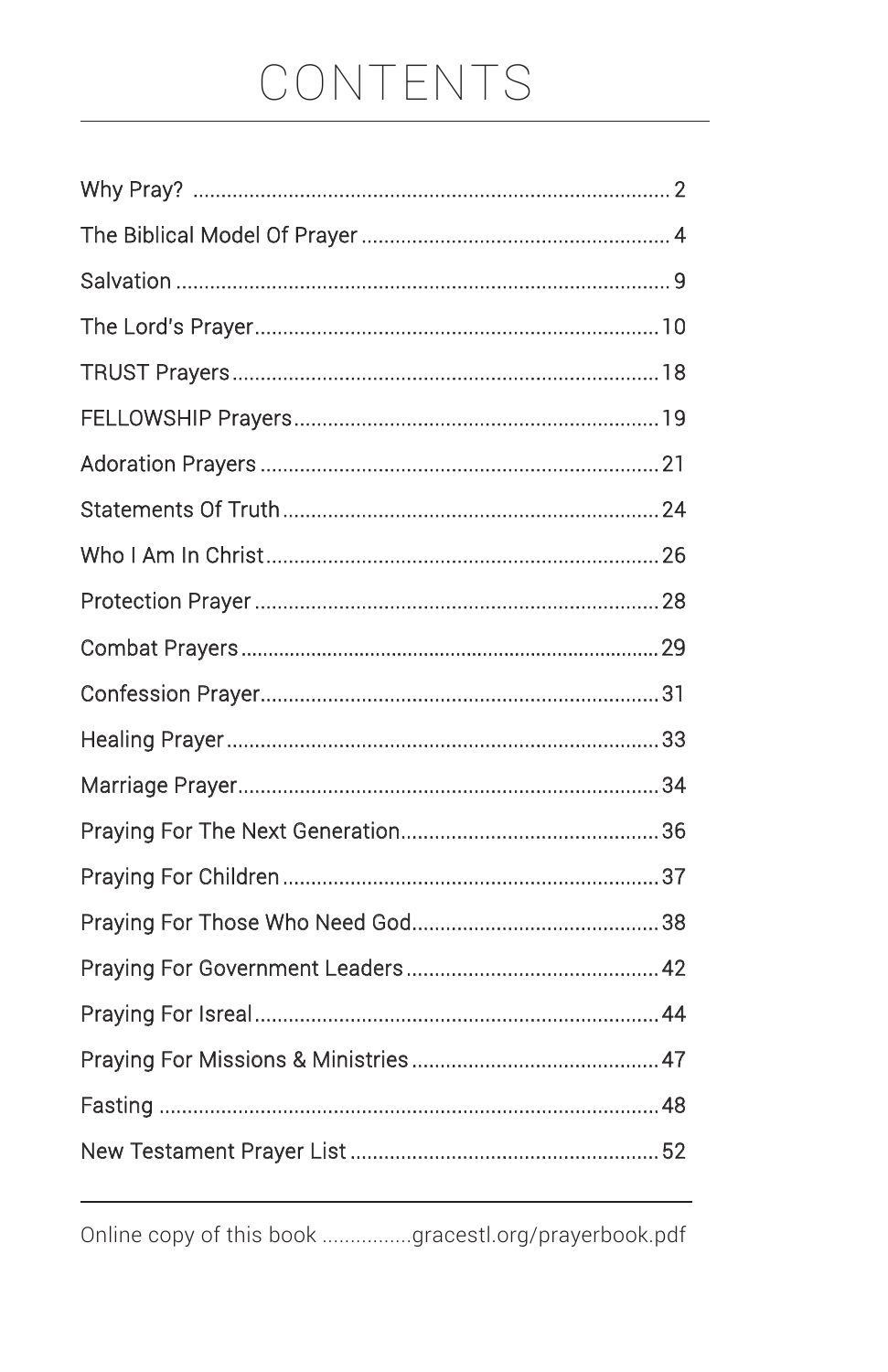# WHY PRAY?

Prayer is simply talking to God. It is simple, yet most of us struggle fiercely to keep with it. The goal of this booklet is to help us grow into people who not only pray but also enjoy praying.

# **Why does God want us to pray?**

1. To connect with His heart and build a relationship with Him. He knows that if we engage with Him in honest dialogue then our relationship with Him will grow strong over time.

> *God is a Father. He is relational and He's really into family. He wants us to be real, transparent, open and honest with Him so He can prove His love and commitment to us. He's overjoyed with us. We are what He's into. He cares intensely about each and every one of us. This puts prayer in a whole different light.*

*— Ron Tucker*

2. To release His power and wisdom to and through us. God has ideas about relationships, business, justice, parenting, etc. He has it all and wants to share it all.

> *Prayer is the key that unlocks all the storehouses of God's infinite grace and power. All that God is, and all that God has, is at the disposal of prayer.*

*— R.A. Torrey* 

3. To tell others about Jesus and making disciples.

Over time we love who and what we pray for. We end up being a better witness to our neighbors and co-workers as we pray for them. We gain God's heart and perspective for their lives.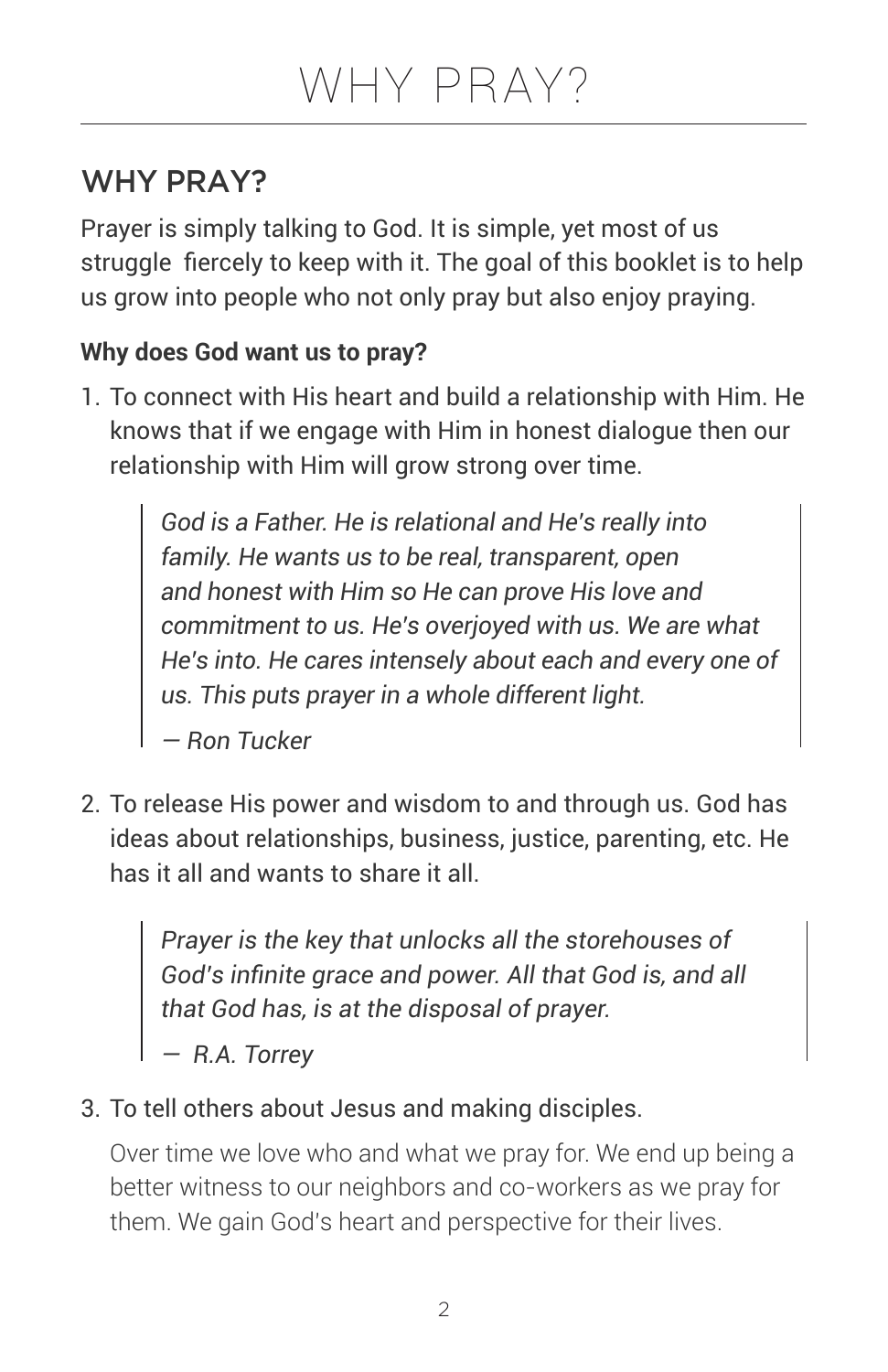# 4. To impact the spiritual realm that prepares the way for God's purposes. More is happening than meets the natural eye because of prayer.

# Creating a Lifestyle of Prayer

*Very early in the morning, while it was still dark, Jesus got up, left the house and went off to a solitary place, where He prayed. Mark 1:35*

Prayer is most effective when it isn't something we do every now and then, but when it's a lifestyle we cultivate. To understand how to have a lifestyle of prayer, we can look at the example Jesus gave during His life on earth.

### Have a Certain Time

Jesus got up early in the morning to spend time with His Heavenly Father. Make an appointment with God — whether it's first thing in the morning, at lunch, or in the evening — and set your heart to faithfully keep it. If you get off track, simply recommit to start again.

### Have a Certain Place

Jesus had a specific place He went to pray. Having a designated place to pray helps us remove distractions and frees us to worship and pray out loud.

# Have a Certain Plan

When Jesus taught His disciples how to pray, He gave them a prayer outline. We call it "The Lord's Prayer." This outline, along with several other tools, is available in this booklet. As we pray every day, our plans for our prayer time can vary, maybe including worship music, Bible reading and quiet time to listen to God. It doesn't have to look the same; it just helps when we have a plan for connecting regularly with God.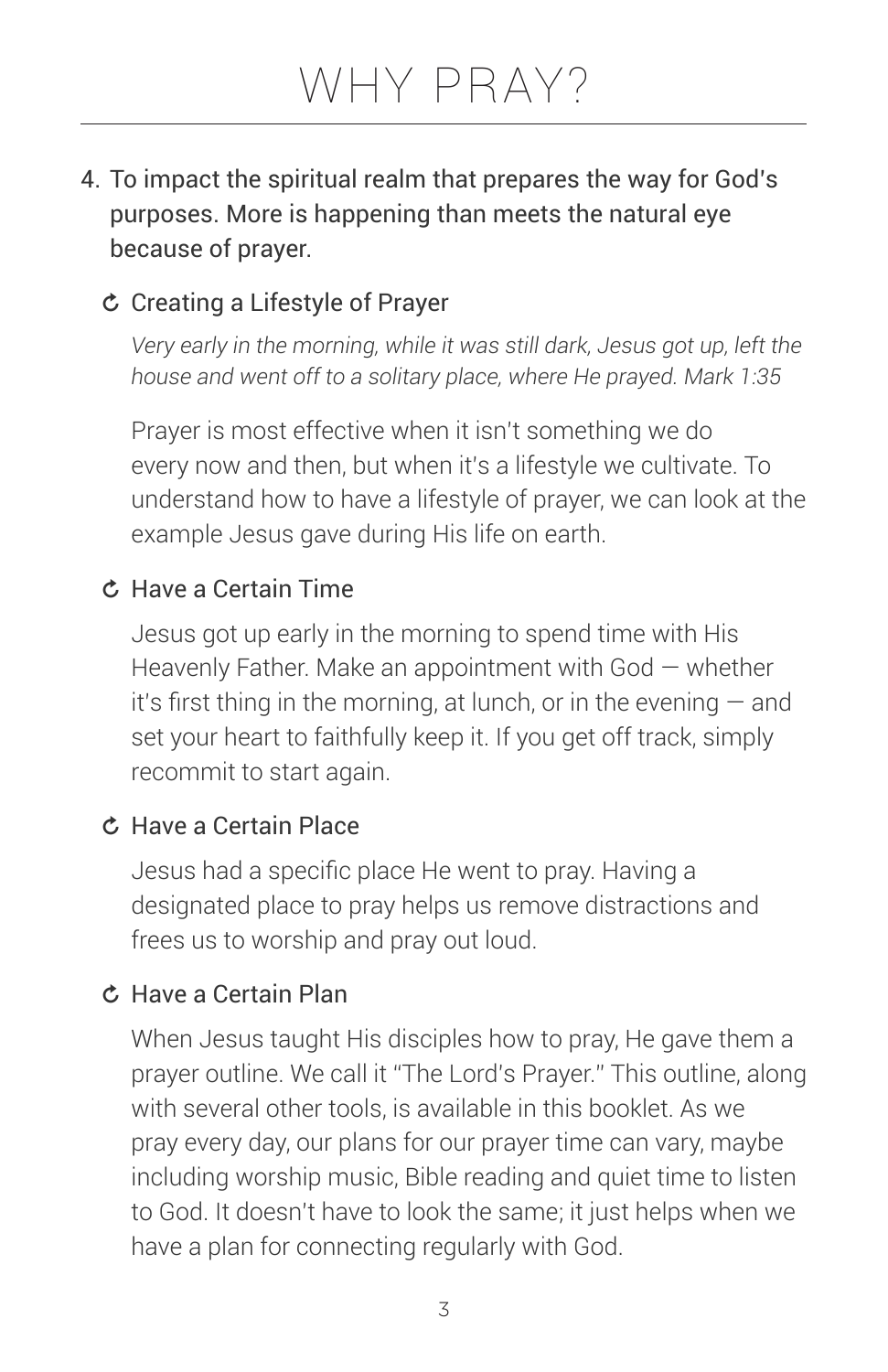# THE BIBLICAL MODEL OF PRAYER

# **A Clear Focus on the Father**

The prayers recorded in the New Testament teach us to directly talk to our Father in heaven as opposed to Satan. All the prayers of Jesus that are recorded in the Bible were directed to the Father (John 14:16; 17:5,11,15,25). Jesus specifically taught His disciples to direct their prayers to the Father (Matthew 18:19; Luke 11:2,13).

*"In this manner, therefore, pray: Our Father in heaven…" Matthew 6:9*

*…that the God of our Lord Jesus Christ, the Father of glory, may give to you the spirit of wisdom and revelation in the knowledge of Him. Ephesians 1:17*

*For this reason I bow my knees to the Father of our Lord Jesus Christ, from whom the whole family in heaven and earth is named, that He (Father) would grant you… Ephesians 3:14-16*

### **Positive Prayer vs. Negative Prayer**

The New Testament prayers are positive prayers asking God for the impartation of positive things instead of the removal of negative things.

- $\blacktriangleright$  Paul prayed for love to abound instead of asking for the removal of hatred (Philippians 1:9).
- $\blacktriangleright$  He prayed for the impartation of unity instead of praying against division (Romans 15:5).
- ▶ He asked for peace to increase instead of fear to be removed (Romans 15:13).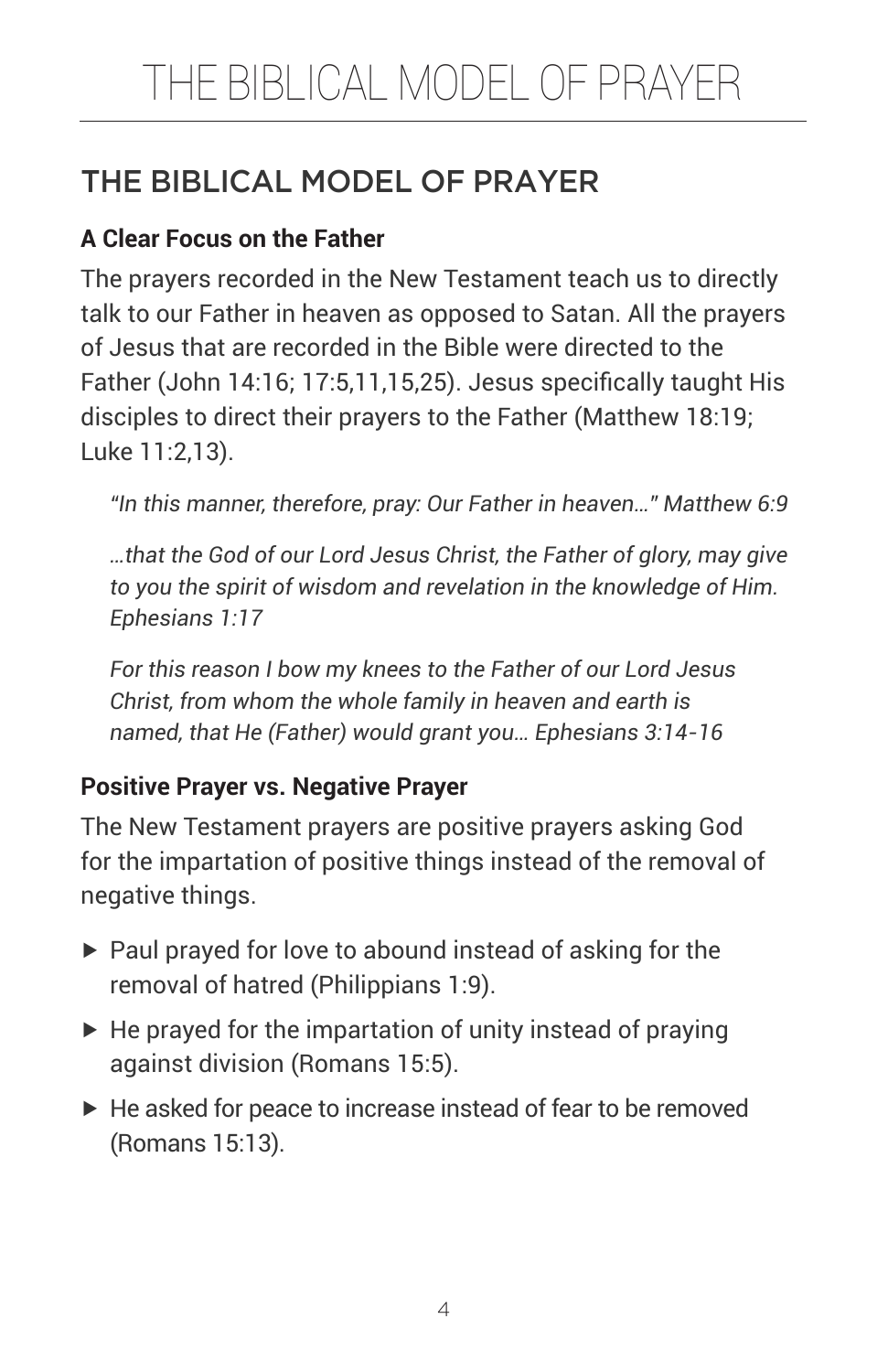$\triangleright$  Even Paul's requests to be delivered from evil men are positive, focusing on the deliverance of God's people rather than on exposing or bringing down the evil men persecuting them (2 Thessalonians 3:2).

> "Positive prayers facilitate unity, impact our emotions and build our faith. The Father is the "Great Psychologist." He designed these prayers to help our hearts flow well and work together in unity with a spirit of encouragement and faith."

— Mike Bickle

"The positive focus that comes from using the New Testament prayers can also help us to operate in faith for the future of the church. The New Testament prayers provide us with good theology for a victorious church. A man once asked me, "Why do you believe the church will be victorious?" I told him to look at the prayers of Jesus and the apostles for the church. My theology on a victorious church and revival was formed partially by praying the New Testament prayers. These prayers were given by the Spirit, so we know they will be fully answered. The church will walk in great power, purity and unity."

— Mike Bickle

# **Prayer Focused on the Church**

The vast majority of the New Testament prayers are focused on strengthening the Church in a given region. Why? Because God's primary plan to reach the lost or to impact society is by strengthening His Church with power and love. When we pray for the whole Church in a city to be revived in love and power, the answer to those prayers will have an immense impact on the lost and secular society.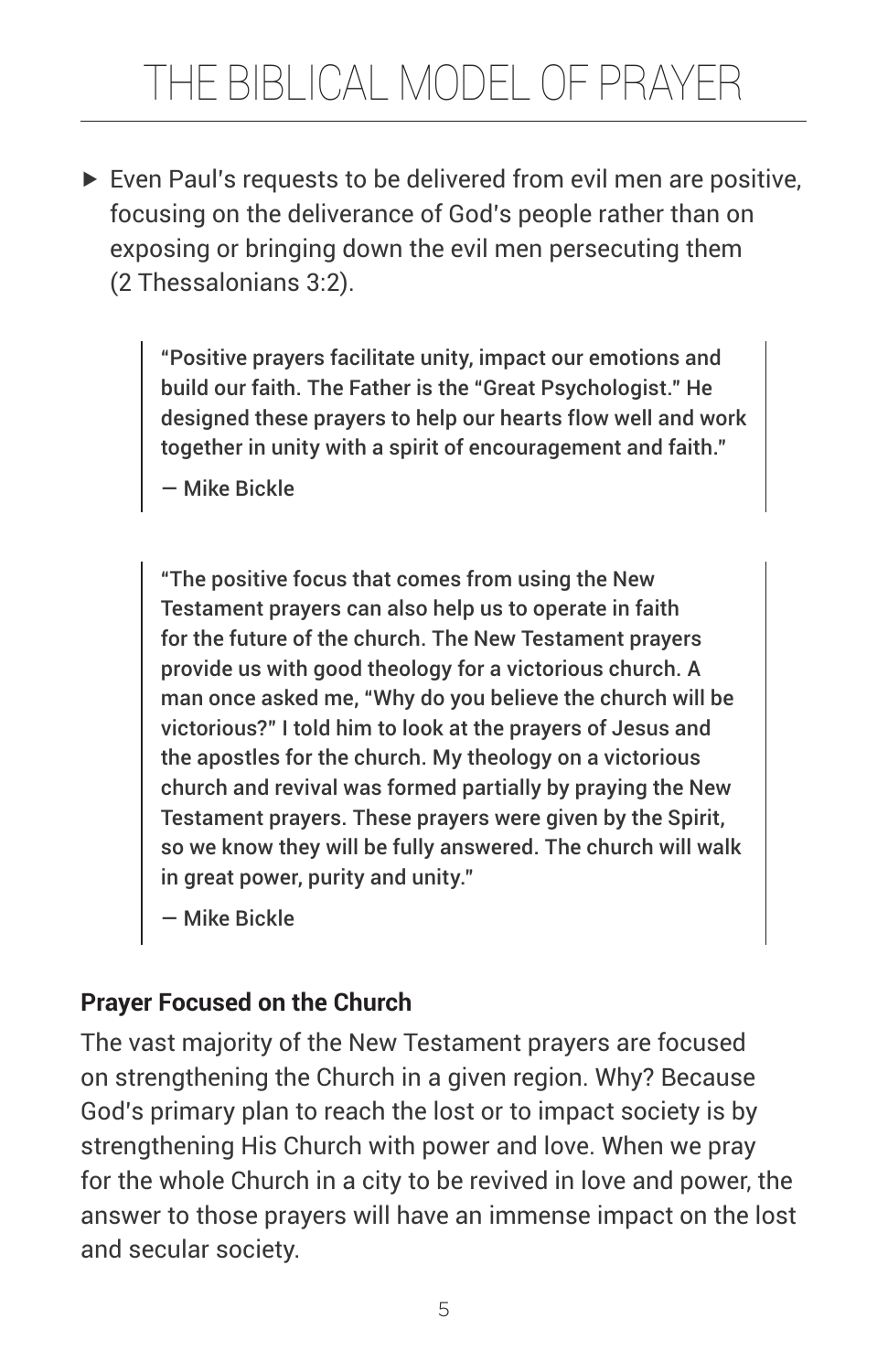We do well to pray for an increase of the Spirit's power on the Church, knowing that a harvest will surely result. No power can prevent the lost from coming to Jesus in great numbers when the Church is revived and operating together in the power of the Spirit.

There are nearly 4,000 congregations in the St. Louis area, a population of nearly 3 million people. The Lord loves the whole Church—every denomination and congregation that proclaims Jesus in our city.

# **Three New Testament Prayer Themes**

There are three general prayer themes found in the New Testament prayers:

# **1. The Gifts of the Spirit**

Praying for the gifts of the Spirit involves praying for the release of God's power, including His favor, provision and protection.

**Now, Lord…grant to Your servants that with all boldness they may speak Your word, by stretching out Your hand to heal, and that signs and wonders may be done through the name of Your holy Servant Jesus. Acts 4:29-30**

**Finally, brethren, pray for us, that the word of the Lord may run swiftly and be glorified, just as it is with you, and that we may be delivered from unreasonable and wicked men; for not all have faith. 2 Thessalonians 3:1-2**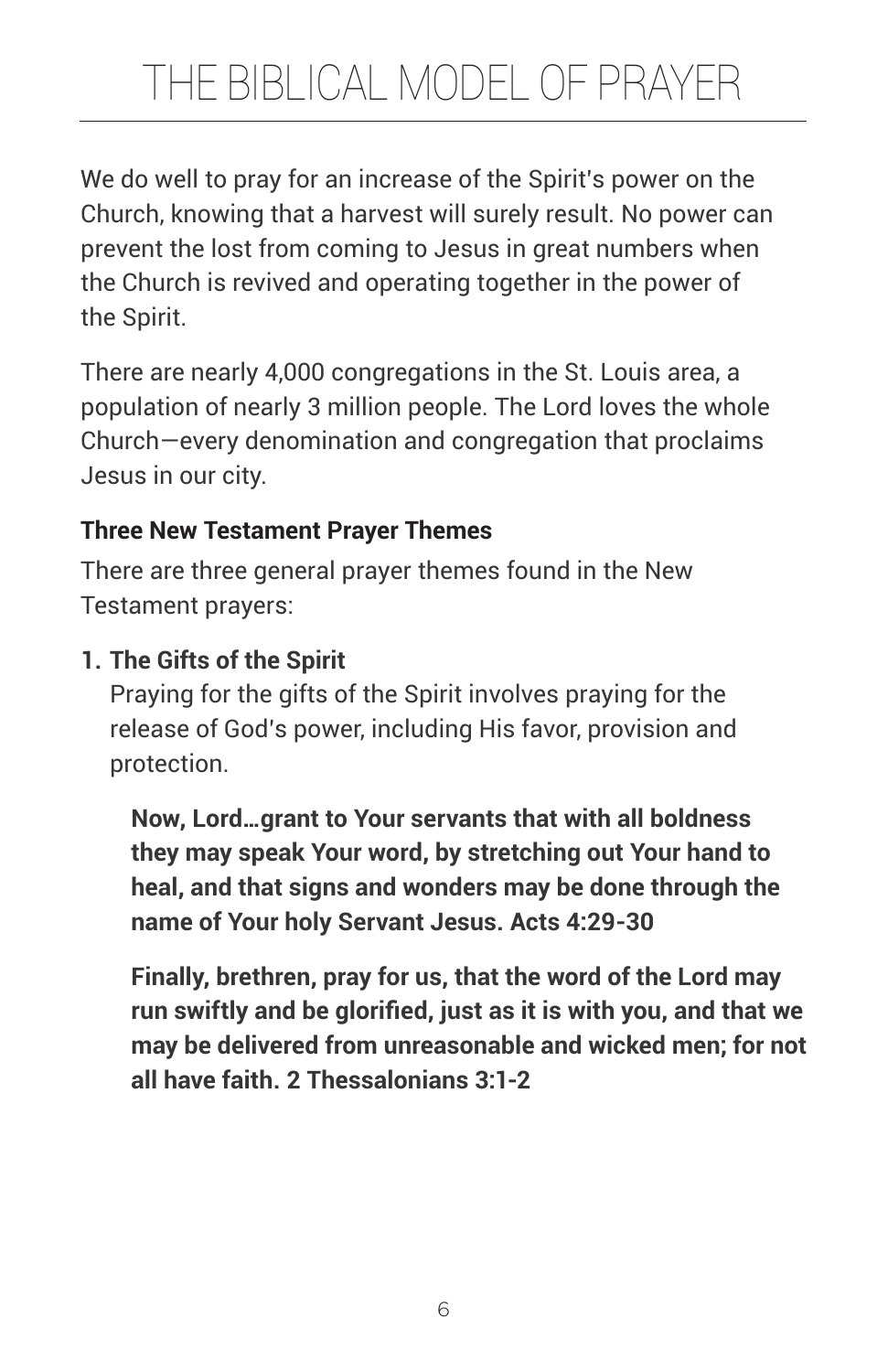# **2. The Fruit of the Spirit**

Praying for the fruit of the Spirit refers to asking for God's character to be formed in us. We ask that the fullness of the fruit of the Spirit in Galatians 5:22-23 (God's love, joy, peace, patience, etc.) be firmly established.

**For this reason we also, since the day we heard it, do not cease to pray for you and to ask that you may be filled with the knowledge of His will in all wisdom and spiritual understanding; that you may walk worthy of the Lord, fully pleasing Him, being fruitful in every good work and increasing in the knowledge of God; strengthened with all might, according to His glorious power, for all patience and long-suffering with joy; giving thanks to the Father… Colossians 1:9-10**

**For this reason I bow my knees to the Father of our Lord Jesus Christ, from whom the whole family in heaven and earth is named, that He would grant you, according to the riches of His glory, to be strengthened with might through His Spirit in the inner man, that Christ may dwell in your hearts through faith; that you, being rooted and grounded in love, may be able to comprehend with all the saints what is the width and length and depth and height— to know the love of Christ which passes knowledge; that you may be filled with all the fullness of God. Ephesians 3:15-19**

**…may the Lord make you increase and abound in love to one another and to all, just as we do to you, so that He may establish your hearts blameless in holiness before our God and Father at the coming of our Lord Jesus Christ with all His saints. 1 Thessalonians 3:12-13**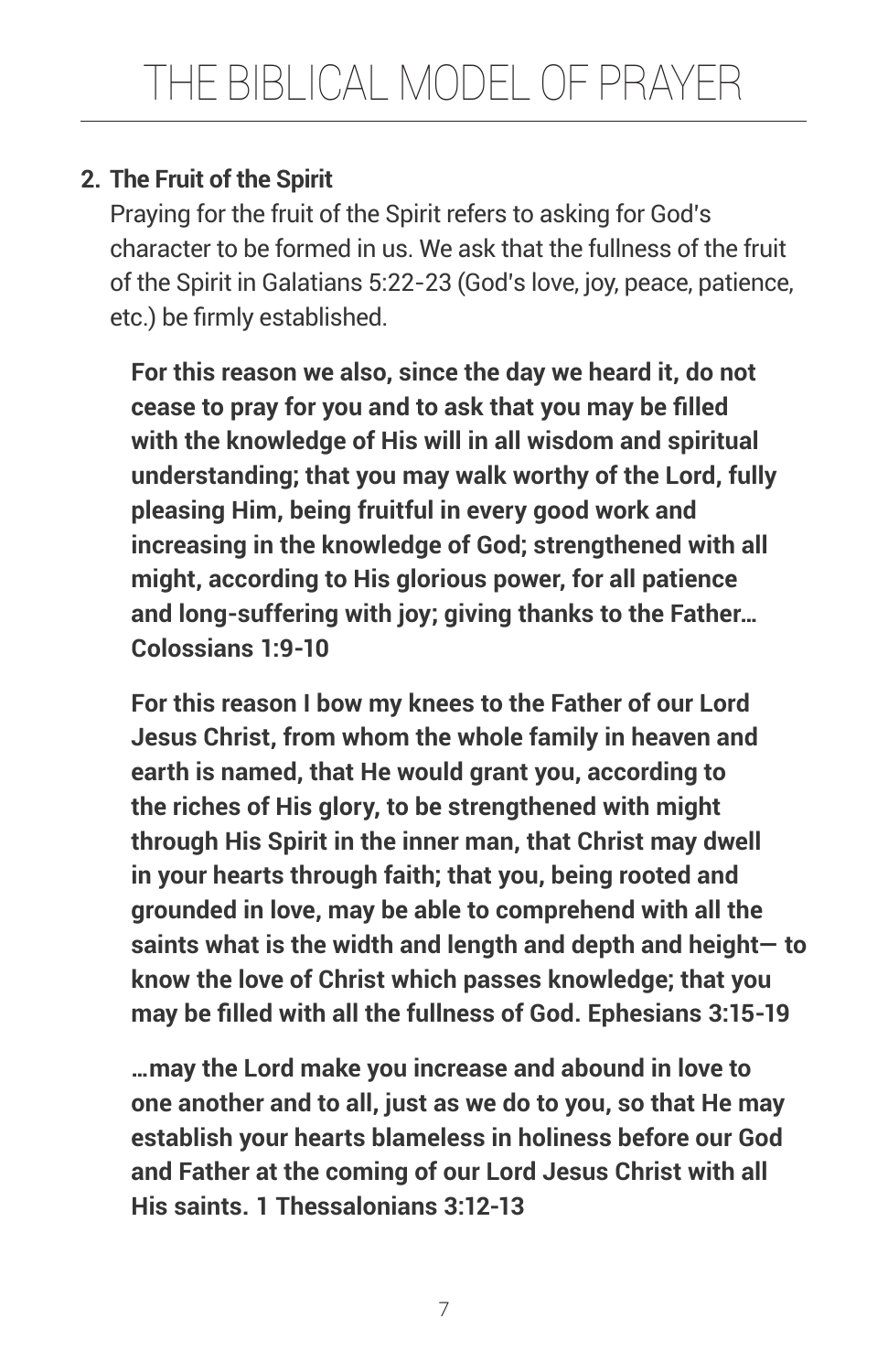**May the God of patience and comfort grant you to be likeminded toward one another…that you may with one mind and one mouth glorify the God and Father of our Lord Jesus Christ. May the God of hope fill you with all joy and peace in believing, that you may abound in hope by the power of the Holy Spirit. Romans 15:5-6, 13**

# **3. The Wisdom of the Spirit**

Praying for the wisdom of the Spirit is asking for an increase of understanding and insight into God's plans, will and Word.

**…that the God of our Lord Jesus Christ, the Father of glory, may give to you the spirit of wisdom and revelation in the knowledge of Him, the eyes of your understanding being enlightened; that you may know what is the hope of His calling, what are the riches of the glory of His inheritance in the saints, and what is the exceeding greatness of His power toward us who believe. Ephesians 1:17-19**

**I pray that your love may abound still more and more in knowledge and all discernment, that you may approve the things that are excellent, that you may be sincere and without offense till the day of Christ, being filled with the fruits of righteousness... Philippians 1:9-11**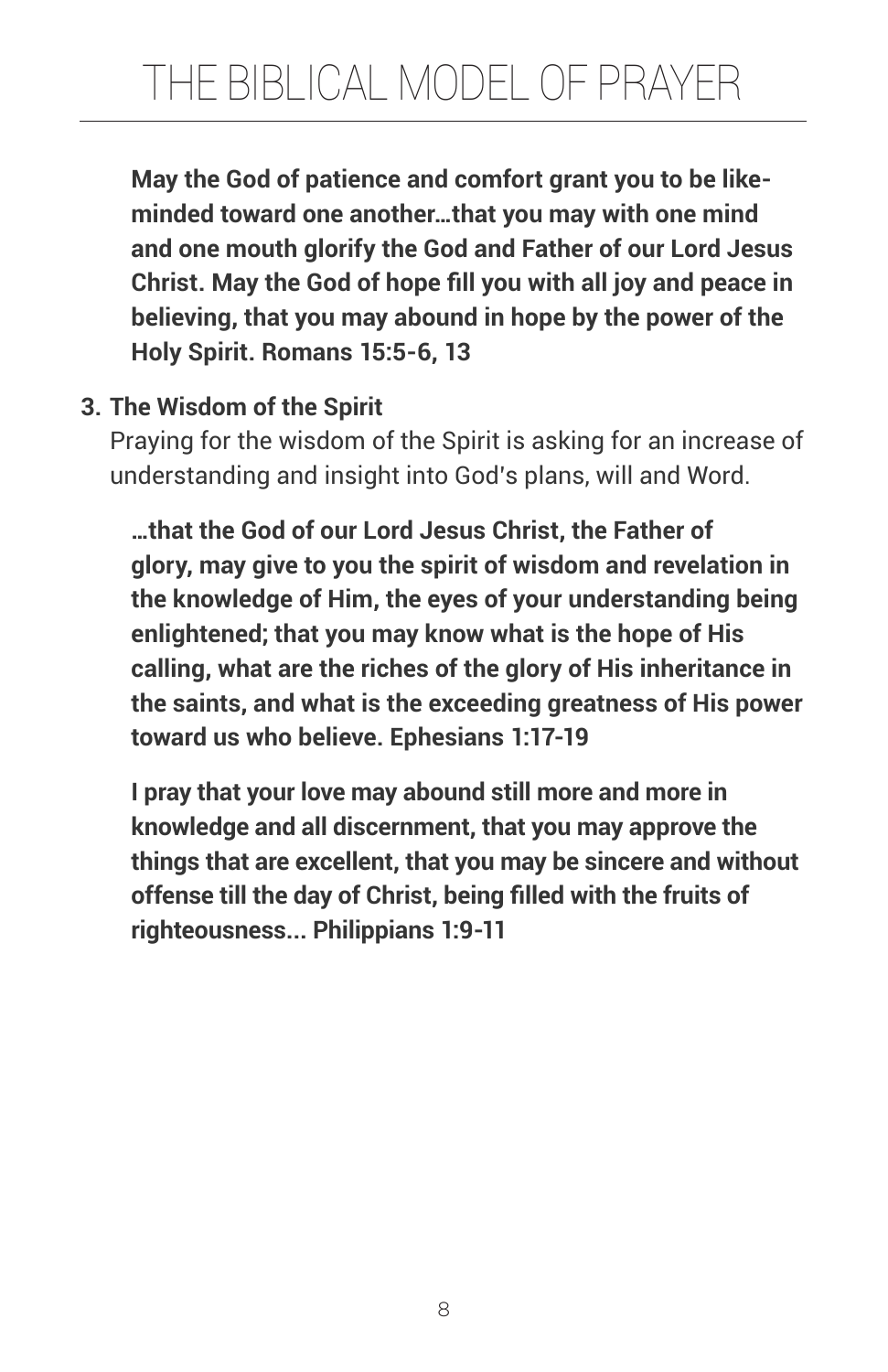# SALVATION

#### **PRAYER**

"God, I'm not just a good person who needs a little help; I recognize I'm a sinner who is helpless to change on my own. I'm guilty of sin and deserving of the punishment it causes. Have mercy on me and forgive me. I believe that Jesus died on a cross, taking the punishment of my sin and then rose back to life. Jesus, You are the only way to God and I acknowledge You alone have the power to forgive sins and give eternal life. From this day on I submit to Your leadership over my life and commit to trust You. Fill me with Your love and lead me by Your Word and Holy Spirit. Amen."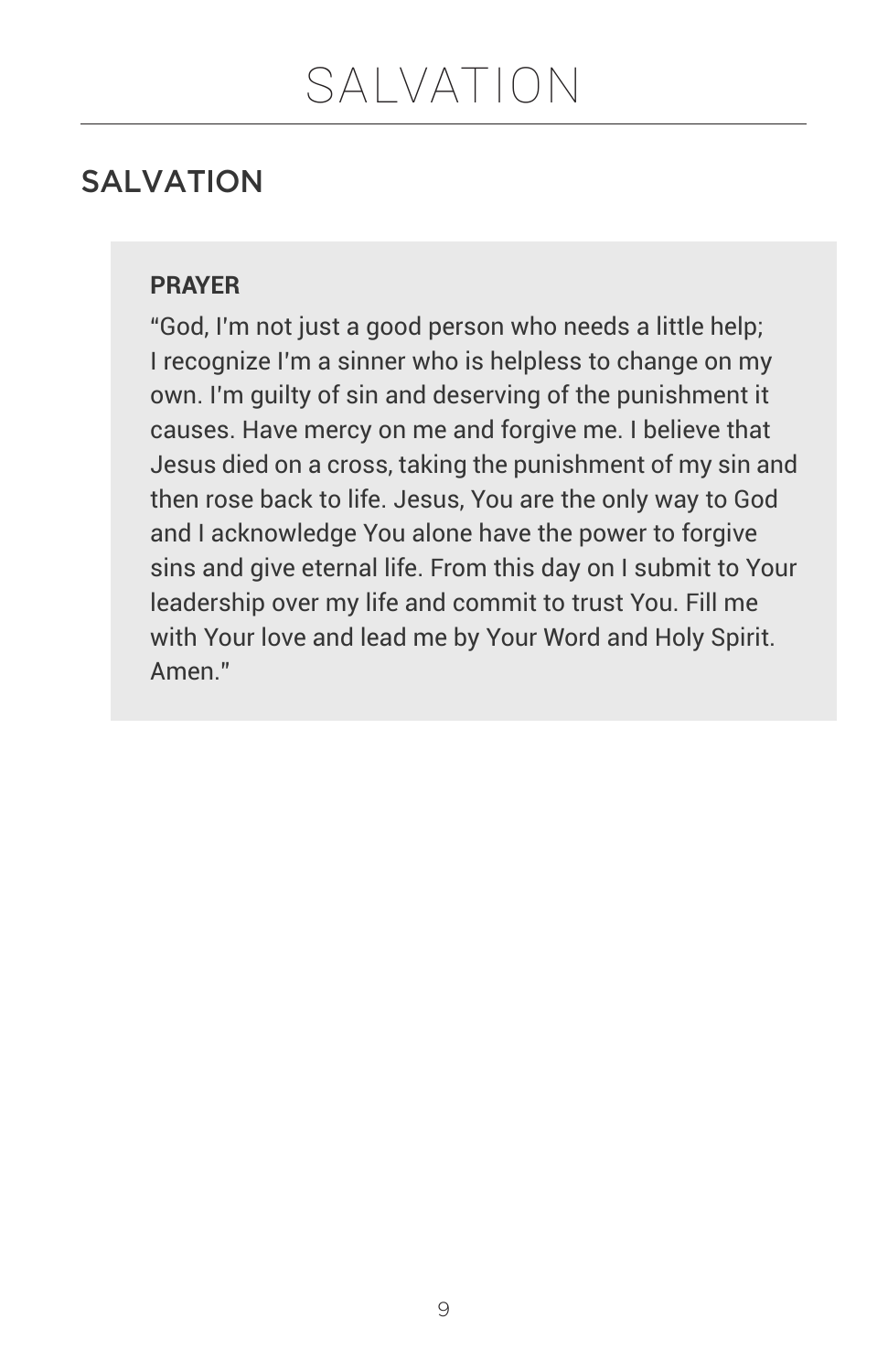# THE LORD'S PRAYER

# THE LORD'S PRAYER

Jesus provided this model as an outline to teach us how to pray in a way that connects us to God and empowers us to accomplish great things through Him.

One day Jesus was praying in a certain place. When He finished, one of His disciples said to Him, "Lord, teach us to pray…" (Luke 1:11)

*"Our Father in Heaven, hallowed be Your Name.*

*Your Kingdom come. Your will be done on earth as it is in Heaven. Give us this day our daily bread. And forgive us our debts, as we forgive our debtors.*

*And do not lead us into temptation, but deliver us from the evil one. For Yours is the Kingdom and the power and the glory forever. Amen." Matthew 6:9-13* 

### **Connect With God Relationally**

*"Our Father in Heaven..."*

In the time of Jesus, the Jewish people saw God as a transcendent creator and King. They trembled before His great power. Jesus taught them that God their creator was also their Father. "In heaven" points to the Father's powerful transcendence. Jesus combined these two ideas about God–He is both powerful and personal. He associated God's fatherly love with His heavenly power, His transcendence with His tenderness and His exalted place in glory with bowing down so low to be approachable.

God desires a relationship with us. God has adopted us as His children and loves for us to call Him our Father. Starting our prayer time acknowledging our relationship with God is powerful for us and delights Him as well.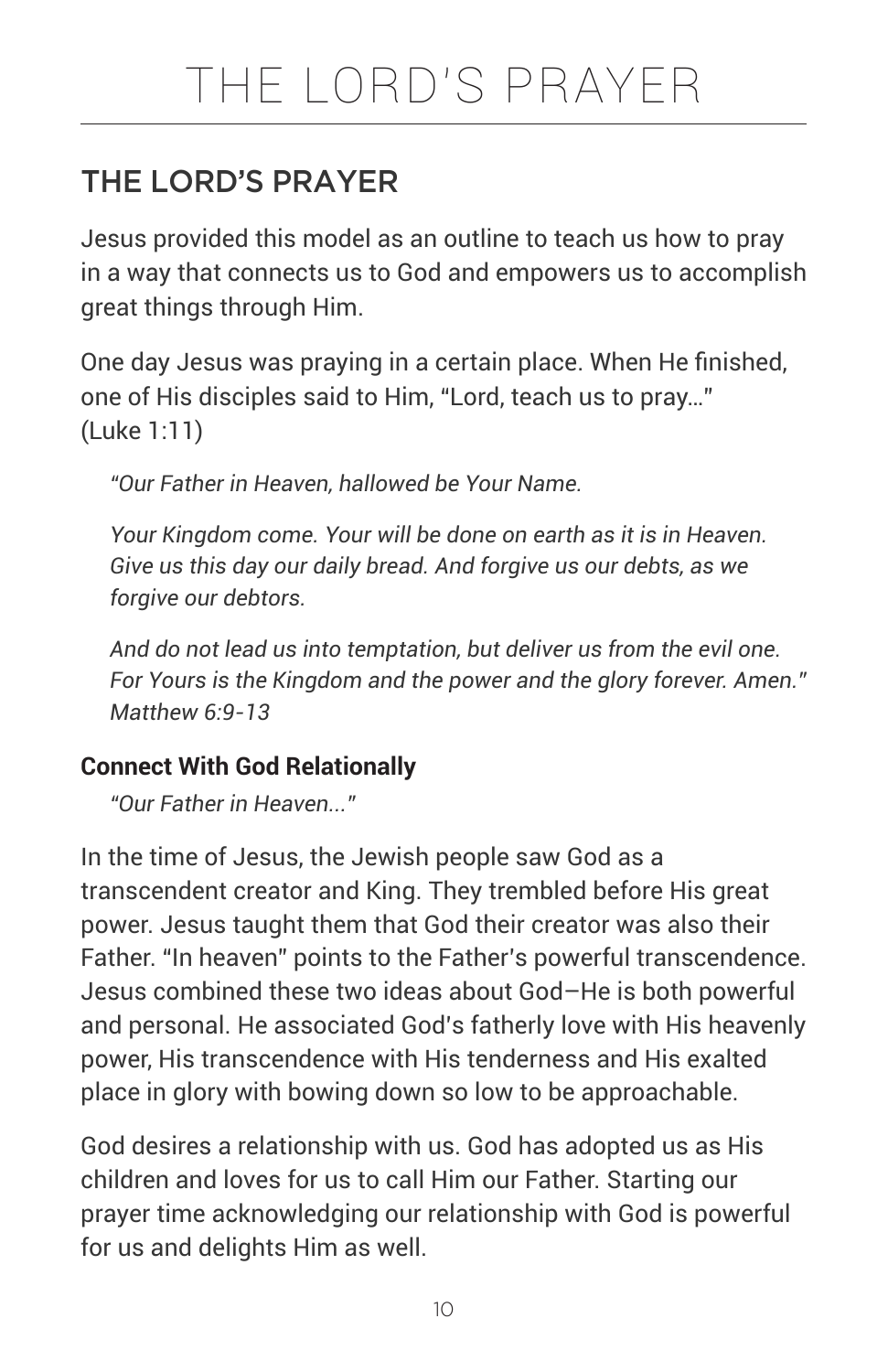# THE LORD'S PRAYER

*You have not received a spirit that makes you fearful slaves. Instead, you received God's Spirit when He adopted you as His own children. Now we call Him, "Abba, Father." Romans 8:15* 

#### **PRAYER**

"Father, I come to You today thankful that I am Your child. You have forgiven me and adopted me as Your own and I am so grateful to call you my Father. Thank you for loving me. I love you."

#### **Worship His Name**

*"...hallowed be Your name."*

Hallowed simply means sacred. We ask God to break in with power to cause more people to acknowledge the truth about Him. We pray that the Father receive the highest place in our life, heart and worship. The very thought of His name stirs awe and holy fear in all who understand who He really is. God-centered Christianity prays "hallowed be Your name," or "Help us to honor Your name."

Here is a list of some of His names to help us worship Him specifically and personally:

- $\triangleright$  God is Righteousness  $-$  He makes us clean.
- $\triangleright$  God is Sanctifier  $-$  He has called us and set us apart.
- $\triangleright$  God is Healer  $-$  He heals all our diseases.
- $\triangleright$  God is Banner of Victory  $-$  He defeated our enemies.
- $\triangleright$  God is Shepherd  $-$  He speaks to us and leads us.
- $\triangleright$  God is Peace  $-$  He is our peace in every storm.
- $\triangleright$  God is Provider  $-$  He supplies all of our needs.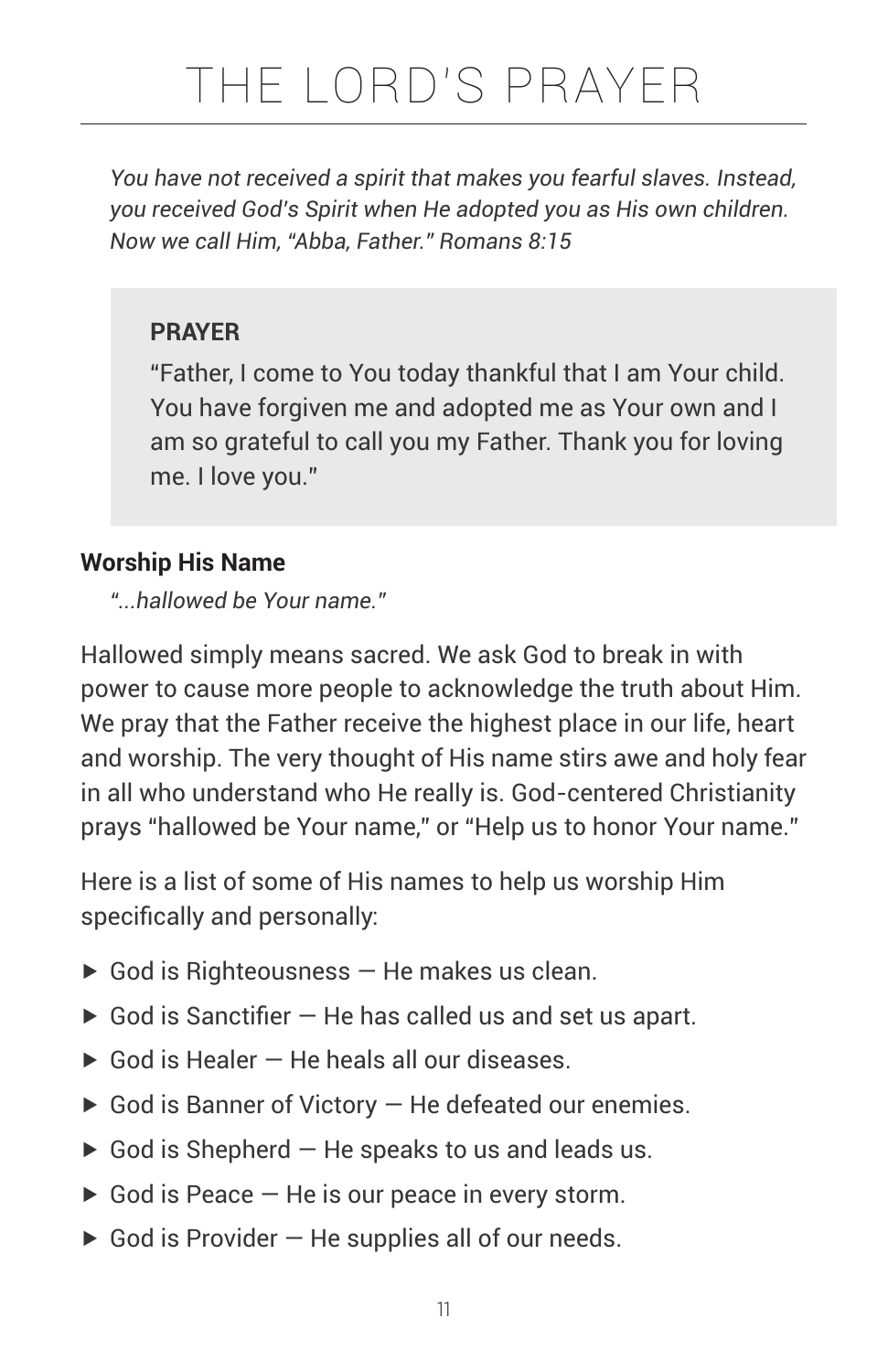*The name of the Lord is a strong tower; the righteous man runs into it and is safe. Proverbs 18:10* 

### **PRAYER**

"God, I am in awe of You. Help me to see and think of You rightly. Give me a holy imagination, that my thoughts would be high and holy concerning what You are like. Your Name is a strong tower, a place of protection and safety for me. I praise You as my Healer, my Shepherd and my Banner of Victory. You are my Peace, my Provider, my Righteousness and my Sanctifier. Your Name is great, and I worship You."

#### **Pray His Agenda First**

*"Your Kingdom come. Your will be done on earth as it is in Heaven."*

Part of being a child of God is caring about what He cares about. We know His will is perfect, and we acknowledge His wisdom and sovereignty when we pray His agenda first.

*"He will always give you all you need from day to day if you will make the Kingdom of God your primary concern." Luke 12:31* 

Spend time focusing on what God is focused on. His priorities include:

- $\blacktriangleright$  Saving the lost
- $\triangleright$  Wisdom and quidance for those in authority (parental, spiritual, governmental, work-related)
- ▶ Accomplishing His purpose in our lives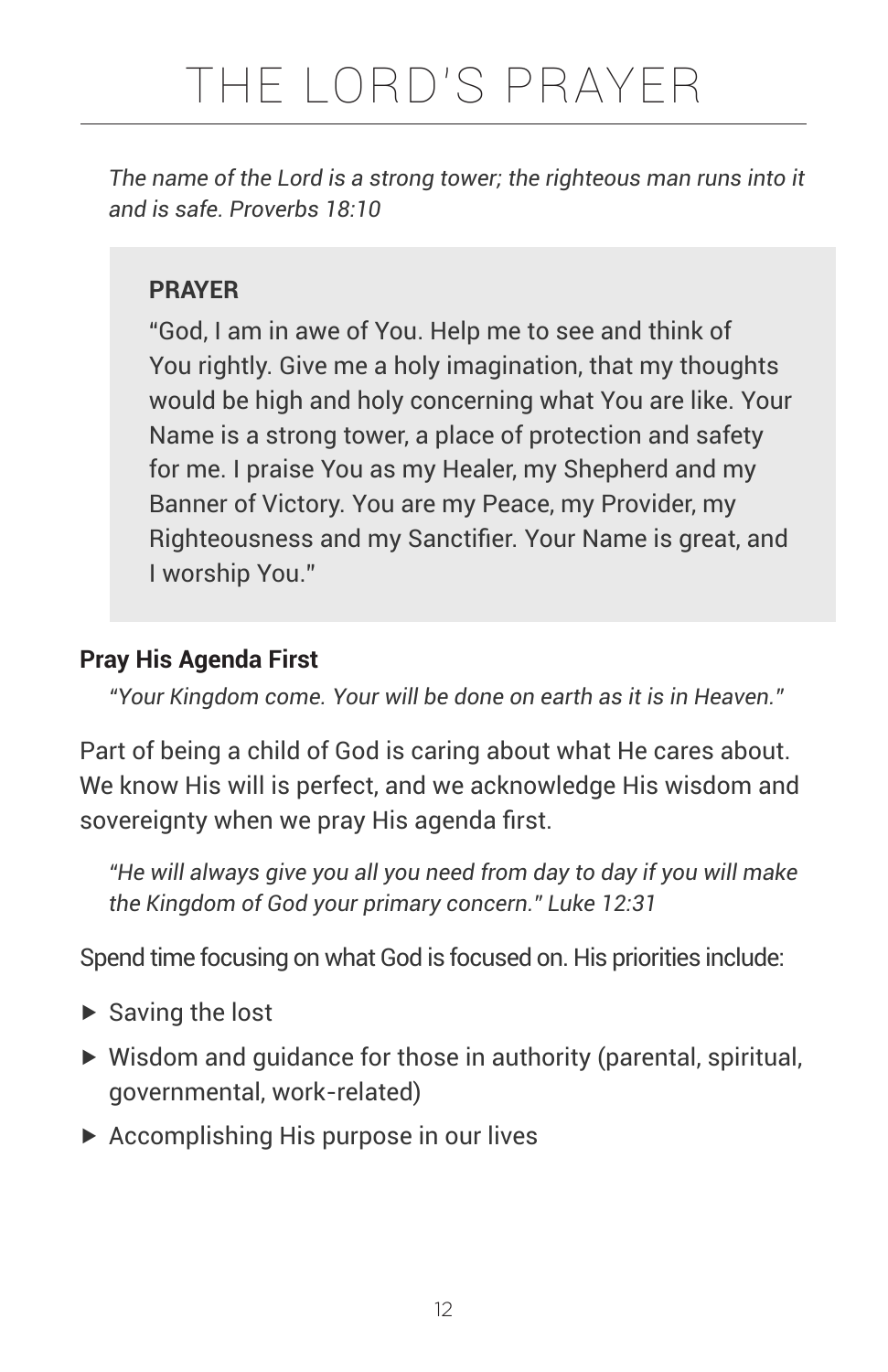"God, I recognize there is no better plan on earth than Yours, and I pray for Your will to be done in my life (name the areas of your life where you need more of God's presence today) and in our world. This world is lost and needs You desperately, and I pray for every person to know You as their personal Lord and Savior.

I pray for the leaders in my life (pray specifically over parents, spiritual leaders, government leaders, employers and any other leaders in your life), that You would give them supernatural wisdom and discernment as they lead. Give them a revelation of Your will and Your purpose for them. And I give my life to You again today; have Your way in my life! Help me to do anything You want to do. I ask today for wisdom and clarity as You show me my next steps."

# **Depend on Him for Everything**

*"Give us this day our daily bread."*

God promises to supply all our needs, and He wants us to come to Him with our problems, needs and desires and to trust Him to provide.

*I look up to the mountains—does my help come from there? My help comes from the Lord, who made heaven and earth! Psalm 121:1-2* 

Ask God for what you need today. It may help to write down the concerns weighing on your mind or the desires of your heart. You can bring them to God and trust Him enough to hand them over to Him fully.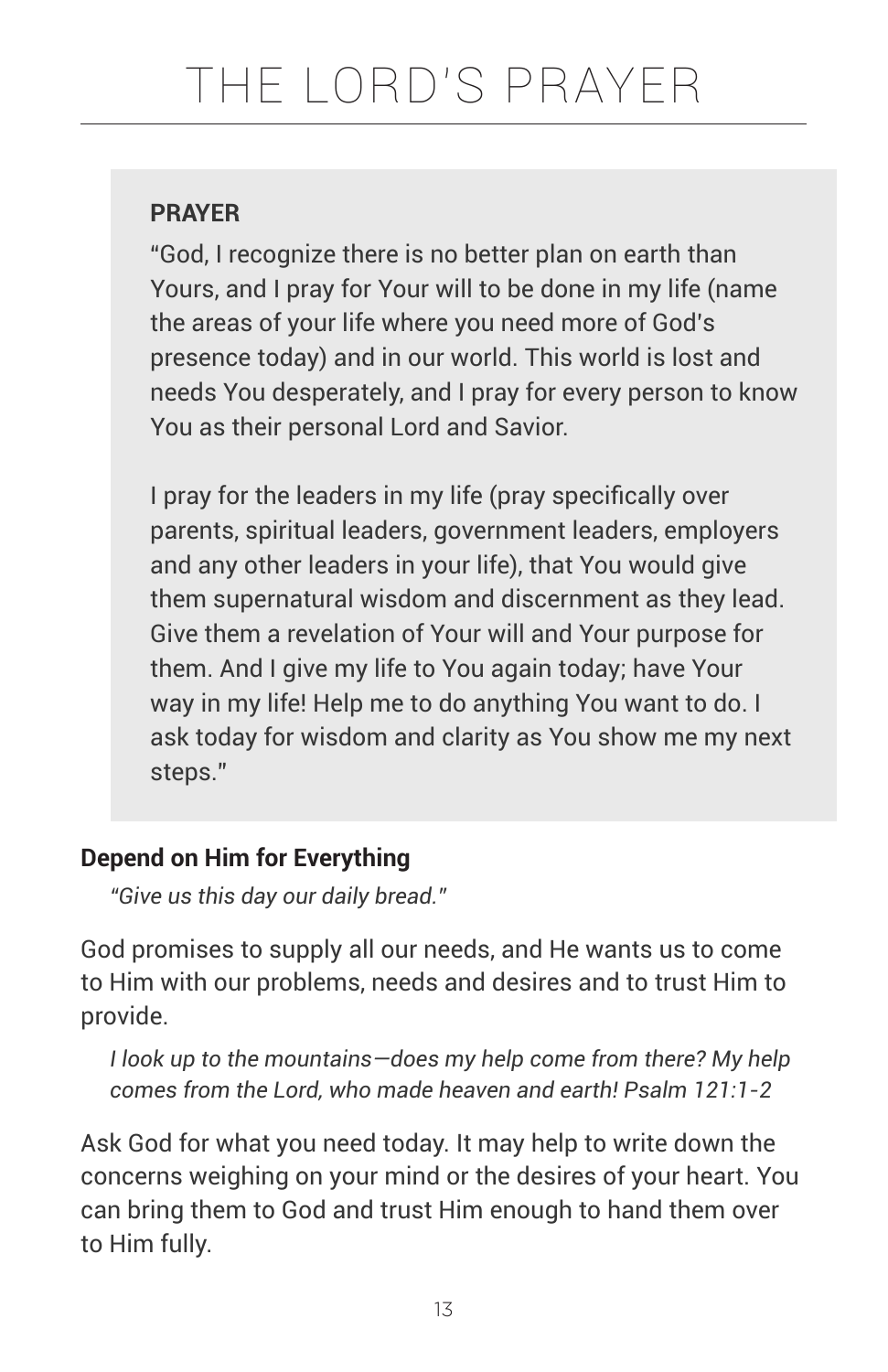"Father, I acknowledge that everything I need today will come from You. You made the heavens and the earth. You are more than capable of handling any situation I'm dealing with, so I give it to You completely (specifically talk to God about what is on your mind and heart right now and give it to Him). I look to You to help me, sustain me and give me Your peace. Remind me of Your hope and power today."

# **Forgive and Be Forgiven**

*"Forgive us our debts, as we forgive our debtors."*

God has offered us complete forgiveness, and we can receive it at any time. When we turn away from our sins and receive His forgiveness, our hearts are more prepared to forgive others as well.

*If we confess our sins, He is faithful and just and will forgive us our sins and purify us from all unrighteousness. 1 John 1:9* 

Ask God to check your heart and life and show you areas where you need to ask for forgiveness. Then, it is your turn to forgive those who have offended you. Ask God to forgive you and to help you forgive others.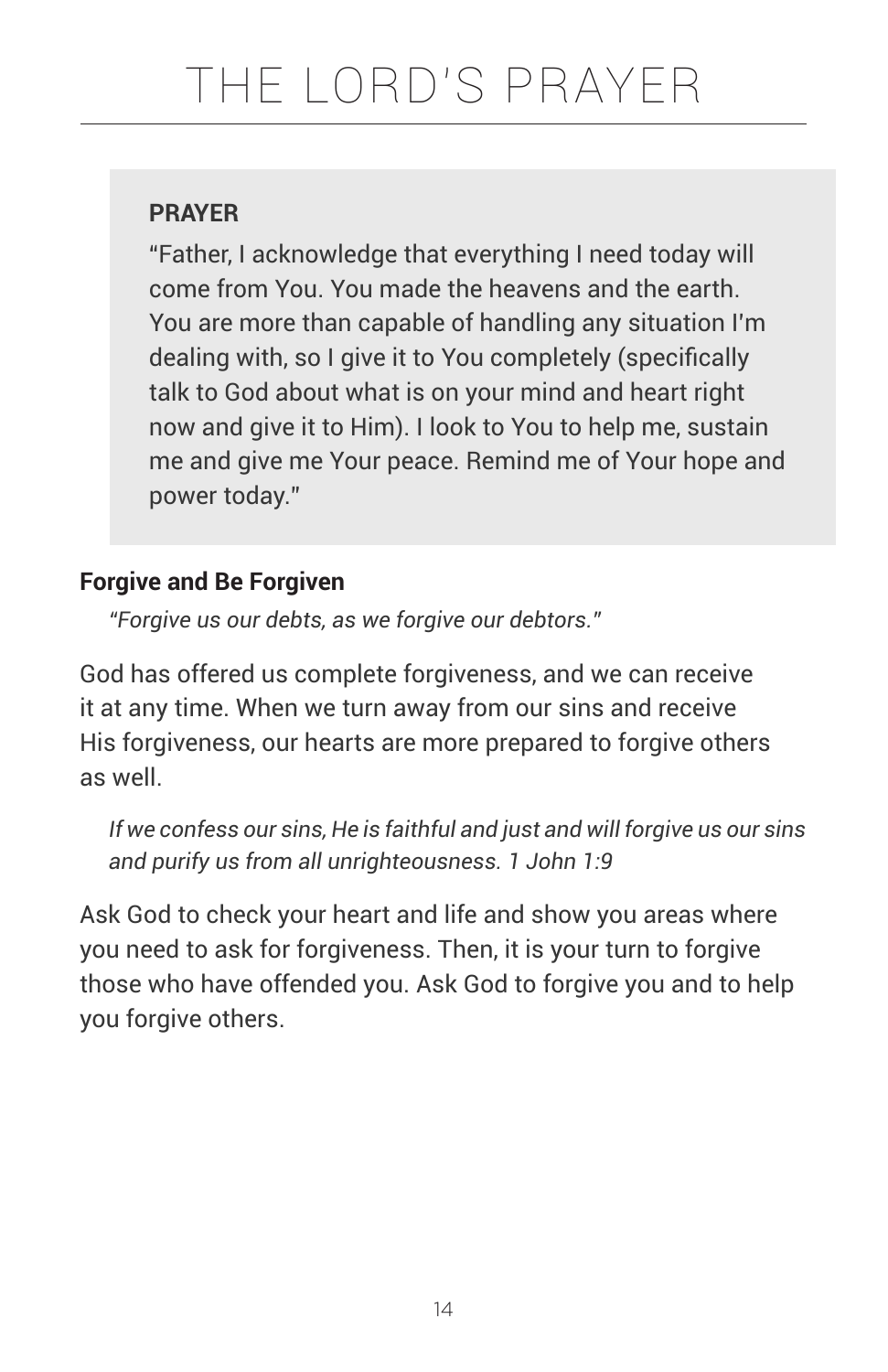"God, thank You so much for offering me the gift of forgiveness. Show me any areas in my life that I need to bring before You in order to receive forgiveness and healing. I confess that I have been struggling with sin (talk to God about any areas of sin in your life), and I know that You want me to be clean again. Please forgive me for my sin. Thank You for showing me unfailing grace. As You have so freely forgiven me, I also want to freely forgive others. Please help me let go of all of my offenses. I release to You those who have hurt me, and I trust You to handle those situations according to Your perfect will."

### **Realize There's an Enemy**

*"And do not lead us into temptation, but deliver us from the evil one."*

The Bible makes it very clear that we have an enemy who is trying to steal from us, kill us and destroy us. As we pray, we take our stand against the enemy and fight from a place of victory through Jesus as we're empowered by His Holy Spirit. There is power in God's Word, and every lie the enemy has told us can be replaced with God's truth. Jesus answered every temptation by quoting scripture (Matthew 4).

*For our struggle is not against flesh and blood, but against the rulers, against the authorities, against the powers of this dark world and against the spiritual forces of evil in the heavenly realms. Ephesians 6:12*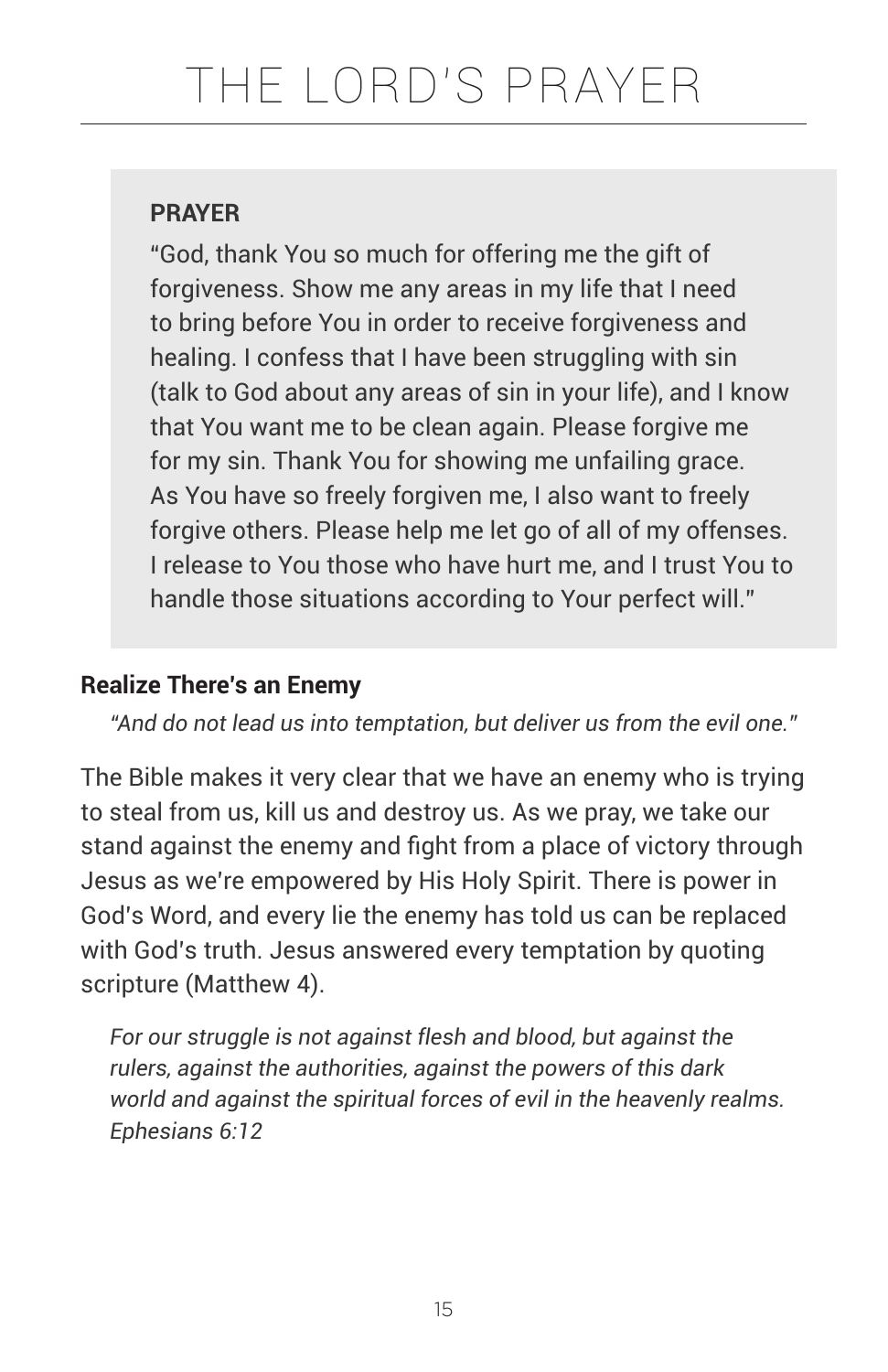By recognizing that the enemy wants to destroy you, you can shed light on his lies and claim God's truth over your life. Ask God to show you any lies you're believing or areas of attack happening in your life. Ask Him to expose the enemy and to help you understand and receive His truth. The Bible tells us in James 4:7 that if we resist the devil, he will flee from us. Through prayer and confession of His Word we can resist him and walk forward in freedom.

### **PRAYER**

"God, I recognize that my struggles today aren't against the people or circumstances around me, but against the enemy. Please help me to see how the enemy is lying to me. Help me to recognize his lies, take them captive and make all of my thoughts obedient to the truth of Your Word (list out any specific areas God shows you where you have believed a lie that needs to be replaced with His truth). While the enemy wants to destroy me, I know that You came to give me life to the fullest. I speak the name of Jesus over my life and declare that no weapon formed against me will prosper. I don't have to fear the enemy because the One who is in me is greater than the one who is in the world."

# **Express Faith in God's Ability**

*"For yours is the kingdom and the power and the glory forever."*

God is more than able to move in every situation. By ending our prayer time claiming His authority and power, we focus our minds on the truth and hope of who He is and what He can do.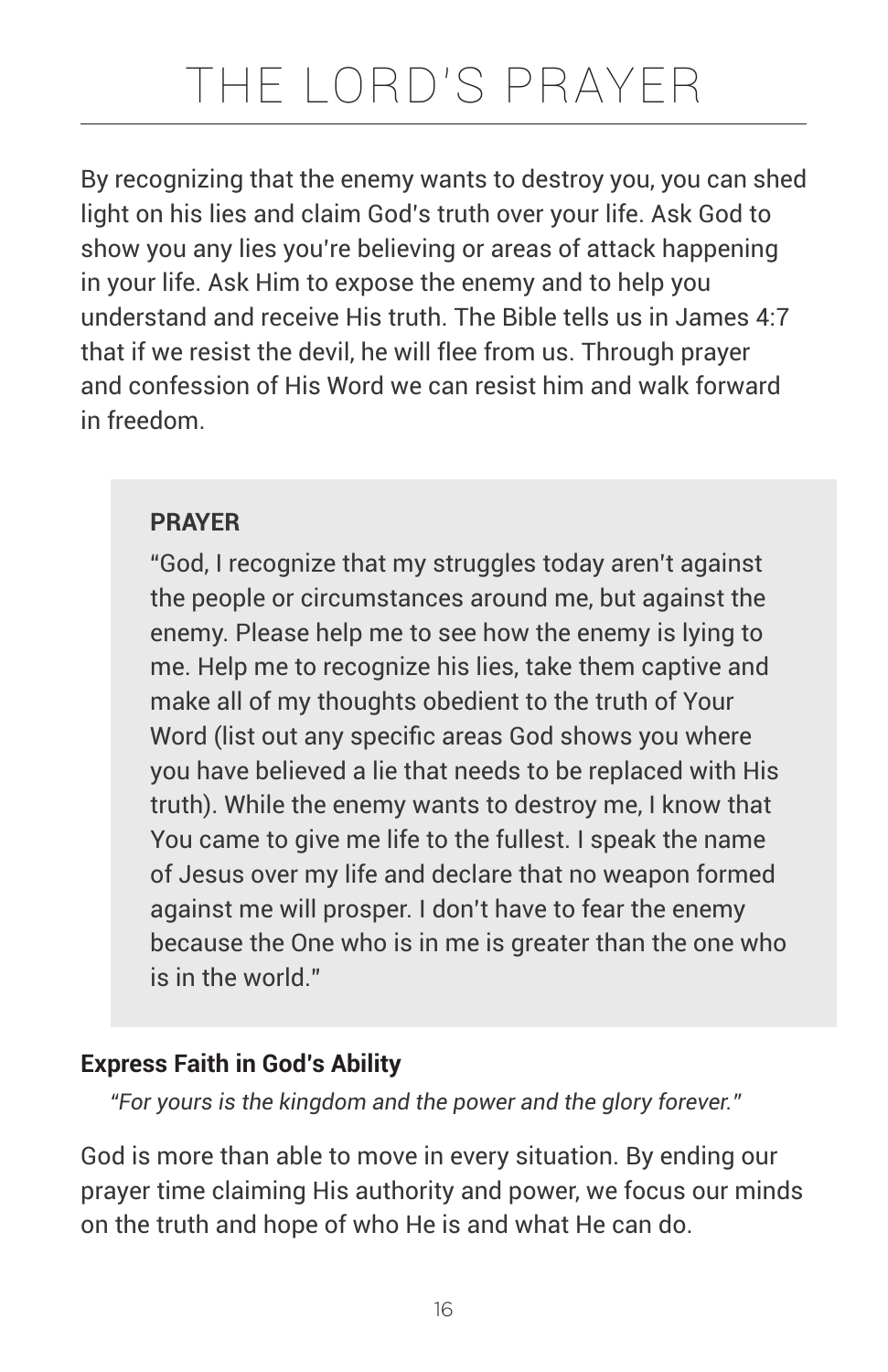# THE LORD'S PRAYER

*Ah, Sovereign LORD, You have made the heavens and the earth by Your great power and outstretched arm. Nothing is too hard for You. Jeremiah 32:17*

Remind yourself of God's limitless power and then return to praising Him and declaring your faith in Him:

*"Yours is the kingdom"* — All authority belongs to You.

*"Yours is the power"* — All might flows from You.

*"Yours is the glory"* — Your victory will be complete.

#### **PRAYER**

"Father God, nothing is too hard for You! Through Your great power, all things are possible. All authority is Yours, all might is Yours and I know that Your victory will be complete. You are amazing, and I worship You. I praise You for Your power and presence in my life. You are my God, and You are worthy of all praise."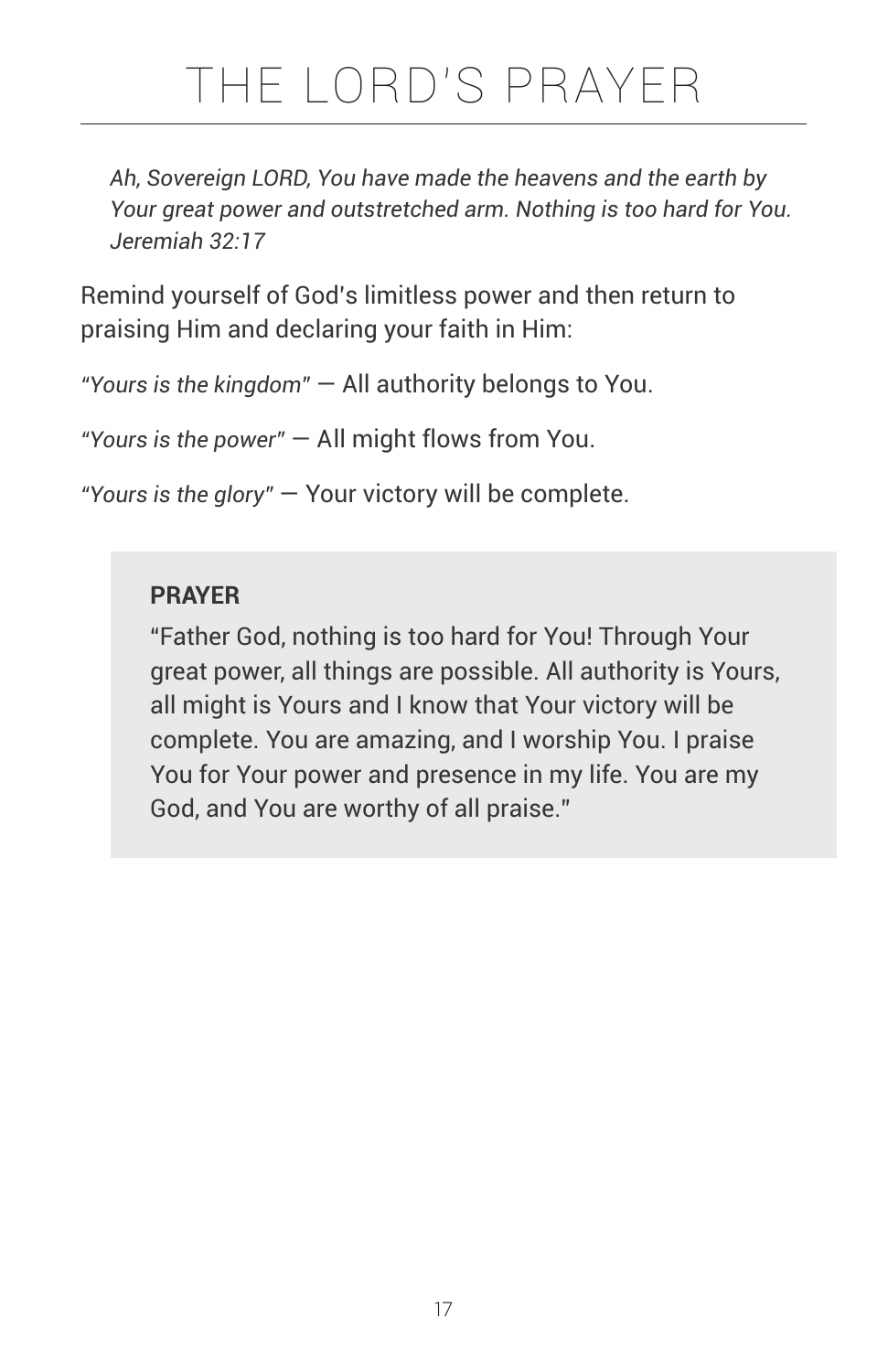# TRUST PRAYERS

Use the TRUST Prayers while focusing on God's gift of the Holy Spirit who lives in us.

#### **PRAYER**

Thank You Holy Spirit. for coming to live in me. I love Your bright presence. You are the burning flame of the Father's love. Your presence renews my mind and transforms my heart. Thank You for never leaving me or forsaking me. I need You for everything I'm doing today, every situation I'm going to face. I can't do anything without You.

Release revelation, Holy Spirit. You are the revealer of truth. The Bible says it's only in Your light that I can see light. Shine Your light into my darkness today, and reveal God's heart and Word to me. As I read and meditate on Your truth, open the eyes of my understanding and show me great and mighty things that I don't know (Jeremiah 33:3).

Use me, Holy Spirit, to help others today. Let Your gifts and power flow through me. Make me a channel of Your love and not a reservoir. Speak through me today and communicate Your love to everyone I come in contact with.

Strengthen me, Holy Spirit, rise up in me and strengthen my mind, will, and emotions with Your love and power. Be strong in my weakness. Bring glory to Jesus. Let Your love, and joy, and peace flow through me today.

Teach me, Holy Spirit, You are the great Teacher. Your wisdom and knowledge are unsearchable. You know the deepest things in the Father's heart. Teach me in every area of my life. Show me great and mighty things in Your Word. Help me to stay on the path You've set for me to walk. Teach me Your purposes for my life. I set my heart to receive Your instruction and obey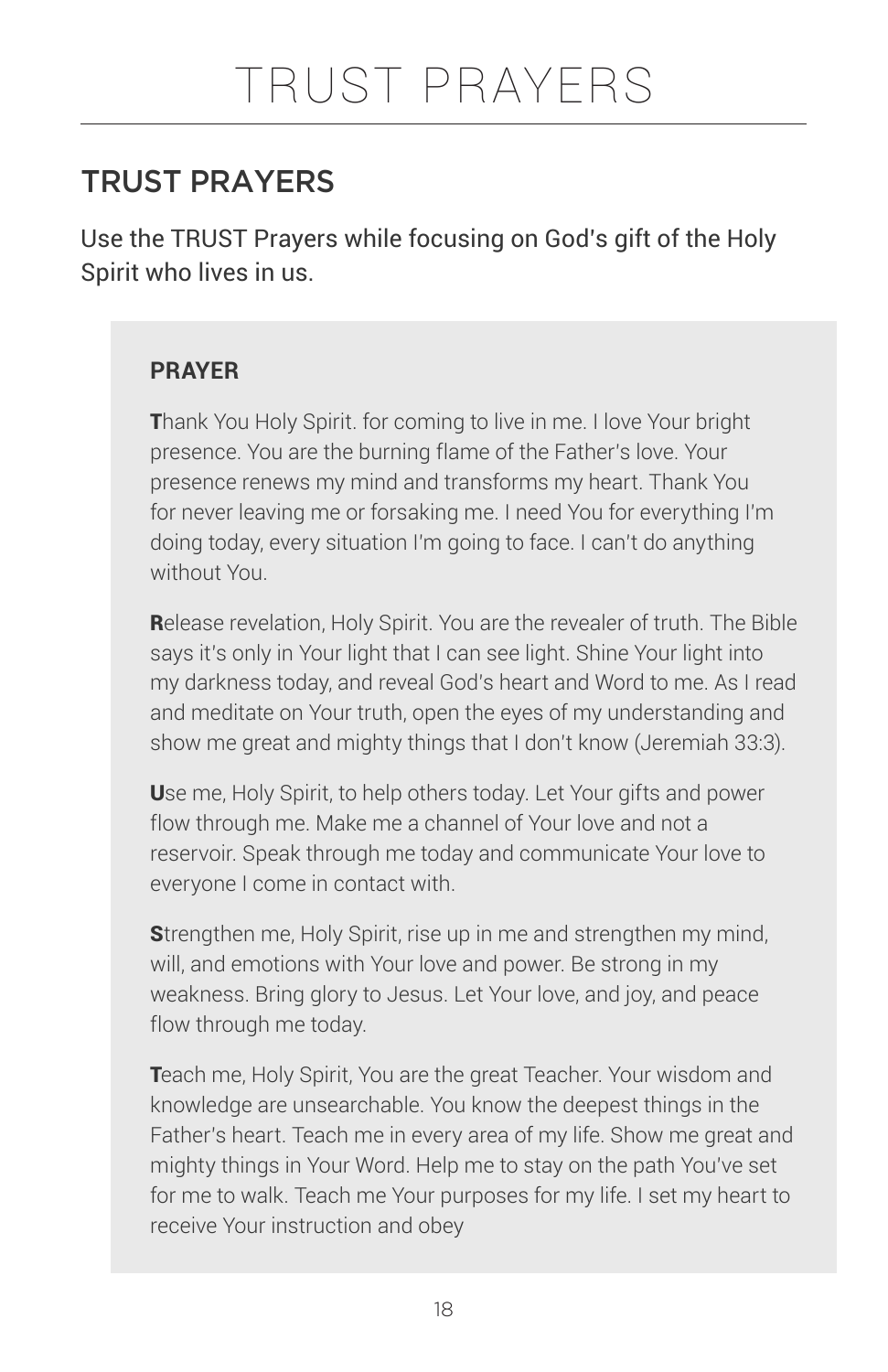# FELLOWSHIP PRAYERS

# FFLLOWSHIP PRAYERS

Use the Fellowship Prayers to focus on spiritual growth.

#### **PRAYER**

Fear of God: Father, I ask (for Psalm 86:11 ESV) that you would unite (and draw in) my heart to fear Your name. I want to be fascinated by Your glorious majesty. Cause me to tremble before the lightning, and the thunder, and the transcendent beauty that surround Your throne. Captivate me with Your holiness and show me how powerful You are. Cause me to delight in the fear of God so that I honor You in all I say and do.

Endurance: Father, strengthen my heart with endurance to patiently do Your will. I want to be diligent and zealous in my pursuit of all that You'll give me and show me. Give me grace for fasting and strengthen me with might to walk in the endurance that comes from Christ.

Love: Father, pour out Your love into my heart so that I would overflow with love for You and others. I ask that You would put Your love for Jesus in me like You promised. I echo the Apostle Paul's prayer that I would come to know the height, the depth, the breadth, and the width of Christ's love so that I might be filled with all the fullness of God. I'm asking for grace to love You with all my heart, mind, soul, and strength.

Light of Glory: Father, let me see the light of Your beauty and glory. Grant me Holy Spirit encounters (dreams, visions, angelic visitations) like You gave Moses, Isaiah, Ezekiel, Paul, and John.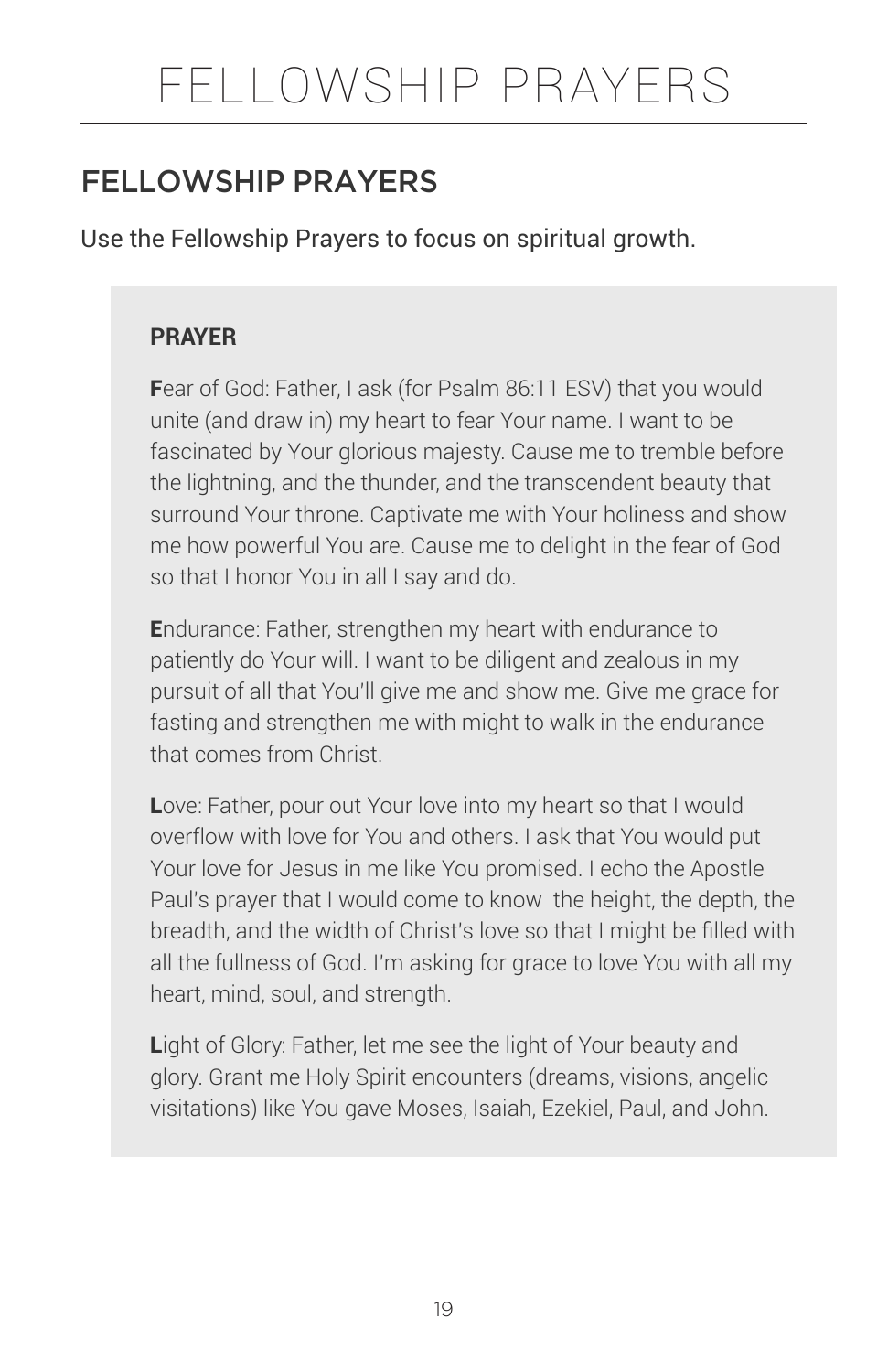One Thing: Father, I commit just like David to be a person of one thing, to know and love You. Help me to sit at Your feet and spend time in Your Word. When I lose that hunger, get my attention and speak to me as You did to the early Christians.

Worthy: Father, strengthen me so I can walk in faith and obedience, and live a life worthy of Jesus calling and choosing me. Help me to live and walk blamelessly before You, to be able to stand victorious in full obedience in every area of my life.

Speech: Father, set a guard over my lips and help me to speak words that are grace-giving and pleasing to You. I commit to repent quickly of any defensive, angry, or foolish speech I get caught in.

Humility: Father, teach me to walk in humility and lowliness of mind like Your Son Jesus. I want to follow His example. Point out any pride or arrogance in me, and I commit to repent the moment I see it.

Insight Into Wisdom: Father, give me wisdom on how to live and walk in union with You. Give me insight into Your Word. Give me a deeper understanding of Your will, and teach me Your ways. I want to follow Your lead in every area of my life. I want to walk in the highest purpose that You've called me to. I ask for the Spirit of wisdom and revelation in the knowledge of Jesus

Peace and Joy: Father, strengthen my heart with supernatural peace and joy in areas where I feel anxious, rejected, and afraid. Strengthen my mind to overcome all turmoil, confusion, and indecision today. Help me to restfully trust in You..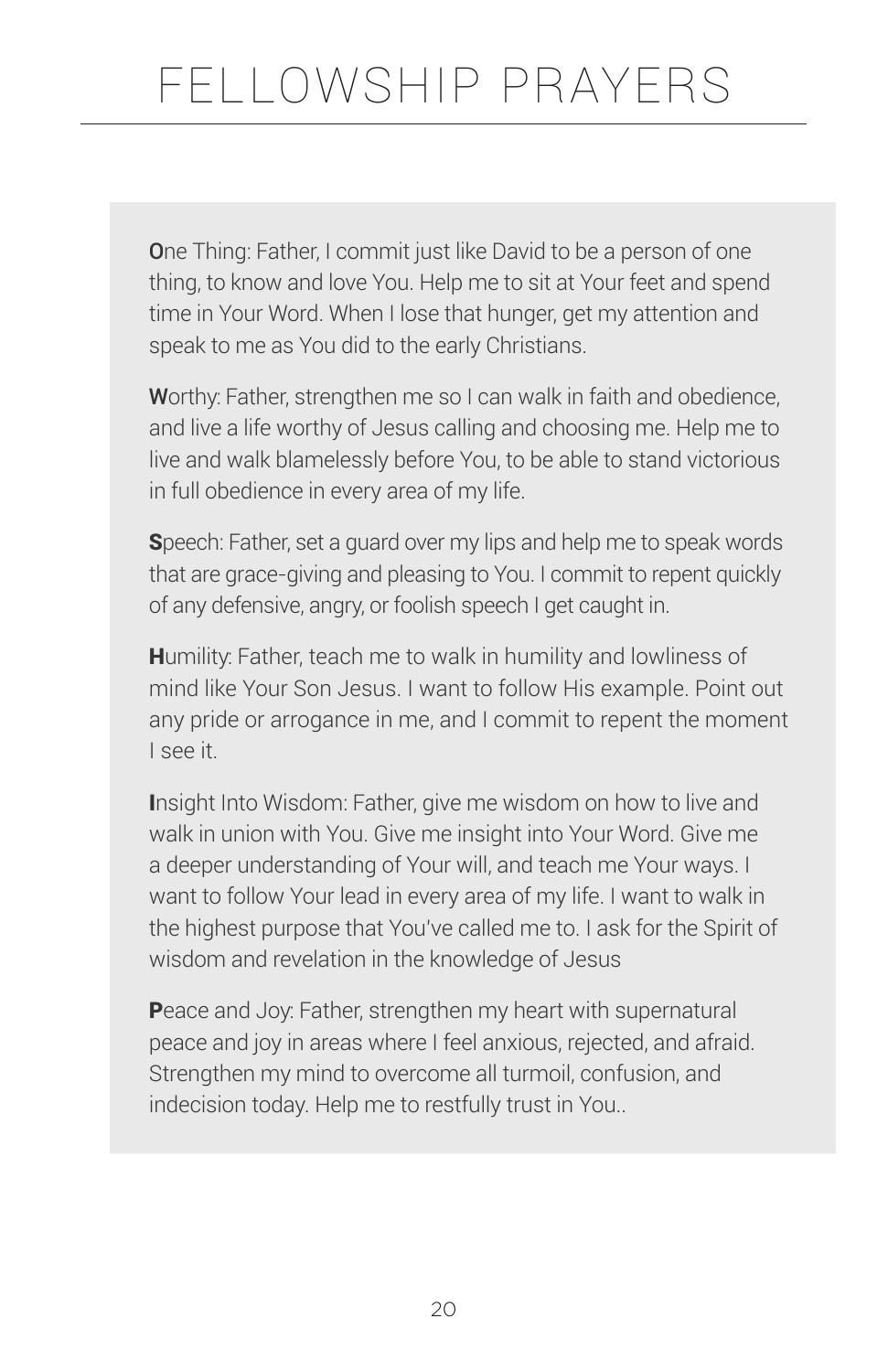# ADORATION PRAYERS

# ADORATION PRAYERS

Use the Adoration Prayers to exalt in God and to remind yourself of His goodness, love and provision for you.

#### **PRAYER**

God, You are the everlasting Father, the God of Abraham, Isaac, and Israel.

You existed before there was a world. You're here with us right now, and You will be here forever.

You are the beginning and the end. You spoke, and the worlds were created.

You are above everything. You see it all.

Darkness can't exist where You are because You are the true light.

And it's only when Your light is illumining our minds that we can see and understand spiritual reality.

Nothing escapes You. You know the end from the beginning.

Who is like You, O God? You stand alone, surrounded by transcendent beauty. And there's nothing impossible for You.

You are greater than our problems, greater than our fears and failures, greater than all those situations that threaten us.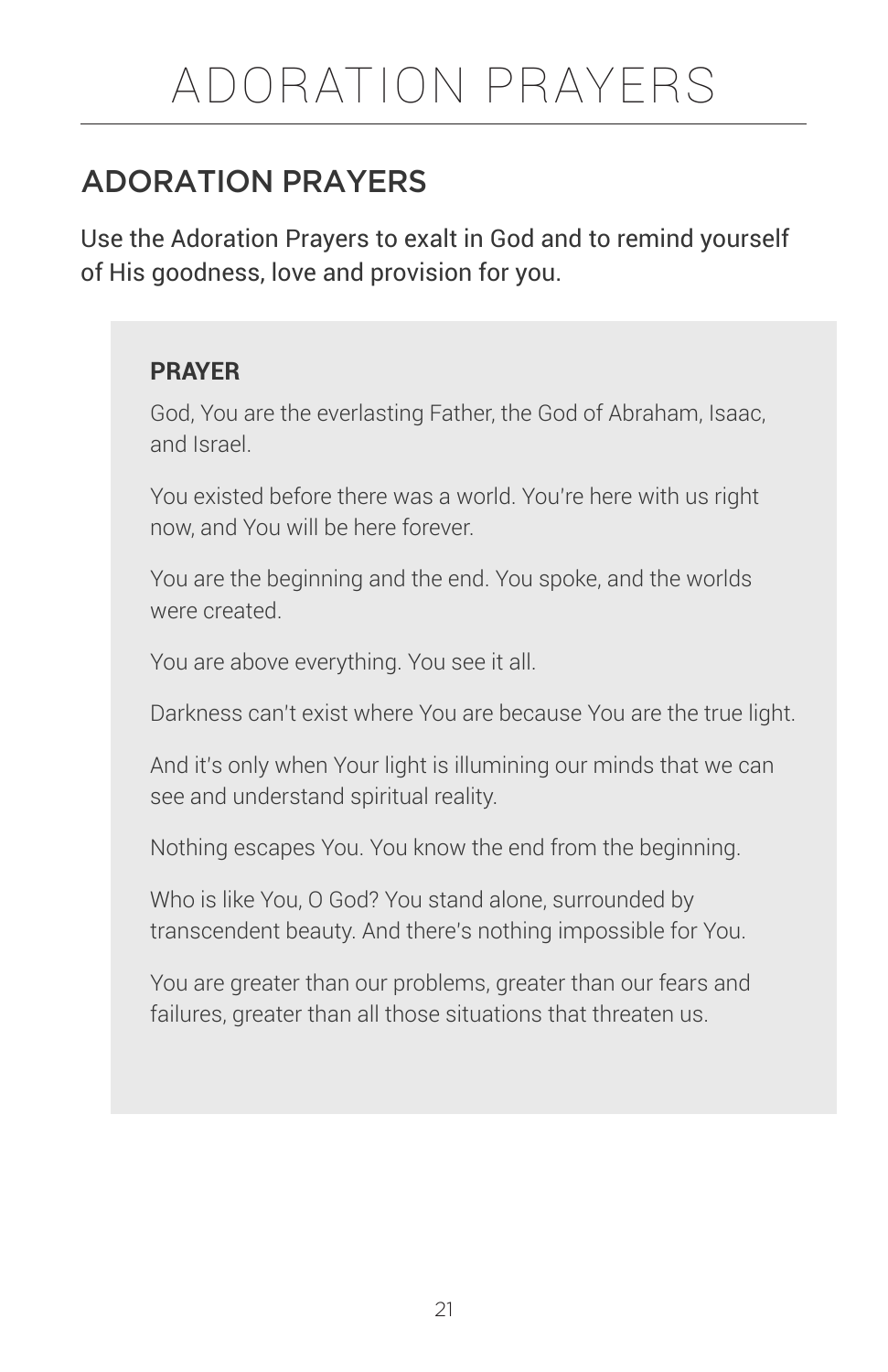# ADORATION PRAYERS

We can trust You with our safety.

We can trust You with our future.

We can trust You to provide.

We can trust You with our loved ones.

We can trust You with our businesses, our communities, and our nation.

We can trust You with everything, because Your very name means You're more than enough. You lack nothing. Every good thing comes from You.

In You we live and move, and have our very being.

We thank You for Jesus.

We thank You for His blood that washed away our sins.

We thank You for saving us and for the gift of righteousness that enables us to approach Your throne with confidence.

We thank You that there is therefore now no condemnation, for the law of the Spirit of life in Christ Jesus has set us free from the law of sin and death.

Thank You for liberating us from Satan's dominion and power... for sending Your Spirit to live inside us.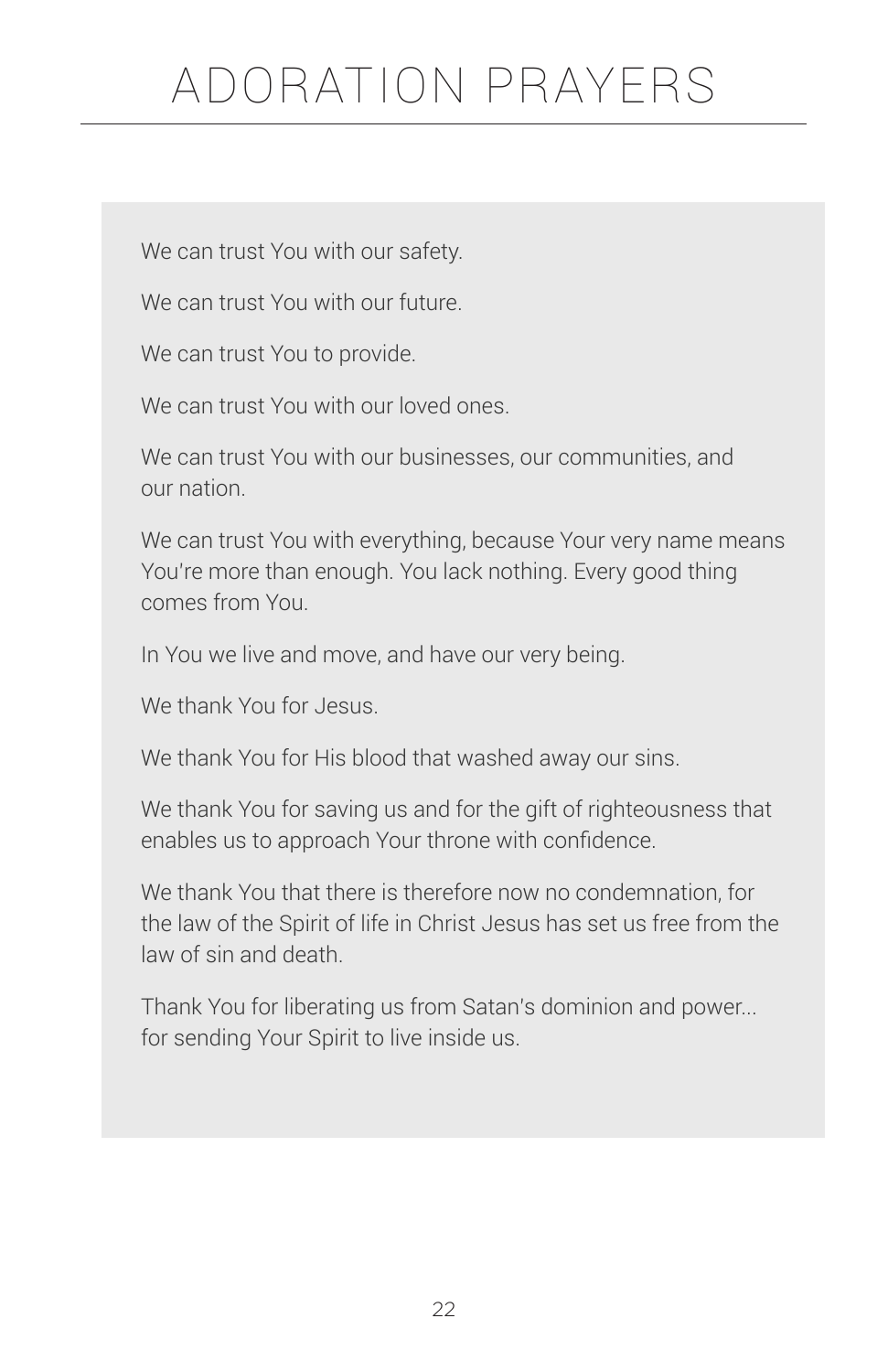# ADORATION PRAYERS

You promised He'd never leave or forsake us, that He would teach us all things, and lead us into all truth. We trust His leadership.

We thank You for Your steadfast love that endures forever. It never stops. It never ceases. It never comes to an end.

Your tender mercies are new every morning.

Faithfulness defines You.

You keep coming after us, and calling out to us, even when we ignore You.

You never stop thinking about us.

You listen to our childlike prayers, and You answer, because our weak love moves Your Daddy heart.

We love You, God, and right now our hearts are responding to You.

We put our lives in Your hands. We trust in You.

We give You thanks for who You are.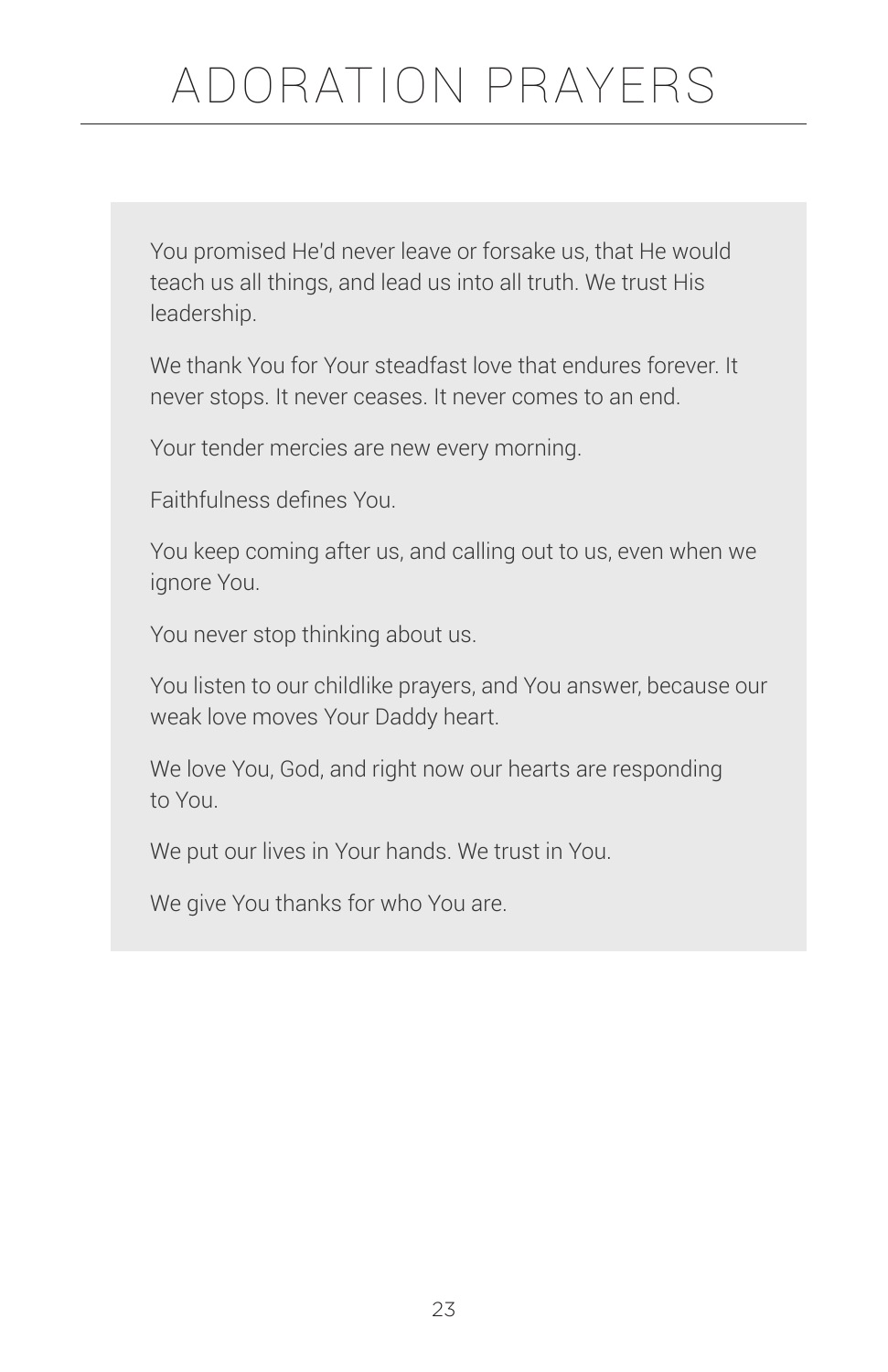**1.** I recognize that there is only one true and living God who exists as the Father, Son and Holy Spirit. He is worthy of all honour, praise and glory as the One who made all things and holds all things together. [See Exodus 20:2-3; Colossians 1:16-17.]

**2.** I recognize Jesus Christ as the Messiah, the Word who became flesh and dwelt among us. I believe that He came to destroy the works of the devil and that He disarmed the rulers and authorities and made a public display of them, having triumphed over them. [See John 1:1, 14; Colossians 2:15; 1 John 3:8.]

**3.** I believe that God demonstrated His own love for me in that while I was still a sinner, Christ died for me. I believe that He has delivered me from the domain of darkness and transferred me to His kingdom, and in Him I have redemption, the forgiveness of sins. [See Romans 5:8; Colossians 1:13-14.]

**4.** I believe that I am now a child of God and that I am seated with Christ in the heavenlies. I believe that I was saved by the grace of God through faith and that it was a gift and not a result of any works on my part. [See Ephesians 2:6, 8-9; 1 John 3:1-3.]

**5.** I choose to be strong in the Lord and in the strength of His might. I put no confidence in the flesh, for the weapons of warfare are not of the flesh but are divinely powerful for the destruction of strongholds. I put on the full armour of God. I resolve to stand firm in my faith and resist the evil one. [See 2 Corinthians 10:4; Ephesians 6:10-20; Philippians 3:3.]

**6.** I believe that apart from Christ I can do nothing, so I declare my complete dependence on Him. I choose to abide in Christ in order to bear much fruit and glorify my Father. I announce to Satan that Jesus is my Lord. I reject any and all counterfeit gifts or works of Satan in my life. [See John 15:5, 8; 1 Corinthians 12:3.]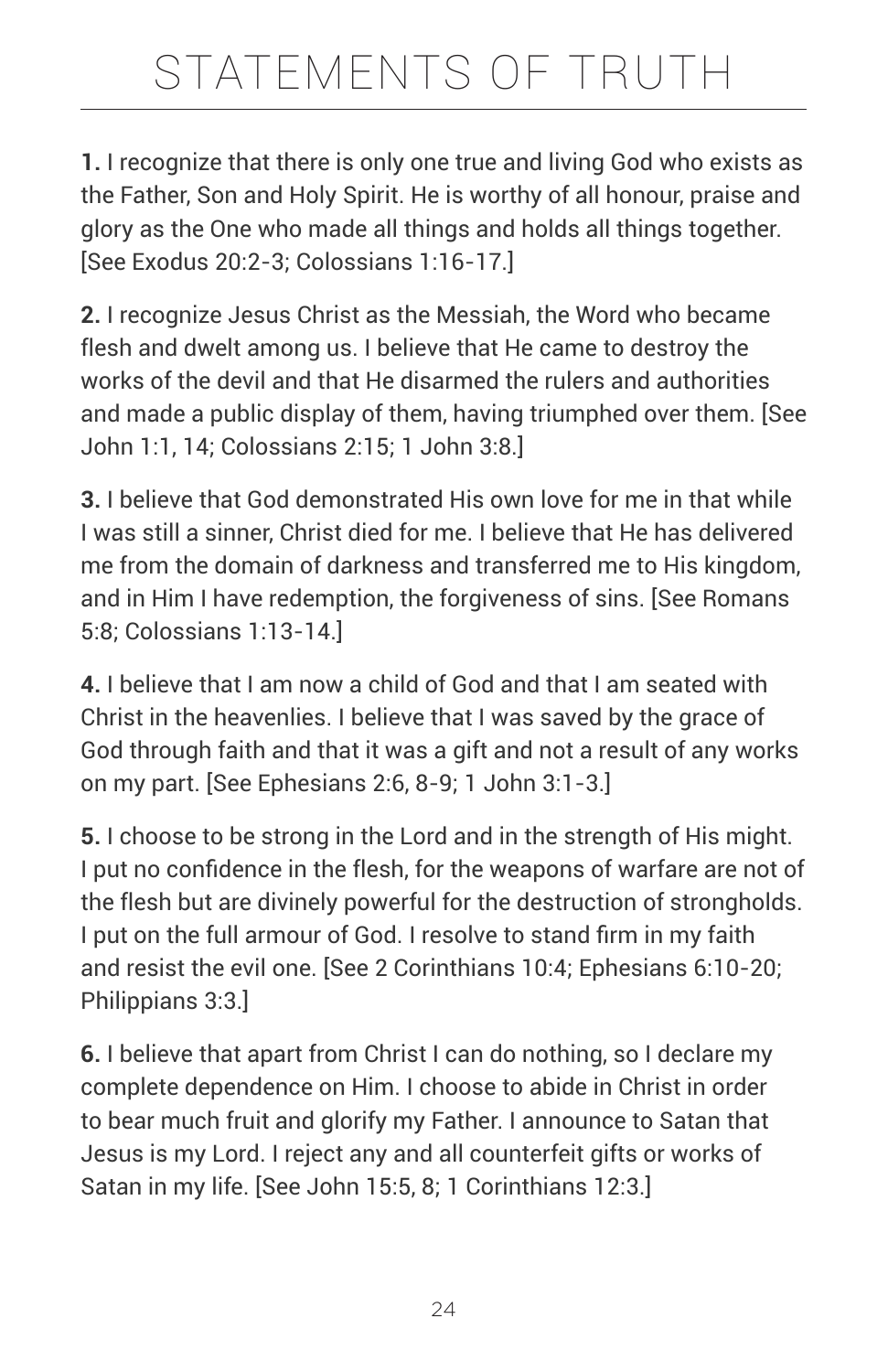**7.** I believe that the truth will set me free and that Jesus is the truth. If He sets me free, I will be free indeed. I recognize that walking in the light is the only path of true fellowship with God and man. Therefore, I stand against all of Satan's deceptions by taking every thought captive in obedience to Christ. I declare that the Bible is the only authoritative standard for truth and life. [See John 8:32, 36; 14:6; 2 Corinthians 10:5; 2 Timothy 3:15-17; 1 John 1:3-7.]

**8.** I choose to present my body to God as a living and holy sacrifice and the members of my body as instruments of righteousness. I choose to renew my mind by the living Word of God in order that I may prove that the will of God is good, acceptable and perfect. I put off the old self with its evil practices, and I put on the new self. I declare myself to be a new creation in Christ. [See Romans 6:13; 12:1-2; 2 Corinthians 5:17; Colossians 3:9-10.]

**9.** By faith, I choose to be filled with the Spirit so that I can be guided into all truth. I choose to walk by the Spirit so that I will not carry out the desires of the flesh. [See John 16:13; Galatians 5:16; Ephesians 5:18.]

**10.** I renounce all selfish goals and choose the ultimate goal of love. I choose to obey the two greatest commandments: to love the Lord my God with all my heart, soul, mind and strength and to love my neighbour as myself. [See Matthew 22:37-39; 1 Timothy 1:5.]

**11.** I believe that the Lord Jesus has all authority in heaven and on Earth, and He is the head over all rule and authority. I am complete in Him. I believe that Satan and his demons are subject to me in Christ since I am a member of Christ's Body. Therefore, I obey the command to submit to God and resist the devil, and I command Satan in the name of Jesus Christ to leave my presence. [See Matthew 28:18; Ephesians 1:19-23; Colossians 2:10; James 4:7.]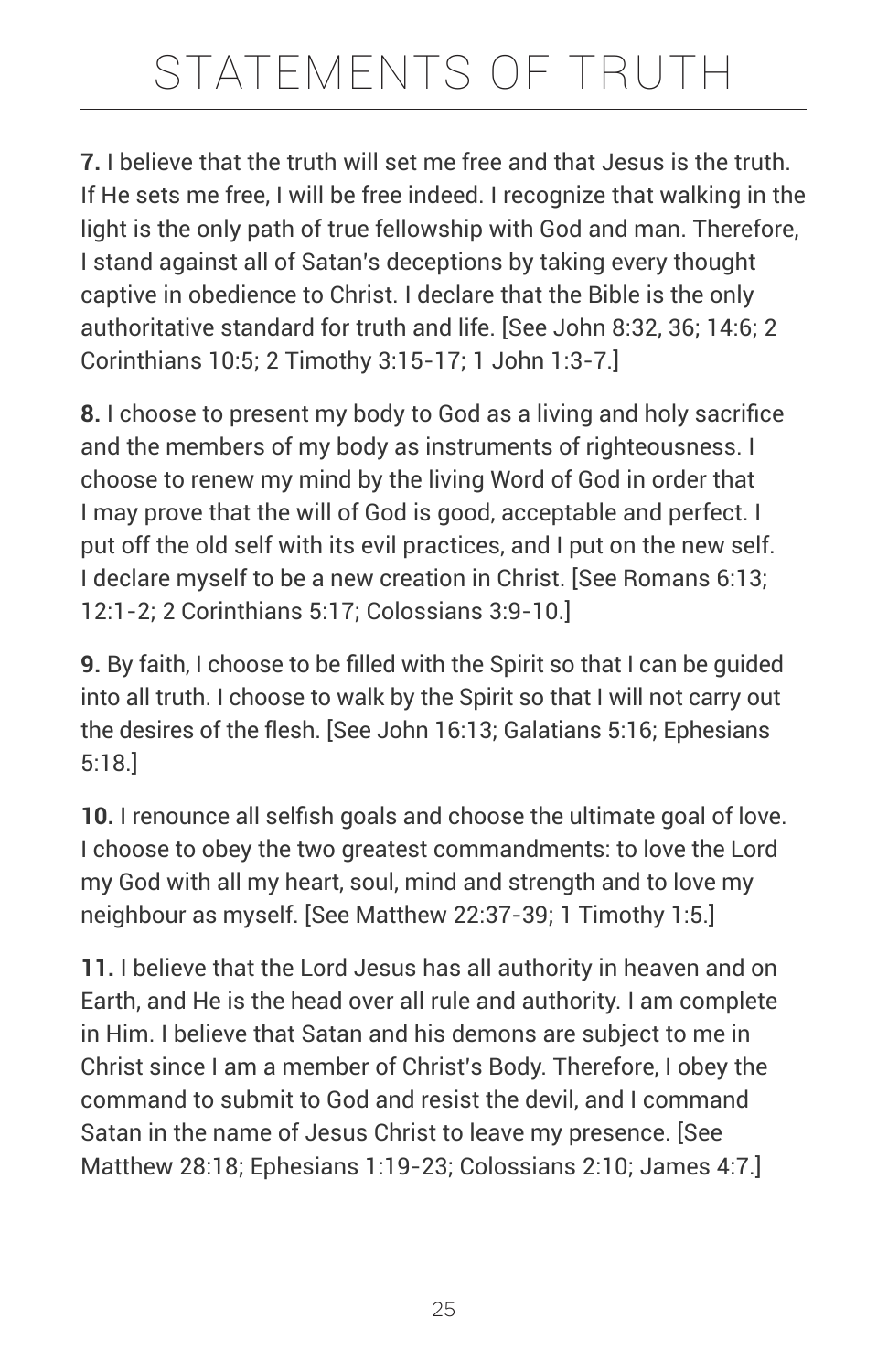### **I renounce the lie that I am rejected, unloved or shameful. In Christ I am accepted. God says:**

| John 1:12             | I am God's child.                                                    |
|-----------------------|----------------------------------------------------------------------|
| John 15:15            | As a disciple, I am a friend of Jesus Christ.                        |
| Romans 5:1            | I have been justified.                                               |
| 1 Corinthians 6:17    | I am united with the Lord, and I am one with<br>Him in spirit.       |
| 1 Corinthians 6:19-20 | I have been bought with a price and I belong<br>to God.              |
| 1 Corinthians 12:27   | I am a member of Christ's body.                                      |
| Ephesians 1:3-8       | I have been chosen by God and adopted as His<br>child.               |
| Colossians 1:13-14    | I have been redeemed and forgiven of all my sins.                    |
| Colossians 2:9-10     | I am complete in Christ.                                             |
| Hebrews 4:14-16       | I have direct access to the throne of grace<br>through Jesus Christ. |

### **I renounce the lie that I am guilty, unprotected, alone or abandoned. In Christ I am secure. God says:**

| Romans 8:1-2          | I am free from condemnation.                                                                           |
|-----------------------|--------------------------------------------------------------------------------------------------------|
| Romans 8:28           | I am assured that God works for my good in all<br>circumstances.                                       |
| Romans 8:31-39        | I am free from any condemnation brought against<br>me, and I cannot be separated from the love of God. |
| 2 Corinthians 1:21-22 | I have been established, anointed and sealed<br>by God.                                                |
| Colossians 3:1-4      | Lam hidden with Christ in God.                                                                         |
| Philippians 1:6       | I am confident that God will complete the good<br>work He started in me.                               |
| Philippians 3:20      | I am a citizen of heaven.                                                                              |
| 2 Timothy 1:7         | I have not been given a spirit of fear but of<br>power, love and a sound mind.                         |
| 1 John 5:18           | I am born of God and the evil one cannot touch me.                                                     |
|                       |                                                                                                        |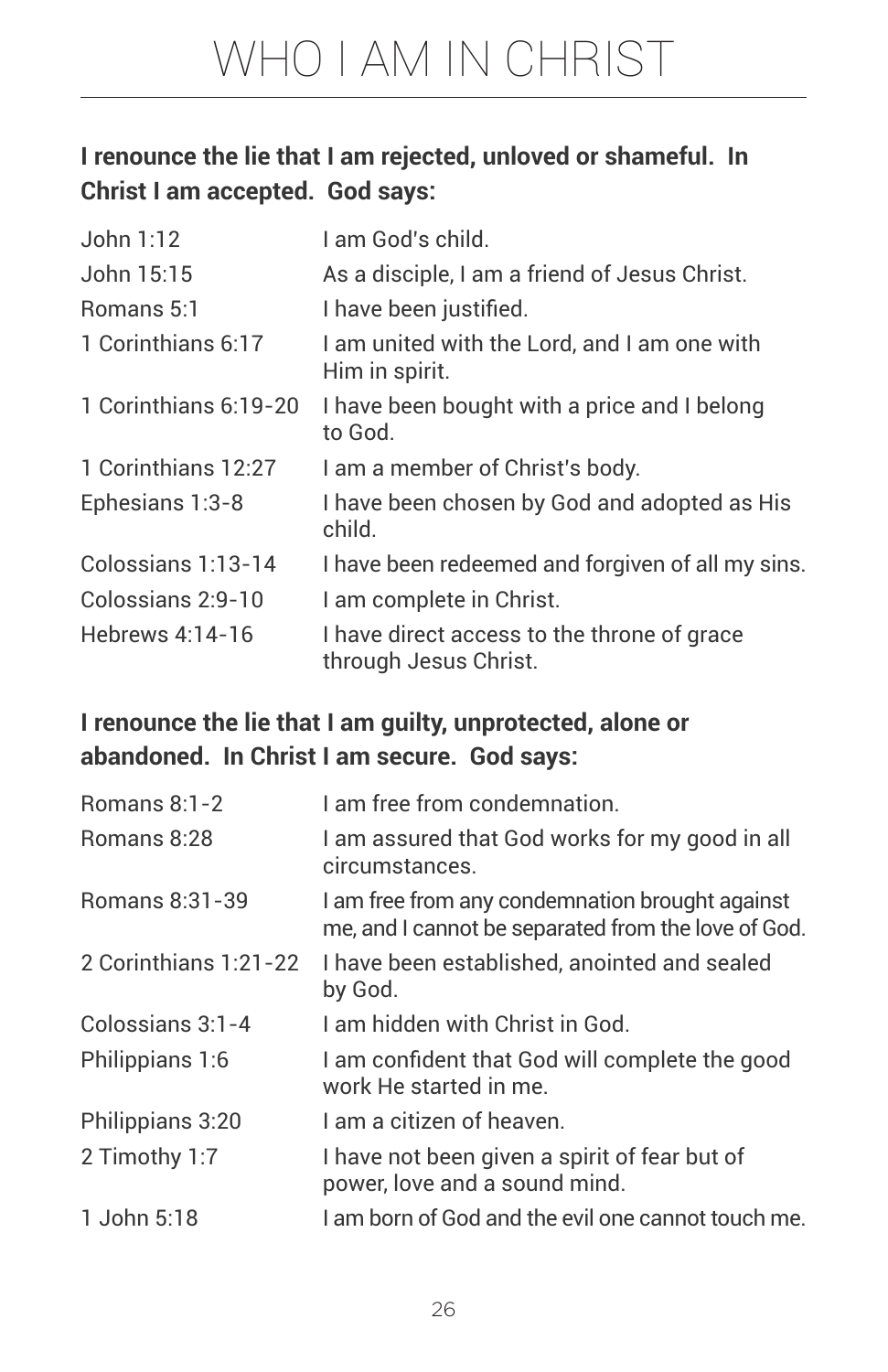# WHO I AM IN CHRIST

### **I renounce the lie that I am worthless, inadequate, helpless or hopeless. In Christ I am significant. God says:**

| Matthew 5:13-14       | I am the salt of the earth and the light of the world.                      |
|-----------------------|-----------------------------------------------------------------------------|
| John 15:5             | I am a branch of Jesus Christ, the True Vine, and<br>a channel of His life. |
| John 15:16            | I have been chosen and appointed to bear fruit.                             |
| 1 Corinthians 3:16    | I am God's temple.                                                          |
| 2 Corinthians 5:17-21 | I am a minister of reconciliation for God.                                  |
| Ephesians 2:6         | I am seated with Jesus Christ in the heavenly realm.                        |
| Ephesians 2:10        | I am God's workmanship.                                                     |
| Ephesians 3:12        | I may approach God with freedom and confidence.                             |
| Philippians 4:13      | I can do all things through Christ, who strengthens<br>me.                  |

I am not the great "I Am," but by the grace of God I am what I am. (Exodus 3:14, John 8:24, 28, 58; I Corinthians 15:10)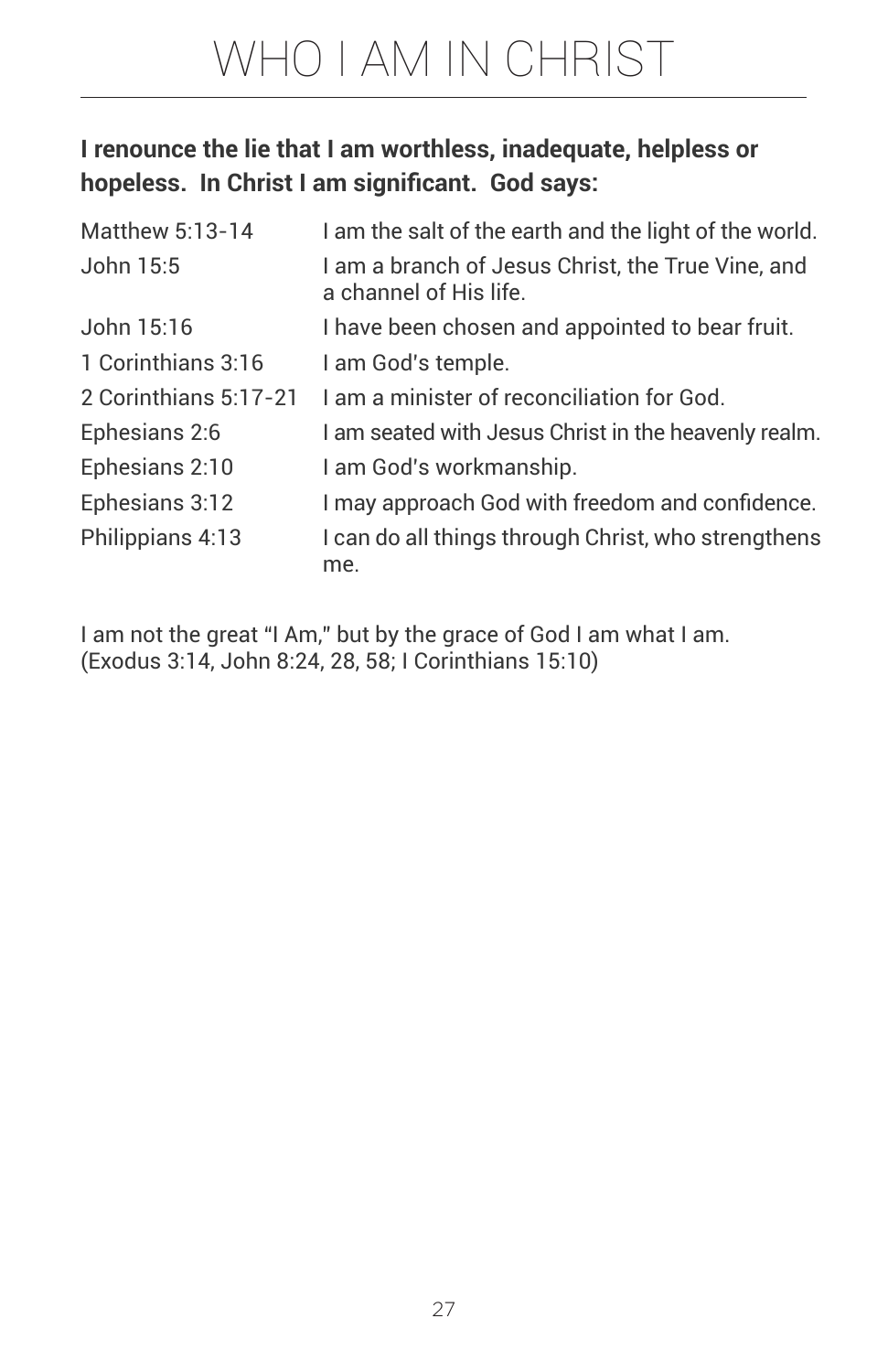# PRAYER FOR PROTECTION

# PROTECTION PRAYER

We often worry about our safety and protection. When we feel this way, we can immediately come to God in prayer.

*But the Lord is faithful, and He will strengthen and protect you from the evil one. 2 Thessalonians 3:3* 

Share your thoughts and concerns with God. Ask Him for His supernatural protection. He says He will command His angels concerning you to guard you in all your ways (Psalm 91:11). Remember this promise and lay everything down before Him trusting His good plans and His power to protect you and those you love.

#### **PRAYER**

"God, I bow in worship to praise You. Thank You for making a way for me through Your Son, Jesus. I surrender myself completely in every area of my life to You. I submit myself to the true and living God and refuse any involvement of the enemy in my life. I choose to be transformed by the renewing of my mind. I reject every thought that tries to compete against the knowledge of Christ. I pray and thank You for a sound mind, the mind of Christ.

Today and every day I ask for protection over my family and loved ones; all immediate family members, relatives, friends, acquaintances and myself. I ask for protection during all of our travels. I ask You to watch over our financial security, possessions, health and safety (be as specific here as you like). All that I have is Yours, God, and I declare that Satan cannot touch me or anything You have given me. I rebuke the enemy and tell him to bow to the name of Jesus that covers me and my family. He will not take what You have given us and we are protected and provided for by You, God, and You alone."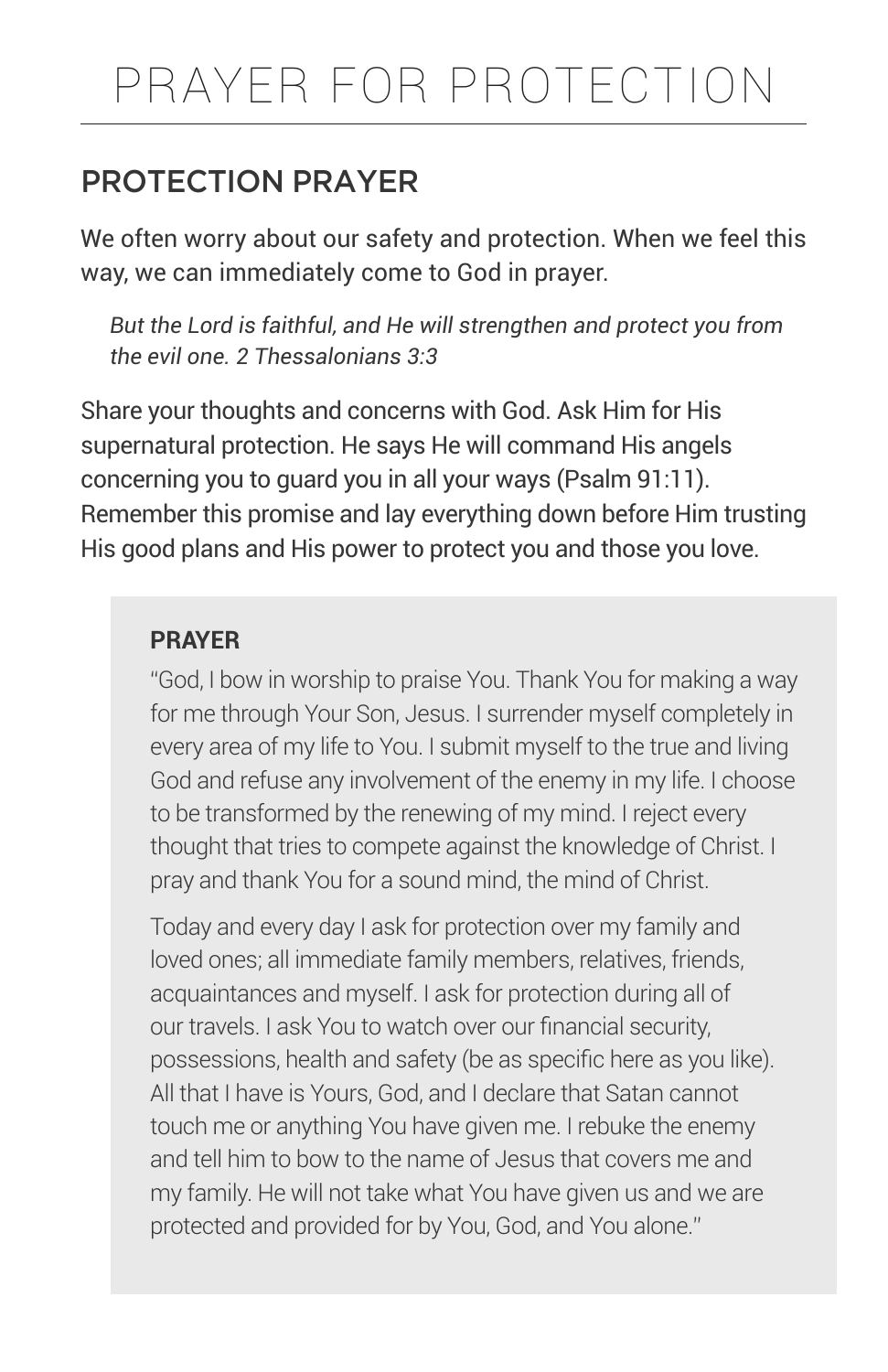# COMBAT PRAYERS

*Taken from John Ramirez book, "Combat Prayers to Crush the Enemy"*

#### **PRAYER**

I am an overcomer in Christ Jesus. I declare and decree that I cannot fail. Eph. 2:6.

I declare and decree that no weapon formed against me shall prosper. Only the Lord's plan for my life will prosper, in Jesus' name. Ps. 50:15.

I declare and decree that I am triumphant in every season of my life, in Jesus' name. Deut. 28:13

I declare and decree that every fiery dart of the enemy against me today is quenched, in the name of Jesus. Ps. 91:5-6

Today I declare and decree that I am victorious and an overcomer because greater is He that lives in me than he that lives in the world. Thank You, Jesus. Philippians 2:9-10

Lord Jesus, I want to thank You for my victory and Your promises, because through these prayers I take the offensive position by the power of the Holy Spirit who lives in me and by the anointing that You placed upon my life. Today, I declare and decree that I am a champion in Jesus Christ. Numbers 23:19

Father, I pick up the weapons of my warfare. By the blood of Jesus Christ, I stand in the devil's face in this battle. Isaiah. 28:16

I cover my spirit, my body, my mind, my will and my emotions in the blood of Jesus. I cover my family in the blood of Jesus Christ. I cover my job and my career in the blood of Jesus Christ. I cover my vehicle in the blood of Jesus and claim protection from any accidents. I decree victory over my finances, in Jesus' name. I pray the Lord will release angels from Michael's quarters to stand guard in my home in the name of Jesus. Luke 10:18-1

Lord Jesus, no matter what comes my way, I make a decision to trust You in every area of my life. Ps. 30:5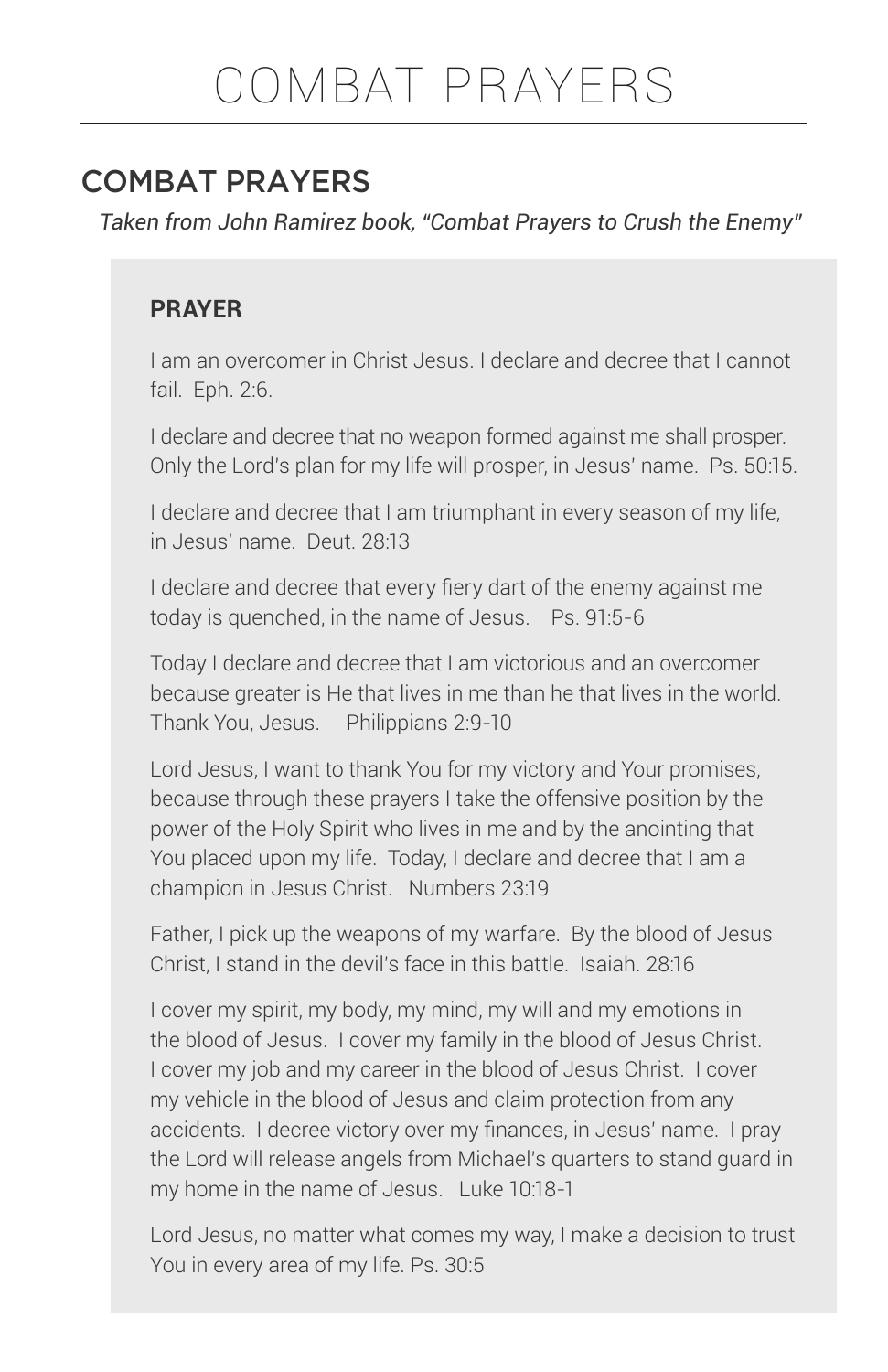I seal my family, my ministry and my church in the blood of Jesus Christ and declare a wall of fire around them. I ask You, Lord, to keep the same hedge of protection around my family, my mind, my heart, my emotions, my ministry and my relationship with You that you put around Job. Job 1:9-10

I profess and declare in the name of Jesus that I have the mind of Christ. I will have good memory and a sharp mind, because the battlefield is in the mind. Isaiah 26:3

I pray that every time I lay down my head, I will have good sleep, in Jesus' name. Ps. 65:8

Right now, I bind any demonic powers that are trying to take over my mind, my thinking and my heart. I dismantle them in the name of Jesus Christ. Ps. 3:3

I stand against the spirit of fear trying to operate in my life. I refuse to accept and operate in fear. I uproot it, in the name of Jesus. Eph. 6:10

I reject every evil report – infirmity, broken relationship, loss of job, loss of love one – that is trying to bring fear into my life. I destroy it in Jesus' name. Romans 8:37

I declare and decree that no weapon formed against me will prosper, in Jesus' name. I loose my family and myself from a spirit of fear that is trying to paralyze me. John 8:36

I bind the spirit of fear of man, fear of people and fear of those in authority over me. I uproot that spirit of fear, in the name of Jesus. Lord, I declare over my life that You are my shield and protector, in Jesus' name. Daniel 10:12

If God is for me, who can be against me. Ps. 118:7, 12

I cover my mind & sleep in the blood of my Savior, Jesus Christ. Ps. 3:5

Father, in the name of Jesus, I ask You to send a host of ministering angels to attend to my hurts and my needs, and to strengthen me in every season of my life. Ps. 91:14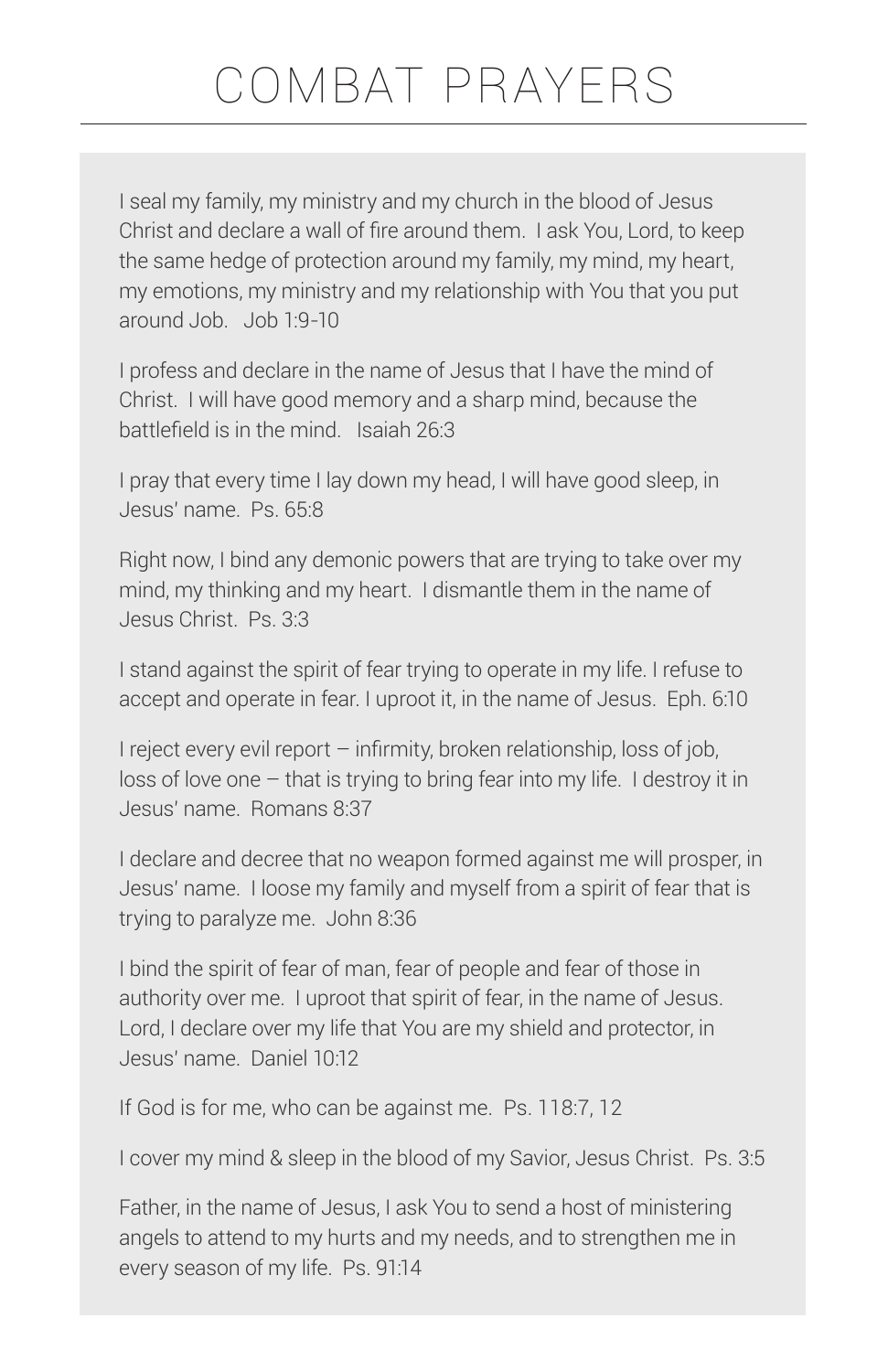# PRAYER OF CONFESSION

# CONFESSION PRAYER

Based on Romans 10:10; James 5:16; I John 1:7-9, 3:8 and Psalm 139: 23–24

Our sin separates us from God, but Jesus made a way for us to be reunited with God by covering our sin by dying on the cross. When we accept the gift of salvation we confess our sin. Then as Christians we continue to confess and repent of sin. By coming clean and repenting before God, we invite Him to work in our lives and transform us to be more like Him.

*If we confess our sins, He is faithful and just and will forgive us our sins and purify us from all unrighteousness. 1 John 1:9* 

Assume a posture of humility and, without fear of condemnation or punishment, come sincerely to God confessing your sin on a regular basis. Whether your sin feels big or small to you, your sin is still sin and affects your relationship with God. You get His attention when you tell Him your sin and turn from that sin to follow Him. After you confess, remind yourself and claim the power of the blood of Jesus in your life to wash you clean and make you new.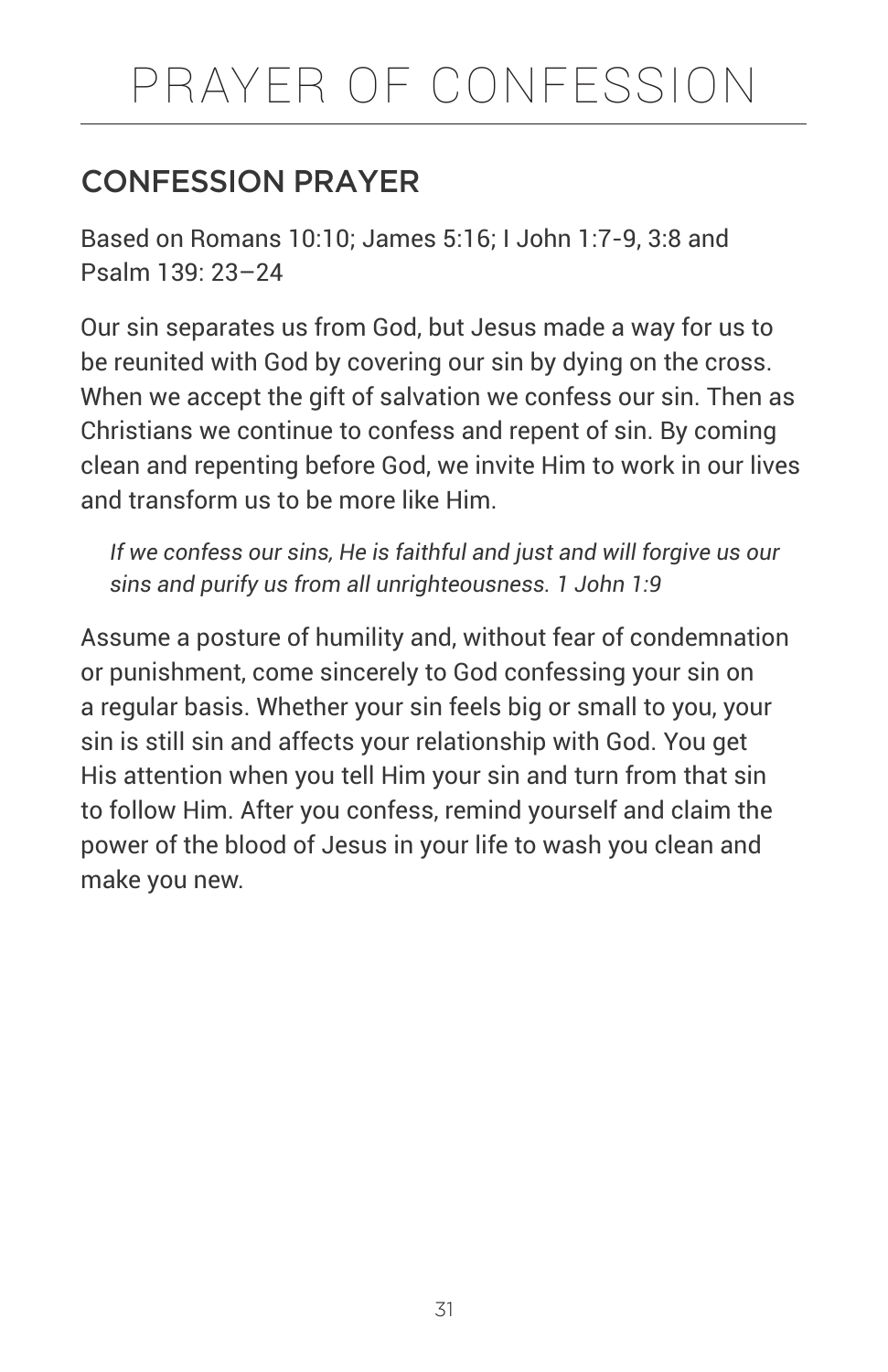"Lord Jesus, I confess all of my sins to You. I repent and turn away from them. I'm sorry for the wrong I have done. I confess the times I should have stepped up to do right and did nothing instead. I lay it all down at Your feet. I submit my thoughts, words, actions and inactions to You. I ask You to search me, God and if there is any offensive way in me, lead me in the way of the everlasting.

Lord Jesus, I believe that You are the Son of God. You died on the cross for my sins and rose to life again on the third day. I confess all my sins and repent. I receive Your forgiveness and ask You to cleanse me from all sin. Thank You for redeeming me, setting me free, making me holy and giving my life purpose."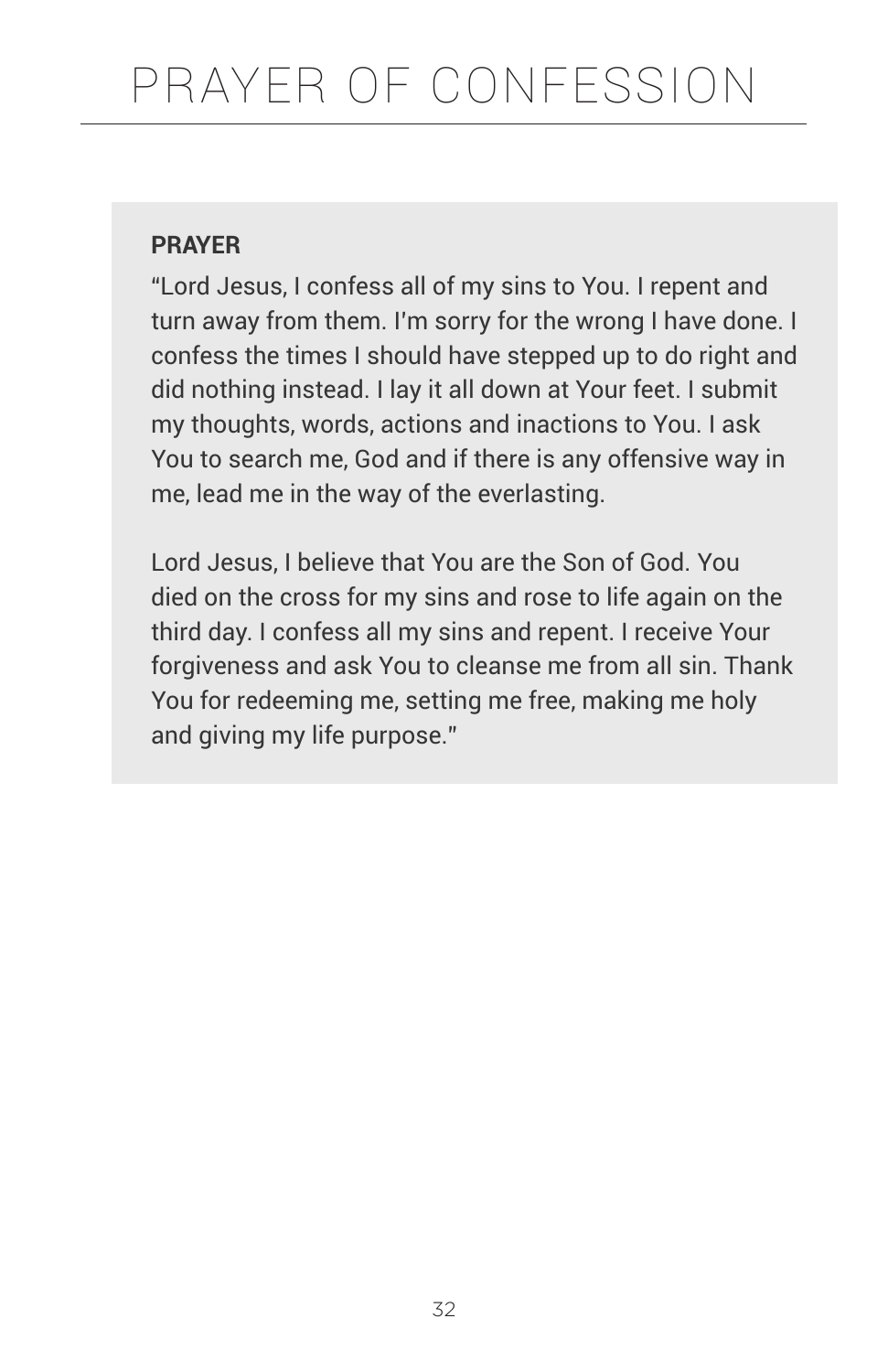# HEALING PRAYER

Based on 1 Peter 2:24; Psalm 103:2-5; Luke 1:37

Our God is a God of miracles. Just as we read about in the Bible, we still see Him perform miraculous healing today. He is our healer, and we can confidently approach Him to ask for healing for ourselves or someone we know.

*Praise the Lord, my soul, and forget not all His benefits—who forgives all your sins and heals all your diseases, who redeems your life from the pit and crowns you with love and compassion, who satisfies your desires with good things so that your youth is renewed like the eagle's. Psalm 103:2-5* 

In faith, ask God for healing. Proclaim His power and goodness, believing and trusting Him to take care of you or those you're praying to be healed.

### **PRAYER**

"Father, in the Name of Jesus, I come before You asking for healing (name yourself or someone you are praying to experience healing). My hope is in You as our healer. I believe You are able to do this. Your name is Jehovah Rapha, the God who heals, and I believe every knee will bow to You, including (the name of the disease or disorder). Thank You, Jesus, for dying on the cross so that we can receive healing. You say that You forgive our sins and heal our diseases, and I praise You for this. I thank You that the Spirit who raised Jesus from the dead lives in us. I stand in faith believing for healing for (yourself or someone you're praying for). Nothing is impossible for You, God! Give us peace and direction as You work in our lives. In Jesus' name, Amen."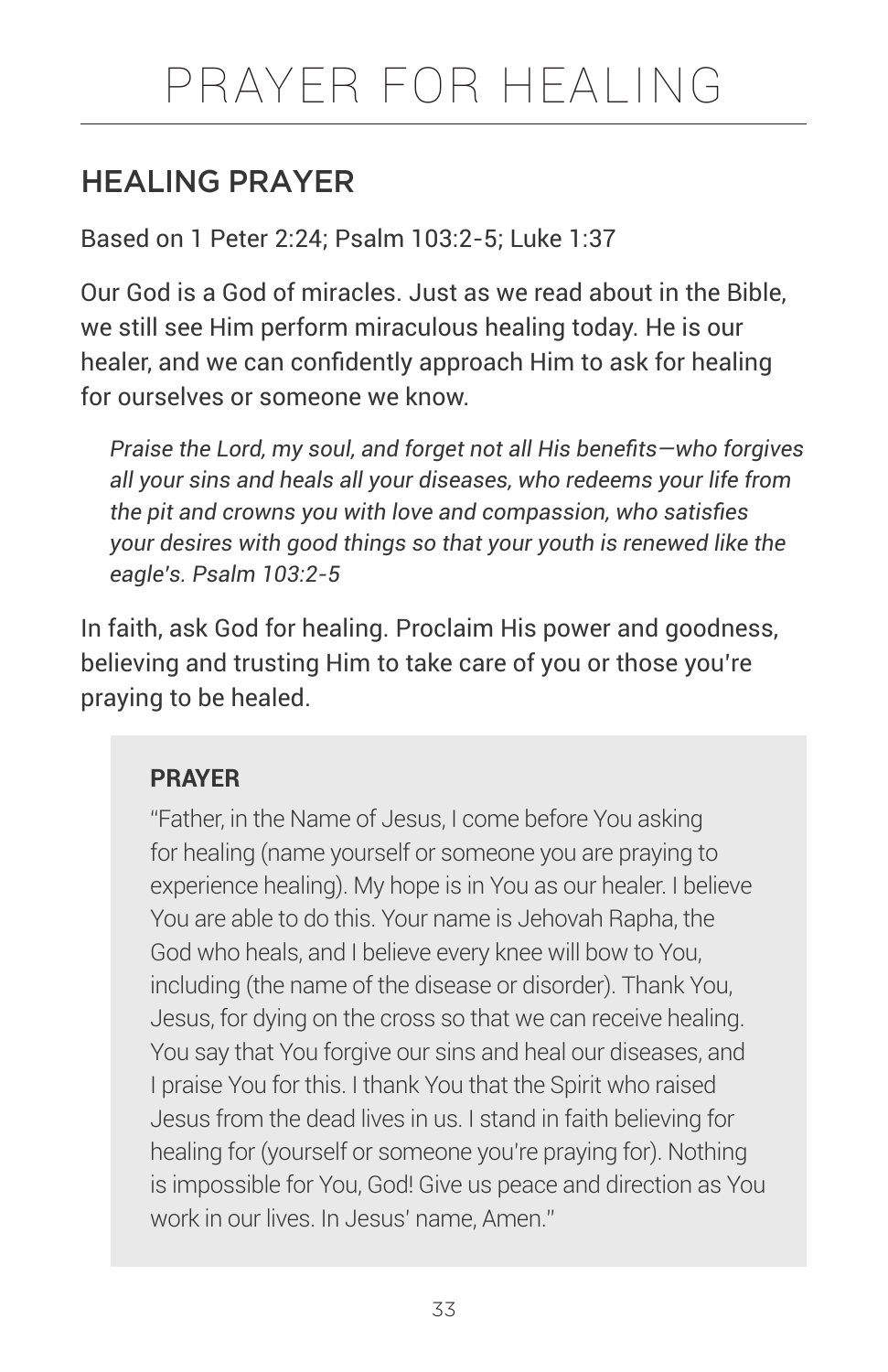# MARRIAGE PRAYER

Based on Ephesians 5:25-30

God created marriage, and His design for it is good. In marriage, just as in any human relationship, we have to work to love well. We can't do this successfully in our own power. We need God, who is love Himself, to give us His Holy Spirit and to guide us in our marriage. Marriage is a picture of Jesus Christ and His bride, the Church. As Christian husbands and wives, we have the high honor to represent the love and commitment Christ has for the Church through our love and commitment to each other.

*Husbands, love your wives, as Christ loved the church and gave Himself up for her, that He might sanctify her, having cleansed her by the washing of water with the Word, so that He might present the church to Himself in splendor, without spot or wrinkle or any such thing, that she might be holy and without blemish. In the same way husbands should love their wives as their own bodies. He who loves his wife loves himself. For no one ever hated his own flesh, but nourishes and cherishes it, just as Christ does the church. Ephesians 5:25-30*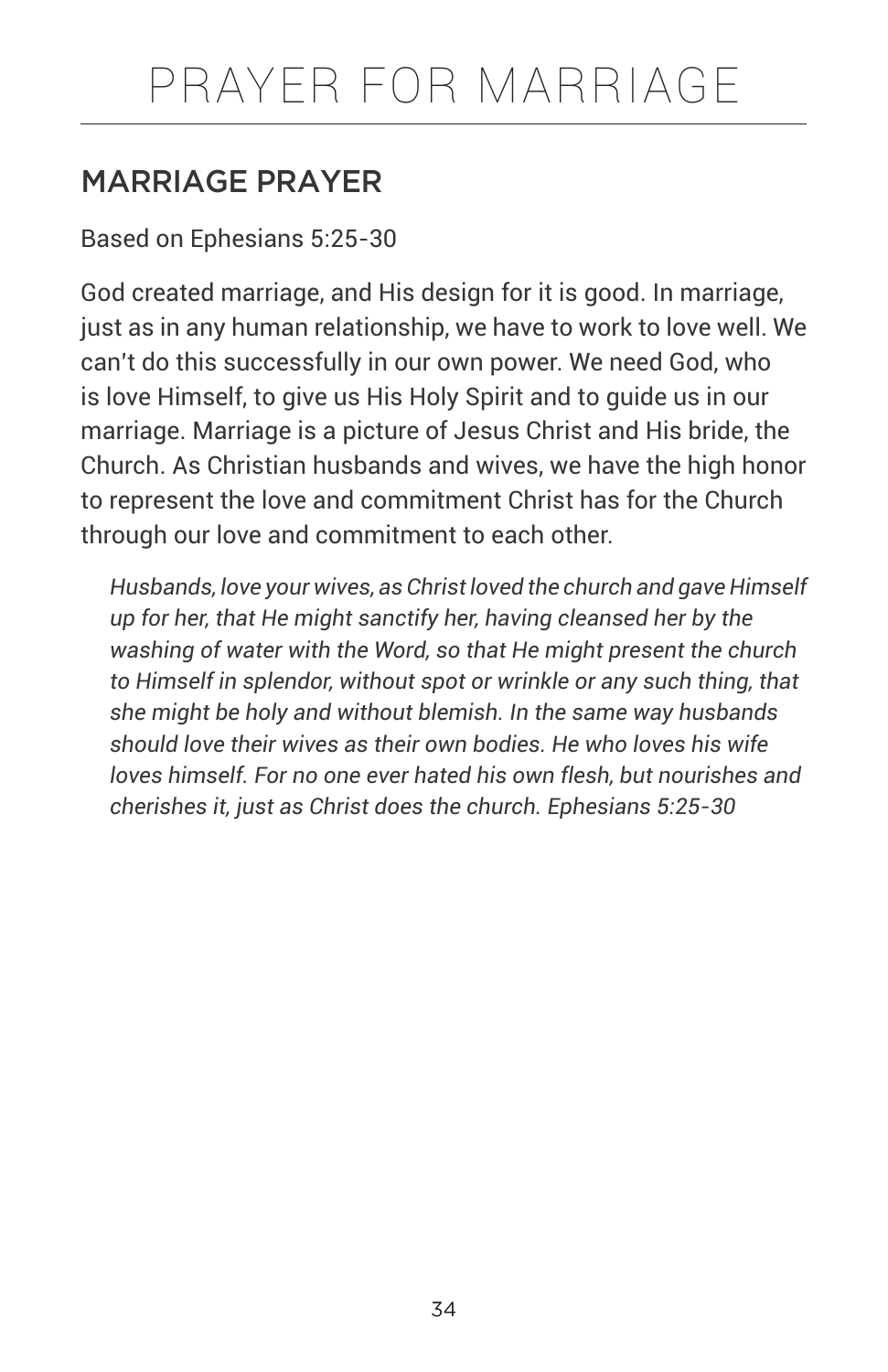"Thank You, God, for loving us and for creating marriage to be an illustration of Your love for us here on earth. Help me, God, to love my spouse (call them by name) the way You love me. Help me to listen to my spouse, give honor and put my spouse before myself. Protect us physically, mentally, emotionally and spiritually. We ask You to build greater unity between us, make us stronger as a couple, more devoted to one another and to You. Use us, God, build us up to be an example of what Godly marriage can look like. Use us together to do more than we could ever do apart. We ask for greater influence and more impact on the people around us. We ask you to work through us in the lives of our friends, family and even those far away. Fill us with Your Holy Spirit and move through us to bring those far from You closer, so that they can have an encounter with the Living God, who seeks and saves the lost and who sets us free and gives us purpose. We choose as a couple to love You first, God. We put our relationship with You before anything and everything else. We confess our need for You. Thank You for bringing us together. We choose to love one another today and every day. Thank You for our marriage. We ask You to bless it, build it and be present in it always."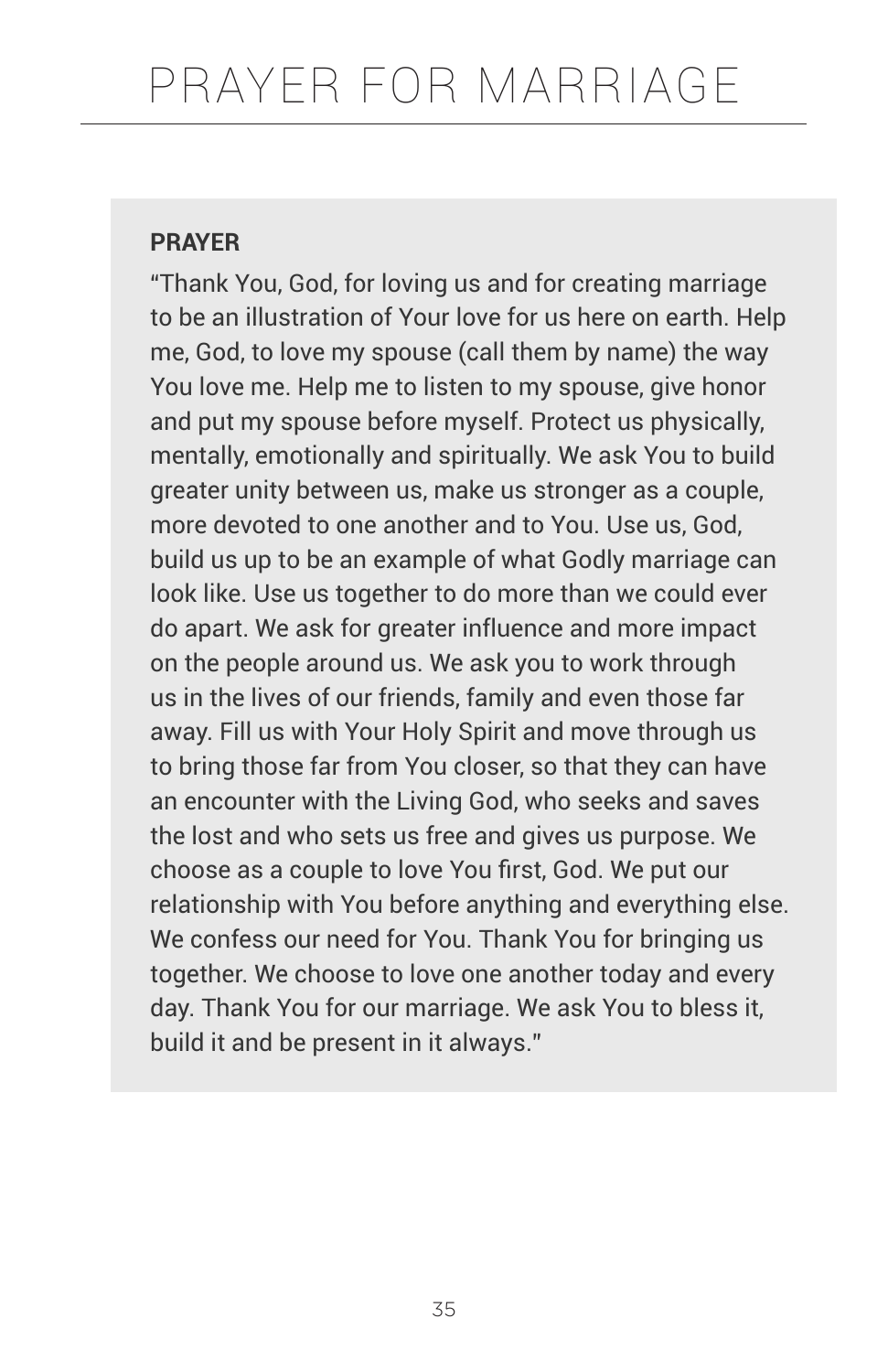# PRAYER FOR NEXT GENERATION

# PRAYING FOR THE NEXT GENERATION

*Love the Lord your God with all your heart and with all your soul and with all your mind and with all your strength. Mark 12:30 NIV*

Can be used for grandchildren, nieces, nephews, etc.

#### **PRAYER**

"Father, thank you for each one of my precious children. Lord, you know their hearts. You know their strengths, their weaknesses and every tiny detail about them. God, I pray that You draw them closer to You. Show them who You are. Let them see their need for you, Lord. Capture their hearts and fill them with Your Spirit. Lord, I pray that they would seek You above all else. That as they wake up in the morning and go to sleep at night, You would be on their minds and hearts. That everywhere they go and in everything they do, they would see You. In Jesus' name, Amen."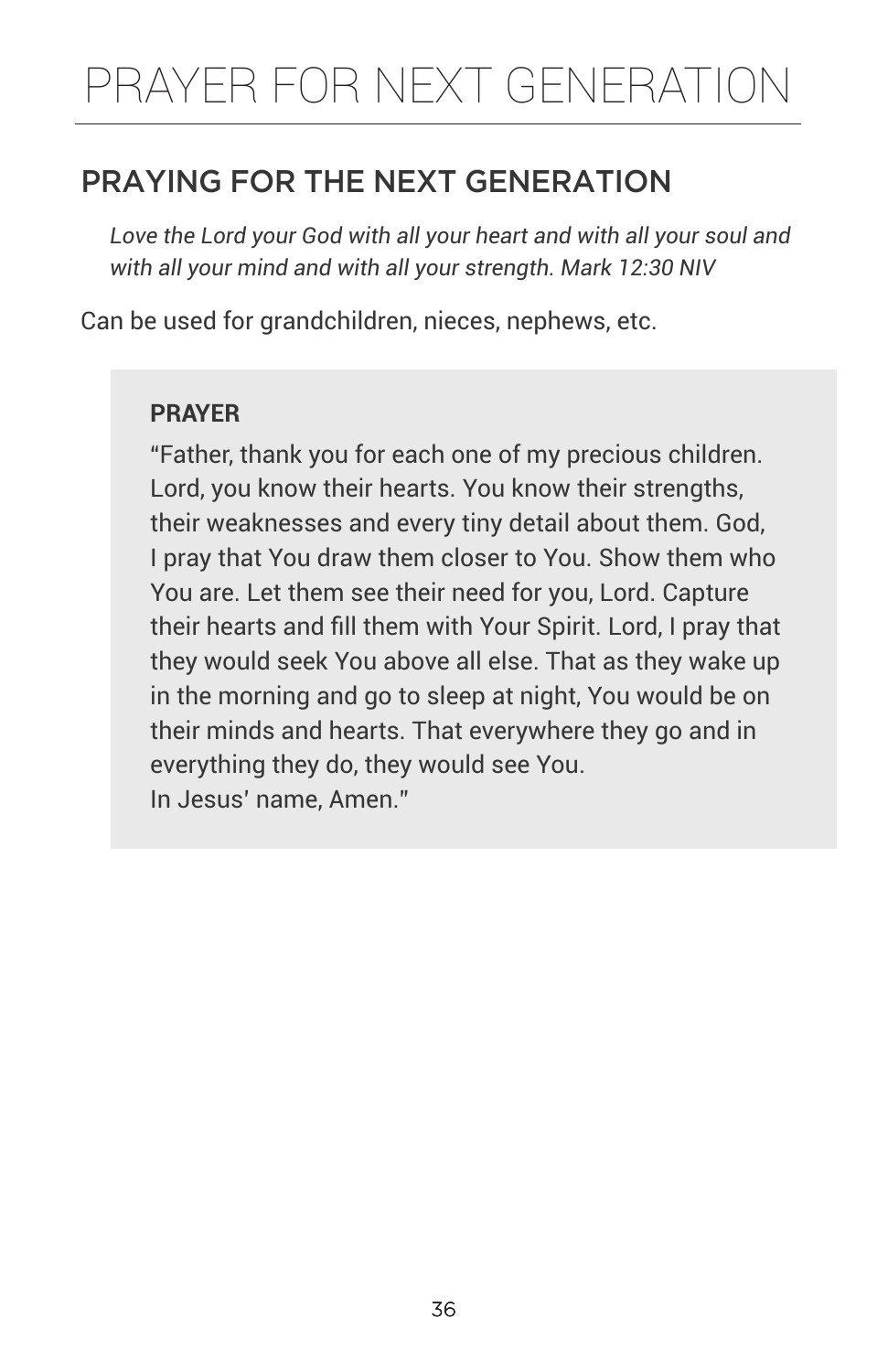# PRAYING FOR CHILDREN

With each passing year, there are more and more ungodly influences vying for the attention of our nation's young people. Biblical values are perceived as strange and antiquated. Christian families are under attack from all sides. How will the emerging generation ever find the strength to follow God's ways and be warriors for Christ? Thousands of years ago, the psalmist asked the same question: "How can a young person stay on the path of purity?" He answered it: "By living according to [God's] word" (Psalm 119:9)

#### **PRAYER**

"Father, we lift up the next generation of young people. You are the God of revival, and we ask You to pour out Your spirit on our young people. We pray for a youth revival with great conviction of sin and that Holy Spirit You would do a cleansing in their lives (1John 1:7). We contend against the enemies of this next generation and we pray for their salvation. We declare freedom from rebellion, freedom from sexual addiction, freedom from drugs and the occult (Isaiah 49:25). God of revival, pour out the promised rain of Your spirit on our sons and daughters. May they see dreams and visions and prophecy (Joel 2:28).

Teach the next generation your ways and the fear of the Lord. God of salvation, raise up youth that will not be ashamed of the Gospel. Let the power of the gospel blaze across out land. We call forth a great Jesus movement (Romans 1:16). Lord, send laborers into every cultural sphere of the harvest; the schools, the mission fields, Hollywood, politics, the streets and the inner cities (Matthew 9:37). God of Justice and power, raise up anointed ones that will lead the way for justice. Raise up evangelists filled with the power of the spirit—doing miracles and healing the sick (Luke 4:19; Isaiah 61:1-2). We pray that this young generation will know the love of God in such a way that they will break through religious and racial barriers, reject territoriality, spiritual pride and selfish ambition, so that the unity Jesus prayed for will be seen (John 17:23). In Jesus name, Amen."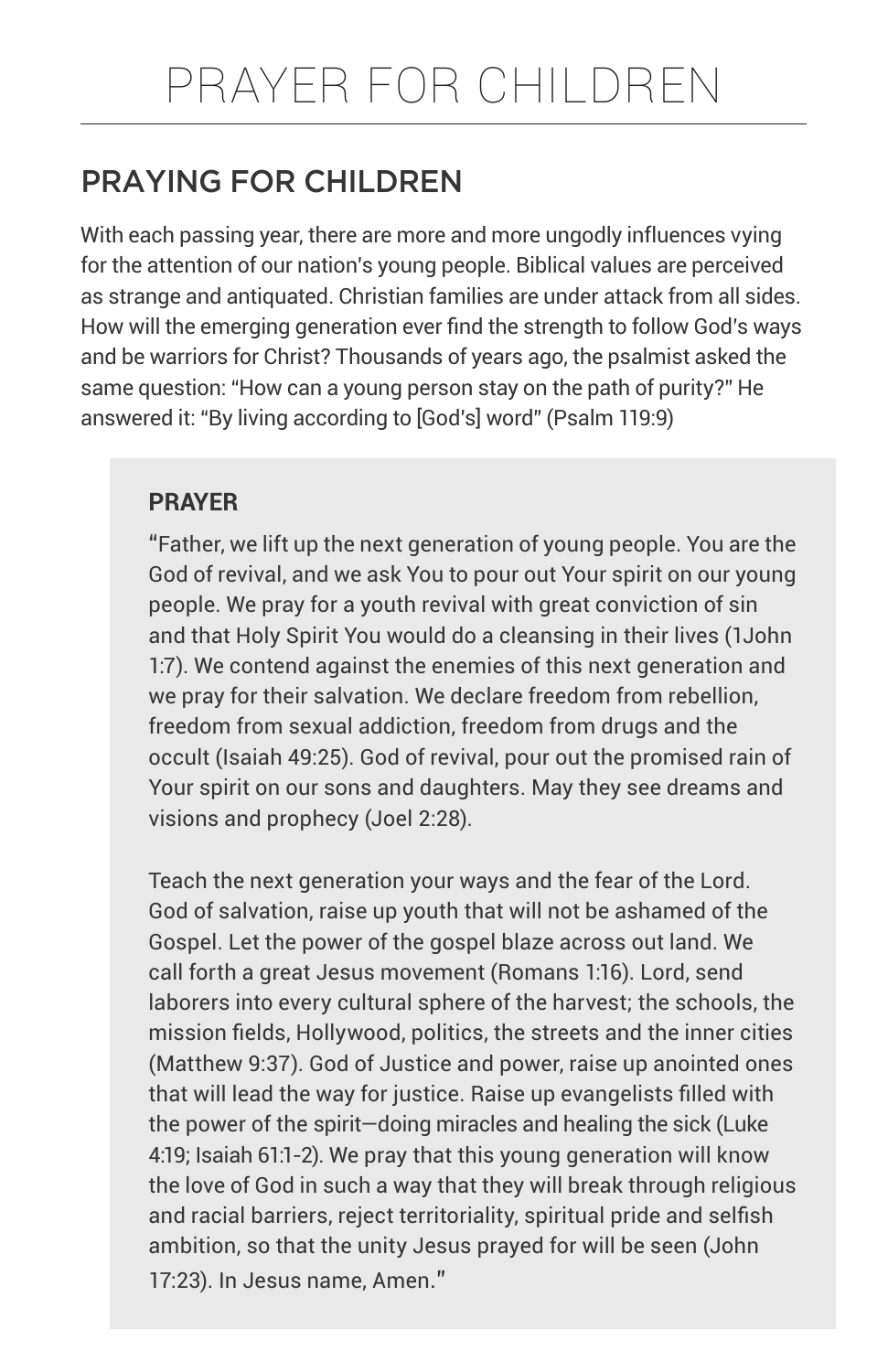# PRAYING FOR THOSE WHO NEED GOD

God desires everyone to know Him. He says in His Word that He would leave the 99 to go after the one who doesn't know Him. As followers of Christ, we are called to partner with Him in praying for those who don't know Him to come to know Him.

### **Ask the Father to Draw Them to Jesus**

God draws people to Him. It's not something we can make happen out of our own efforts, so we need to be faithful in praying that the Father would draw those He's placed on our hearts to Jesus.

*No one can come to me unless the Father who sent me draws them... John 6:44* 

Think about the people you know who are far from God. Let your heart be open to God and anyone He may bring to your mind. It may help to write down their names as you focus on praying for them.

### **PRAYER**

"Father, I pray for the people around me (list specific names), that You would supernaturally draw their hearts to you. Send Your Holy Spirit to them and give them the desire to give their lives to You. Help them to recognize their longing for more in life as a spiritual thirst only You can quench. Open their ears to hear Your voice."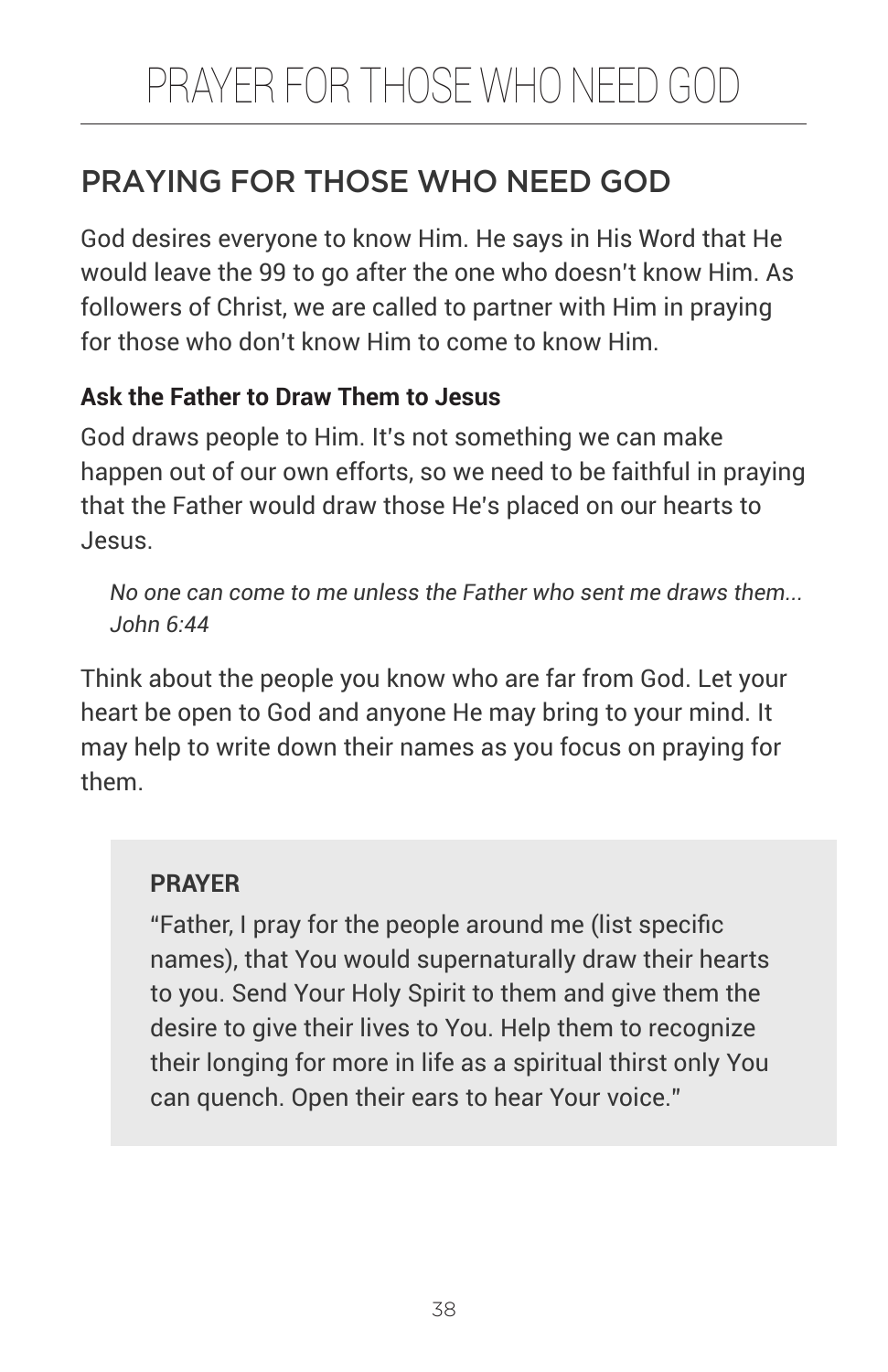# **Pray Their Spiritual Eyes and Ears Would Open**

The truth can be right in front of some people, and they still can't see it because something is in the way, blocking their view of God.

*The god of this age has blinded the minds of unbelievers, so that they cannot see the light of the gospel that displays the glory of Christ, who is the image of God. 2 Corinthians 4:4* 

# **PRAYER**

"Father, in the name of Jesus, I pray that they would be able to see clearly, to recognize who You are, and to give their hearts to You. Remove all hindrances the enemy would use to distract them from Your truth. Open their eyes, Lord, that they might see Jesus and open their ears that they might hear the truth of the gospel."

# **Pray That They Have a Personal Relationship With God**

Many people think Christianity is just another religion. They only see God through the lens of the organization and institution of the church. They may even feel frustrated, angry or betrayed by people in churches they have encountered or by religious legalists and their hypocrisy. But God didn't come to build an organization. He came to have a relationship with His children.

*The Spirit you received does not make you slaves, so that you live in fear again; rather, the Spirit you received brought about your adoption to sonship. And by Him we cry, "Abba, Father." Romans 8:15*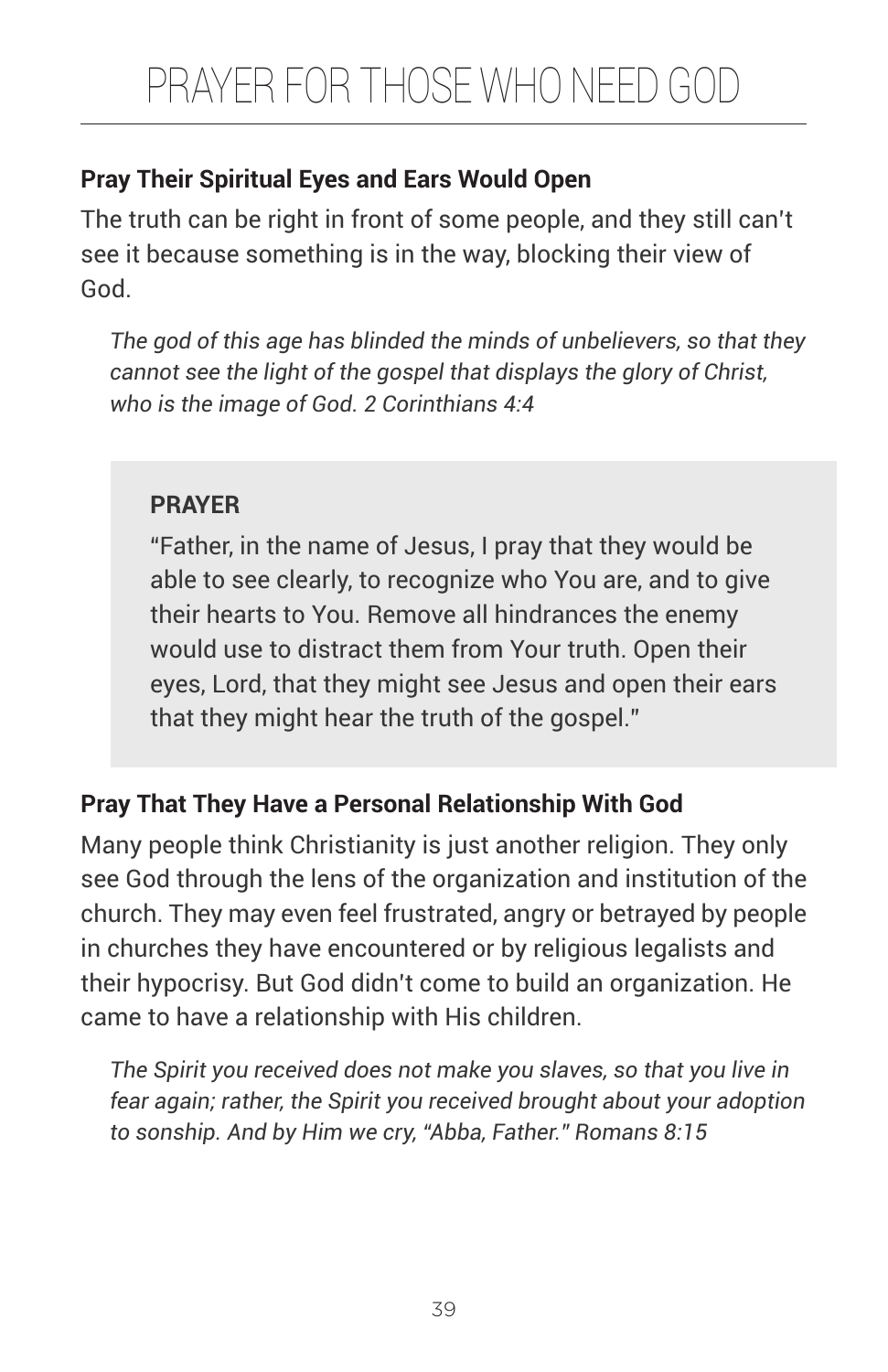God wants His beloved sons and daughters to come home. Praying for people to have personal encounters with the living God makes a huge difference.

#### **PRAYER**

"Father, I pray that they will understand how much You love them. Let them experience the spirit of adoption so that they come into a meaningful relationship with You. Stir in their hearts a longing to come home, to hear Your voice, and to see You welcoming them with open arms. Let them know You are always running to meet them and hold them close."

### **Pray for Believers to Cross Their Paths**

This is twofold: we can pray for other Christians to influence the people around them positively, and we can also look for opportunities to influence others positively ourselves. God's plan to reach people is worked through those who already know and love Him. Jesus asked us to pray for people to go into the world to be salt and light. He came to bring the good news of the Gospel to all people, and His desire is that everyone would know and love Him.

*Ask the Lord of the harvest, therefore, to send out workers into His harvest field. Matthew 9:38*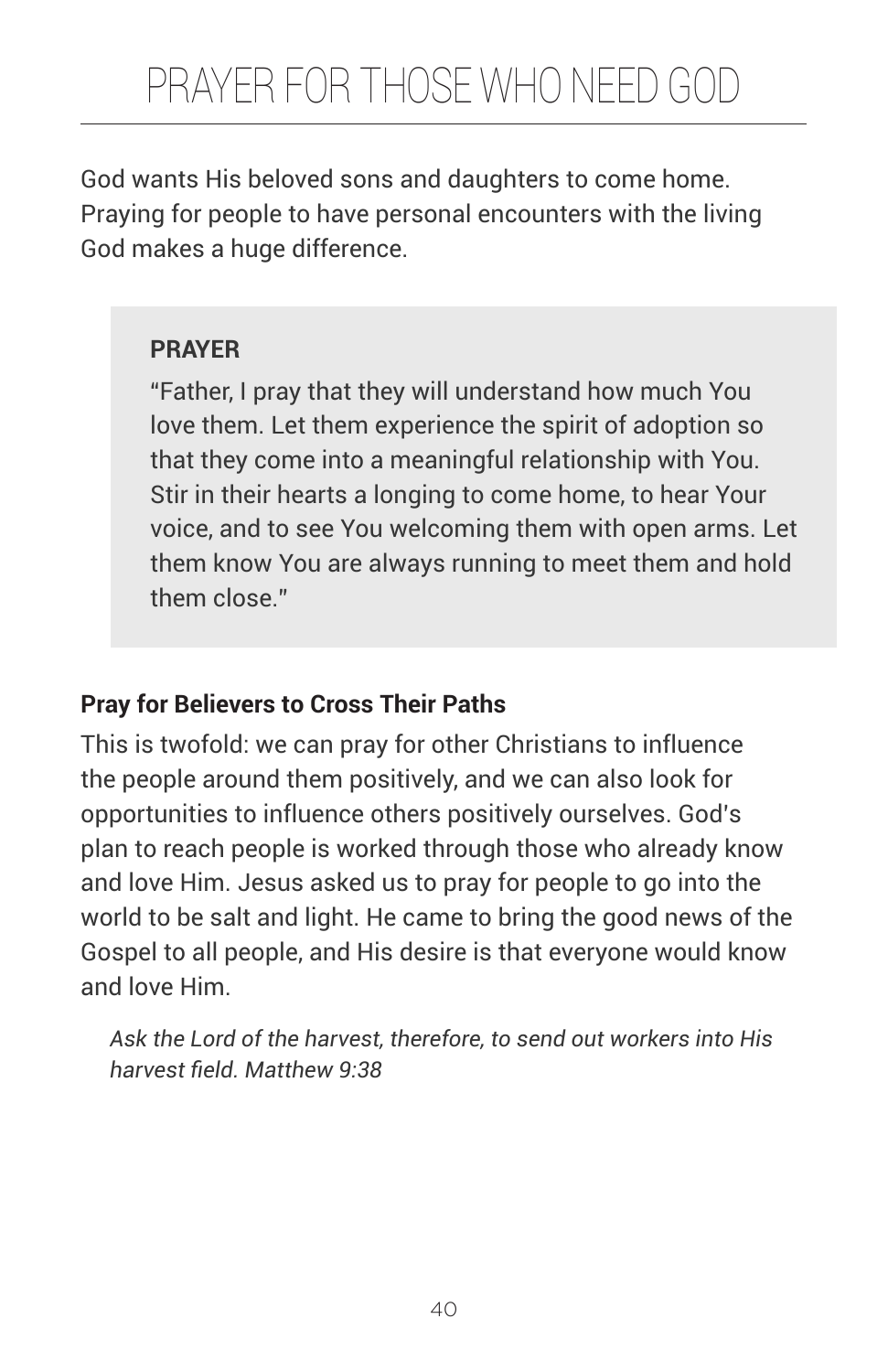As His "spiritual farmers," we should be attuned to opportunities to plant spiritual seeds in the lives of the people we encounter each day. We may have no idea who has already been praying for them and the culminating impact our kind word, compassionate act or loving attitude can have to draw someone to Christ.

### **PRAYER**

"Father, I pray for the lost around me to meet believers who will influence them in a positive way. Lord, let my life shine in such a way that people want to know the God I serve. Allow others to see my genuine love and concern for them in all that I say and do. Let me be Your hands and feet to serve them and let them know just how much You love them."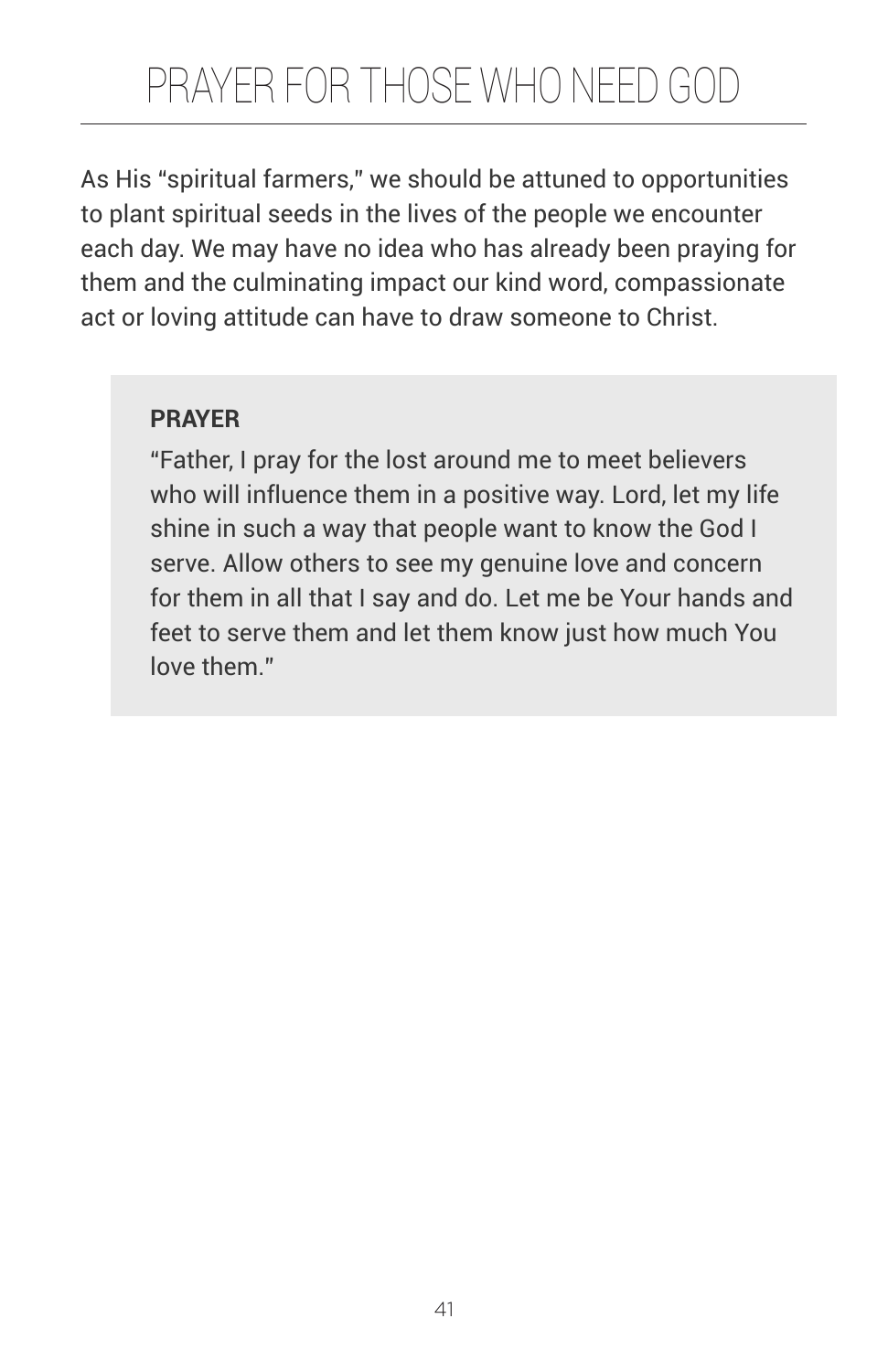# PRAYER FOR GOVERNMENT

# PRAYING FOR GOVERNMENT LEADERS

*"It is very clear that the ultimate reason the Bible instructs us to intercede on behalf of our leaders is so that they might come to the saving knowledge of Jesus Christ. "This (our intercession) is good and acceptable in the sight of God our Savior, who desires all men to be saved and to come to the knowledge of the truth"* 

*— Franklin Graham.*

.

Open the heart of our president (or any leader in any office) to hear and respond to the gospel of Christ if they do not know You.

Help them to accept wise counsel that You approve of. (Proverbs 11:14, 15:22)

Teach them to trust in You and not their own wisdom. (Psalm 21:7)

Protect them from evil. (2 Thessalonians 3:3)

Enable them to carry out their duties with humility toward You and toward others. (1 Peter 5:5)

Give them courage do the right thing under pressure. (Proverbs 2:11-15)

Give them a tender compassion towards those they lead and serve (Colossians 3:12)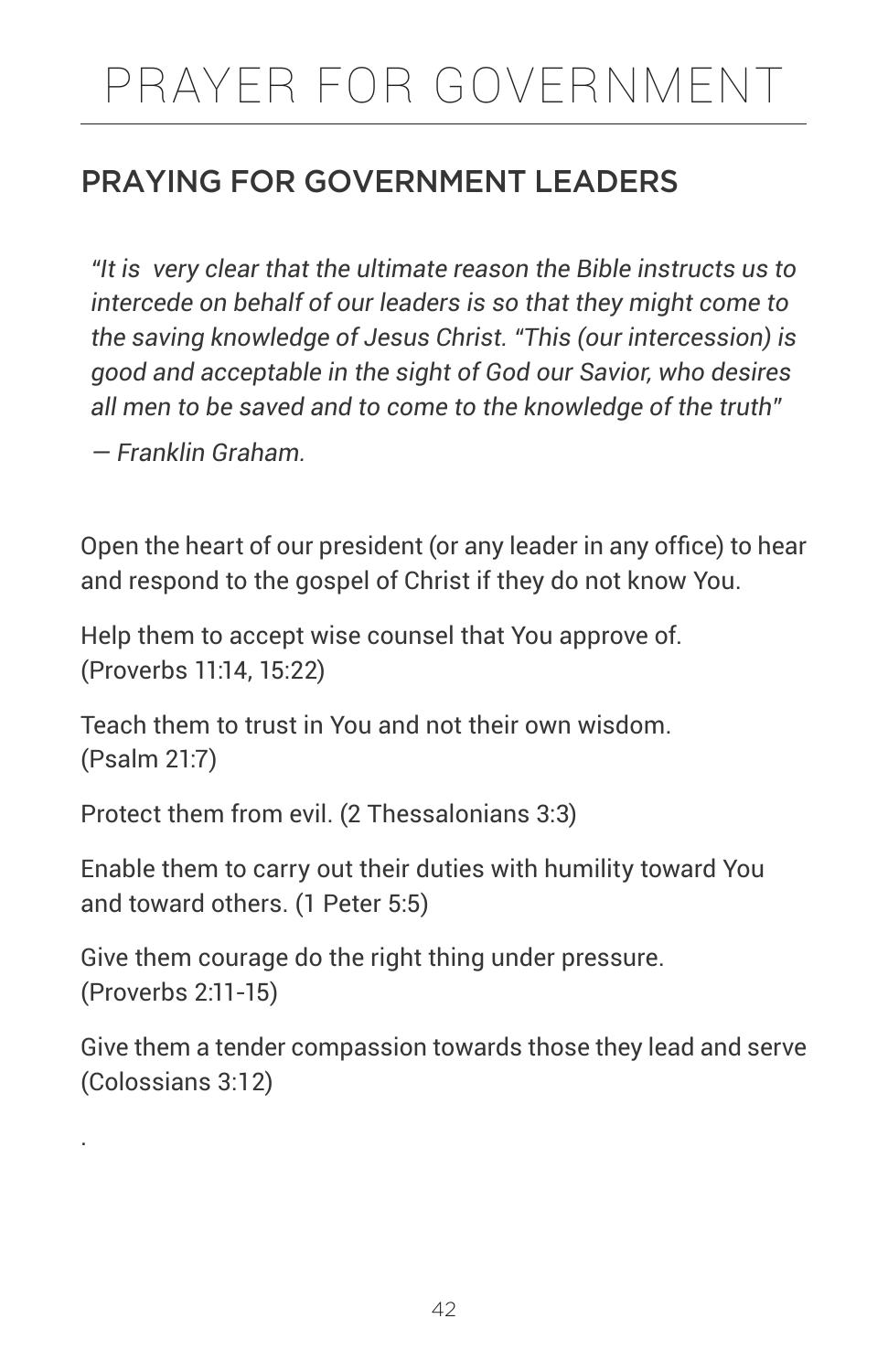"Father, I pray according to **1 Timothy 2:1-3** which says, "I exhort therefore, that, first of all, supplications, prayers, intercessions, and giving of thanks, be made for all men; For kings, and for all that are in authority; that we may lead a quiet and peaceable life in all godliness and honesty. For this is good and acceptable in the sight of God our Savior."

I pray, in the Name of the Lord Jesus, for our president, the vice president, all the Cabinet and the chief justice and associate justices of the Supreme Court to receive the wisdom of God, to act in obedience to that wisdom and for the power of God to flow in their lives

I pray for the members of the Senate and the House of Representatives to find Your peace and direction, and for these men and women to act and lead with humility and according to your word.

I pray that You and Your kingdom of righteousness be demonstrated in the hearts of all those who are in authority in any way. In Jesus Name we pray."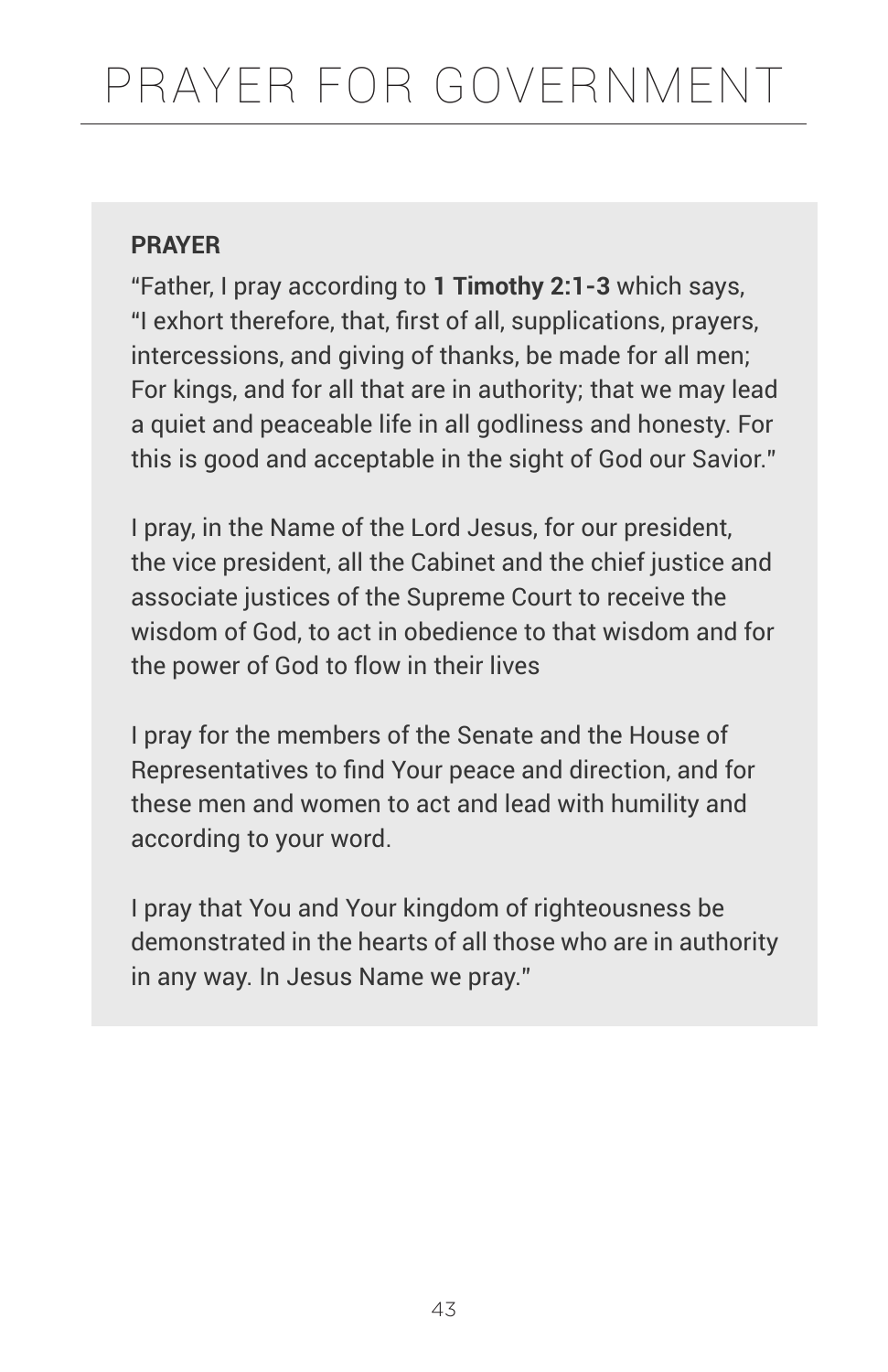# PRAYING FOR ISRAEL

### **Understanding God's Plan Concerning Israel**

Paul felt urgency about the Church understanding God's plan for Israel's salvation (Romans 11:25). God's mystery refers to His plan that He hid through the ages until He revealed it to the apostles (Ephesians 3:5, 9).

*I do not desire…that you should be ignorant of this mystery…that blindness in part has happened to Israel until the fullness of the Gentiles has come in. And so all Israel will be saved. Romans 11:25-26* 

In Romans 11, Paul highlighted four parts of God's plan to bring the gospel (knowledge of God) to the nations.

- 1. The Jewish people have a temporary spiritual blindness on them (v. 25).
- 2. The fullness of the Gentiles (v. 25) will provoke Israel to seek Jesus for salvation (v. 11).
- 3. All Israel will be saved (v. 26).
- 4. The fullness of Israel (v. 12) will lead to God's glory filling the earth (v. 15).

*Have they stumbled that they should fall [permanently losing their calling]? Certainly not! But through their fall [stumbling], to provoke them to jealousy, salvation has come to the Gentiles. Now if their fall [stumbling] is riches for the world and their failure riches for the Gentiles, how much more their fullness… For if their being cast away is the reconciling of the world, what will their acceptance be but life from the dead? Romans 11:11-12, 15*

*…that you should be ignorant of this mystery…that blindness in part has happened to Israel until the fullness of the Gentiles has come in. And so all Israel will be saved. Romans 11:25-26*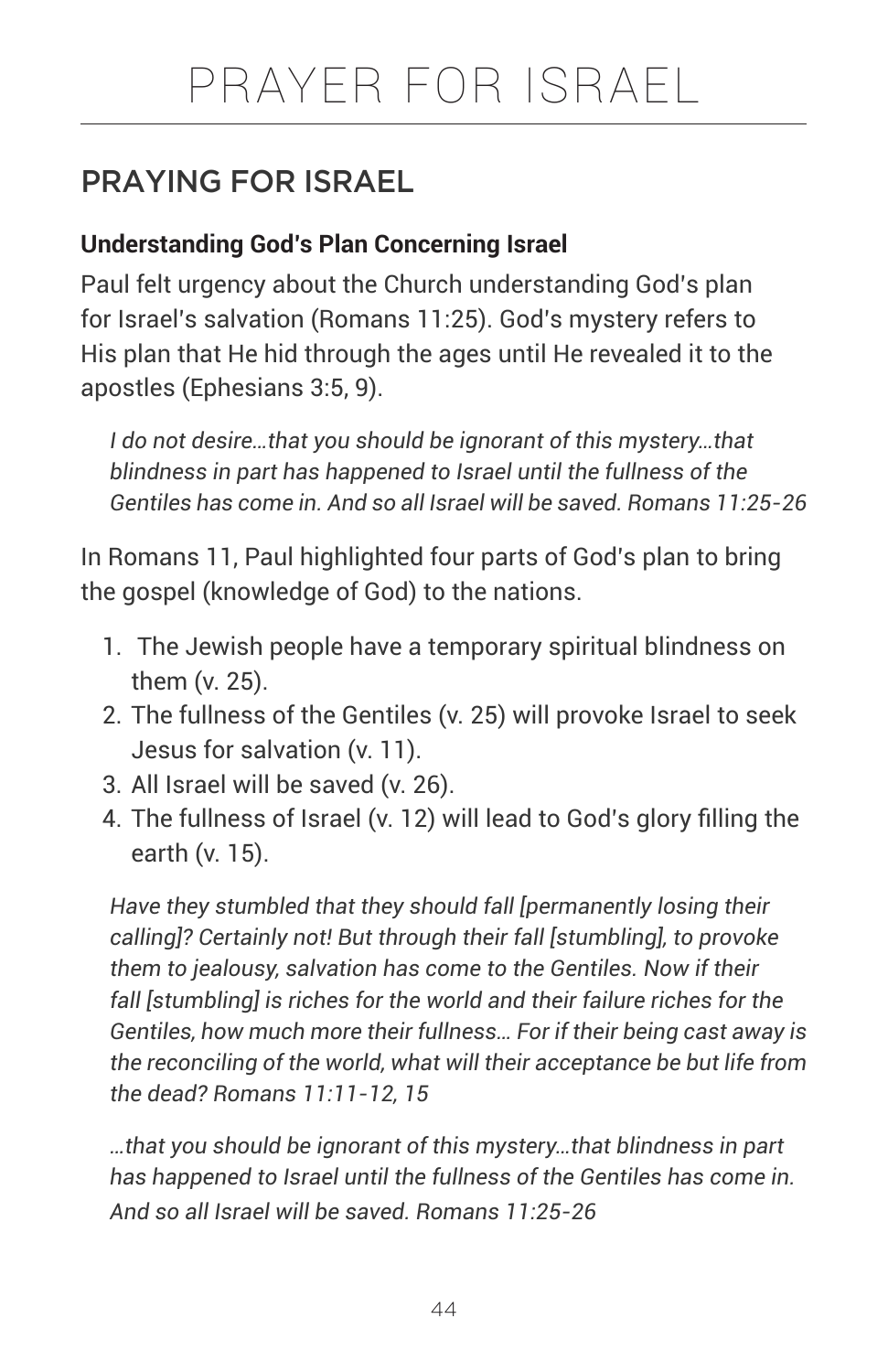The important point Paul is making is that Israel has not fallen (v. 11) in the sense of permanently losing her leadership calling. For the last 2,000 years, the Gentile Church has had the primary leadership role in bringing a witness of the gospel to all nations (Matthew 24:14, 28:19).

# **All Israel Will Be Saved**

*And so all Israel will be saved, as it is written: "The Deliverer [Jesus] will come out of Zion, and He will turn away ungodliness from Jacob [Israel]." Romans 11:26* 

Isaiah confirms Paul's teaching that all Israel will be saved (Isaiah 45:17, 25; 59:20; 60:21). Israel will be the first nation that is totally saved and living righteously (Isaiah 60:21).

Today, there are more Jewish people being saved than at any time in history, with 250,000 Jewish believers worldwide—over 125,000 in the USA, 60,000 in Russia and Ukraine and over 10,000 in the nation of Israel.

What do we do?

We pray for Israel and pray for our understanding of God's heart and purpose for Israel to grow. We study God's heart and plan for Israel in the Bible.

We commit to boldly proclaim God's heart and purpose for Israel.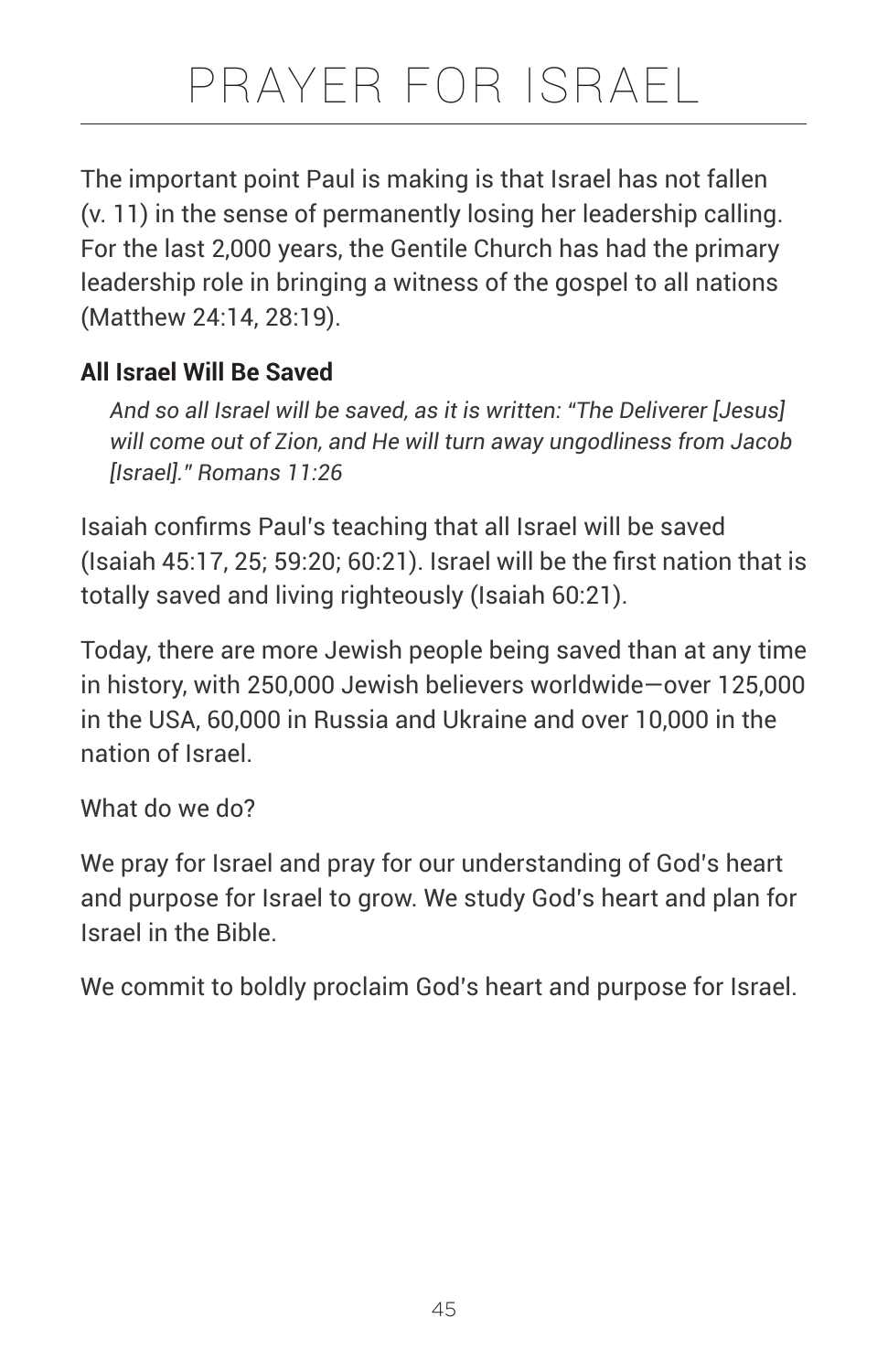# PRAYER FOR ISRAEL

We prepare to stand with Israel in the time of trouble that is coming. We prepare to do works of justice for them (mercy deeds of providing food, shelter).

*I have set watchmen on your walls O Jerusalem; they shall never hold their peace day or night. You who make mention of the Lord, do not keep silent and give Him no rest till He establishes and till He makes Jerusalem a praise in the earth. Isaiah 62:6*

God calls those "who make mention of the Lord" to "not keep silent" until God establishes Jerusalem in righteousness and glory in all the earth. It is in God's heart to establish the city of Jerusalem and the nation of Israel as a lamp that burns (Isaiah 62:1). A lamp gives direction and brings clarity. From Israel God's rule and order will go forth with great clarity giving life to the whole world (Jeremiah 3:17).

#### **PRAYER**

"Father, help me to grow in my understanding of Your purposes for Jerusalem, Israel and the Jewish people. I want to see what You see concerning this. I pray for peace in Jerusalem, ultimately that more and more people will come to know Your Son Jesus, both Jew and Arab. Father I ask You to strengthen the believers in that region and that the Church, both Jew and Arab, would be united and filled with a passion for Jesus."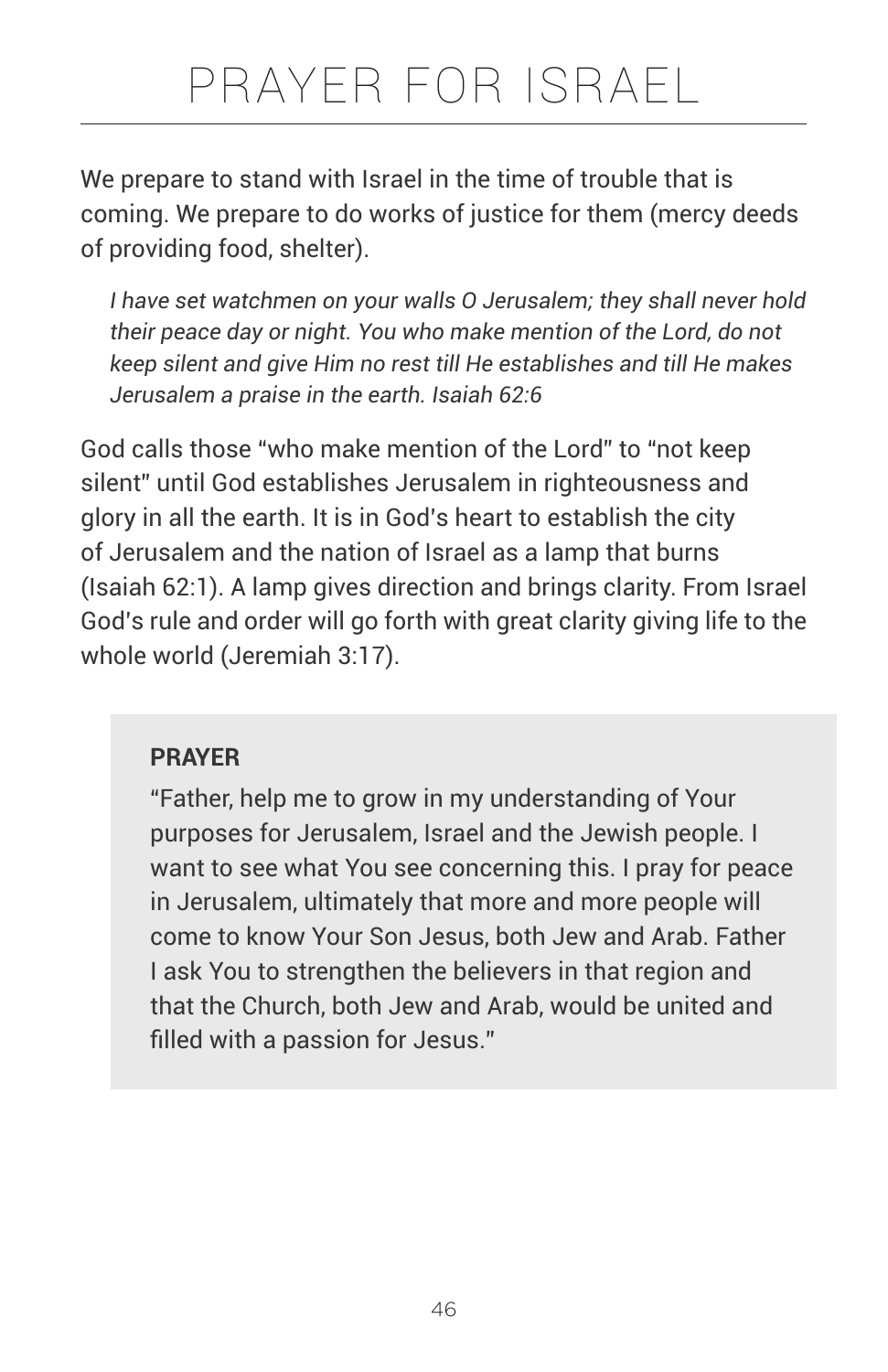# PRAYING FOR MISSIONS & MINISTRIES

### **PRAYER**

"Thank You, Lord, for sending these people to share the good news. Please protect them and open doors for Your Word to be heard and received forever. And add to their number. Send more laborers into the fields here and abroad."

- Barbara Stoltzfus Guatemala & Belize
- Bethany Christian Services — 13 Countries
- Camp Penuel Ironton
- Campus Crusade for Christ — Webster Univ & WashU
- Campus Outreach Ministries — Memphis
- CASA St. Louis
- Community Helping Ministry— Pattonville Fire District
- Crisis Aid International — Ethiopia & St. Louis
- Dan & Emily Okall, Dala Development — Kenya
- $\cdot$  FirstLight  $-$  St. Louis
- Focus on the Family Colorado Springs
- Friederich & Nancy Lueckhof, Christian Frontier Ministries — Cebu, Philippines
- Gateway House of Prayer — St. Louis
- International House of Prayer — Kansas City
- InterVarsity 687 Campuses in U.S.
- Loaves and Fishes Maryland Heights
- $\cdot$  Love the Lou  $-$ Inner City, St. Louis
- Mission 1:11 Haiti & **Philippines**
- New Creation Fellowship Food Pantry — Granite City
- New Life Evangelistic Center — MO, IL, AK
- One Heart Ministries
- Rod & Ellie Hein, Afrika wa Yesu — Mozambique
- Roland & Carolyn Ashby, Strategic Alliance — Mexico
- Safe Families for Children — Midwest USA
- Samaritan's Purse Global
- Sunshine Ministries St. Louis
- Teen Challenge High Ridge
- The Covering House St. Louis
- ThriVe St. Louis — St. Louis & St. Charles
- Trevor Downham, Genesis Trust — Port Shepstone, S. Africa
- Two Tunics KwaZulu-Natal, S. Africa
- Wycliffe Bible Translators — Worldwide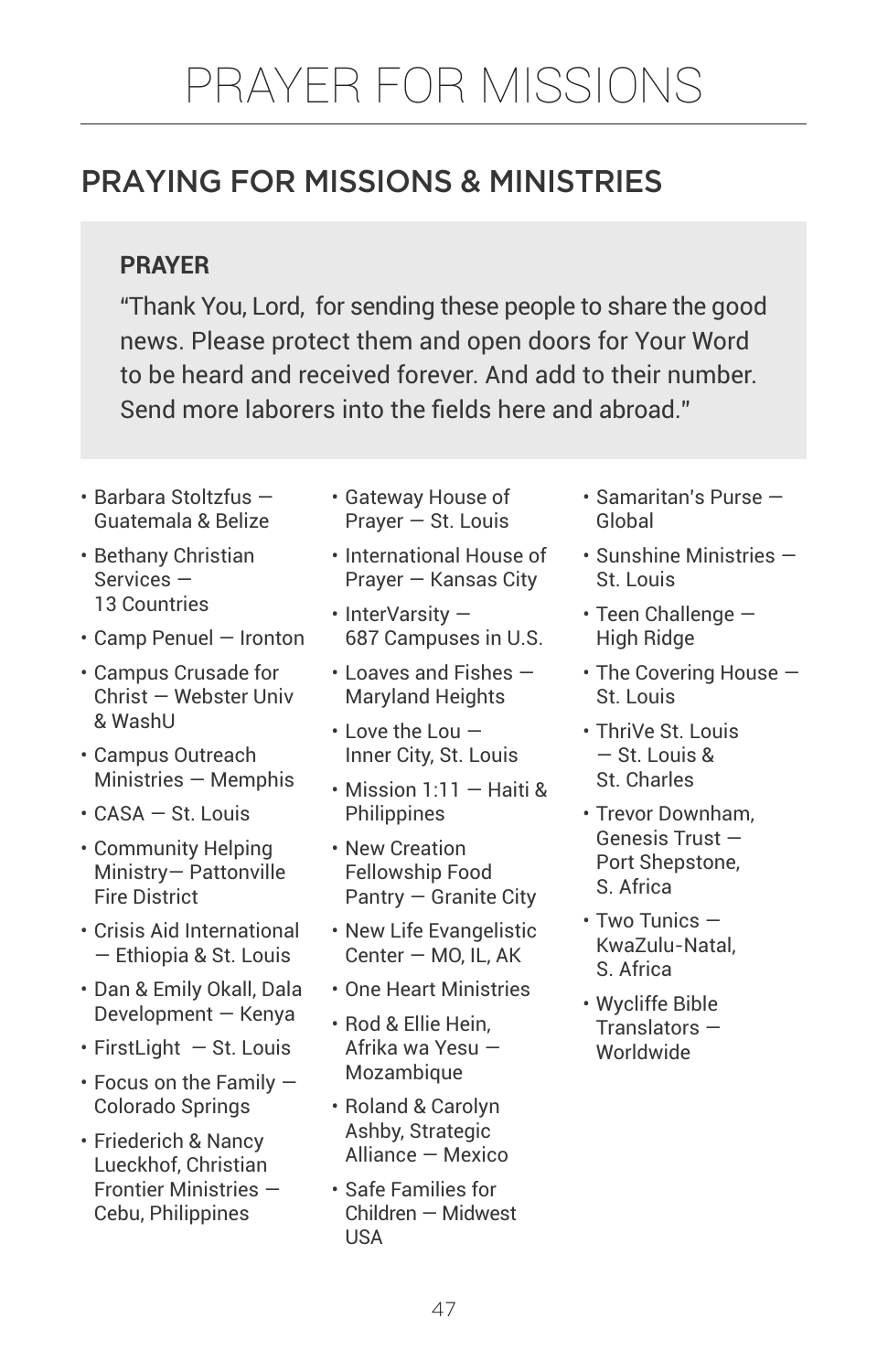# FASTING

The Bible explains fasting as "humbling" or "afflicting" one's soul (Isaiah 58:3,5). An expression of humility and hunger that draws us closer to God. We are humbled because of the difficulty, pain and rawness of fasting.

Fasting is an invitation. God does not require us to fast but rewards those who choose to fast.

*…when you fast, anoint your head and wash your face, so that you do not appear to men to be fasting, but to your Father who is in the secret place; and your Father who sees in secret will reward you openly. Matthew 6:17-18*

*But without faith it is impossible to please Him, for he who comes to God must believe that He is and that He is a rewarder of those who diligently seek Him. Hebrews 11:6* 

Fasting is a paradox. Our bodies and minds become weak when fasting, but our hearts become tender towards God over time. We sometimes feel "raw" before God. We become more aware of our brokenness, which is humbling. This posture of humility is like a powerful magnet to God.

Fasting is a grace. God gives us the grace to fast. We can start by simply asking for grace to do it. The fear of fasting is worse than the actual fast itself.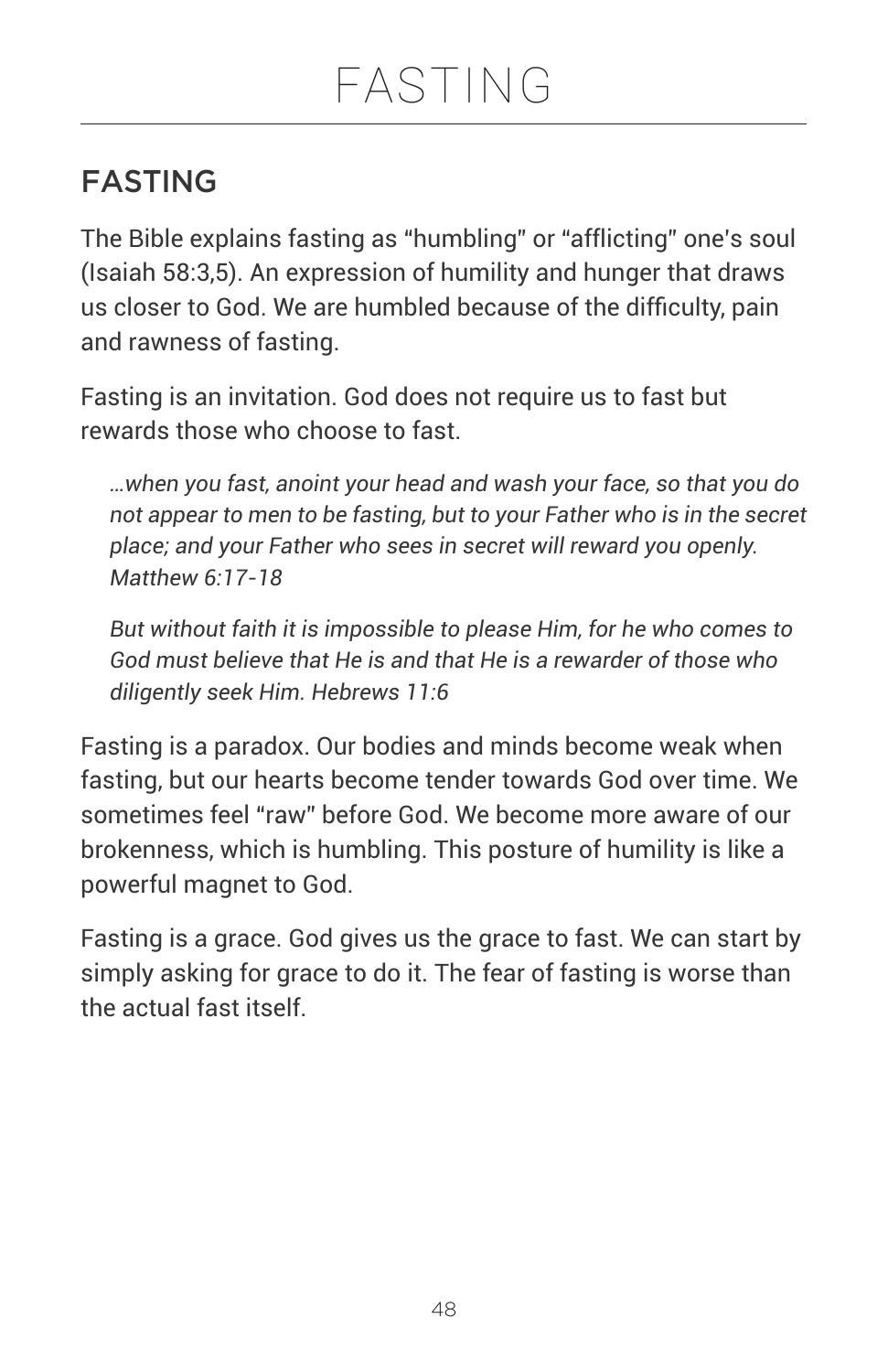### **Biblical Fasts for Different Purposes**

▶ Fasts to experience a greater measure of power to minister to others *"…this kind (demon) does not go out except by prayer and fasting." Matthew 17:21*

# ▶ Fasts to seek direction. Paul's first missionary trip was the result of the early church fasting together while seeking God.

*As they ministered to the Lord and fasted, the Holy Spirit said, "Now separate to Me Barnabas and Saul for the work to which I have called them." Then, having fasted and prayed and laid hands on them, they sent them away. Acts 13:2-3*

# $\blacktriangleright$  Fasts to stop a national crisis

*"Now therefore," says the Lord, "Turn to Me with all your heart, with*  fasting, with weeping and with mourning." So rend your heart and not *your garments; return to the Lord your God, for He is gracious and merciful, slow to anger and of great kindness; and He relents from doing harm. Joel 2:12-13*

# $\blacktriangleright$  Fasts to grow in greater intimacy with God. When we fast to experience greater intimacy with Jesus we are fasting for our heart to move towards God. His heart is already moved towards us.

*Then the disciples of John came to Him, saying, "Why do we and the Pharisees fast often, but Your disciples do not fast?" Jesus said to them, "Can the friends of the Bridegroom mourn as long as the Bridegroom is with them? But the days will come when the Bridegroom will be taken away from them, and then they will fast." Matthew 9:14-15*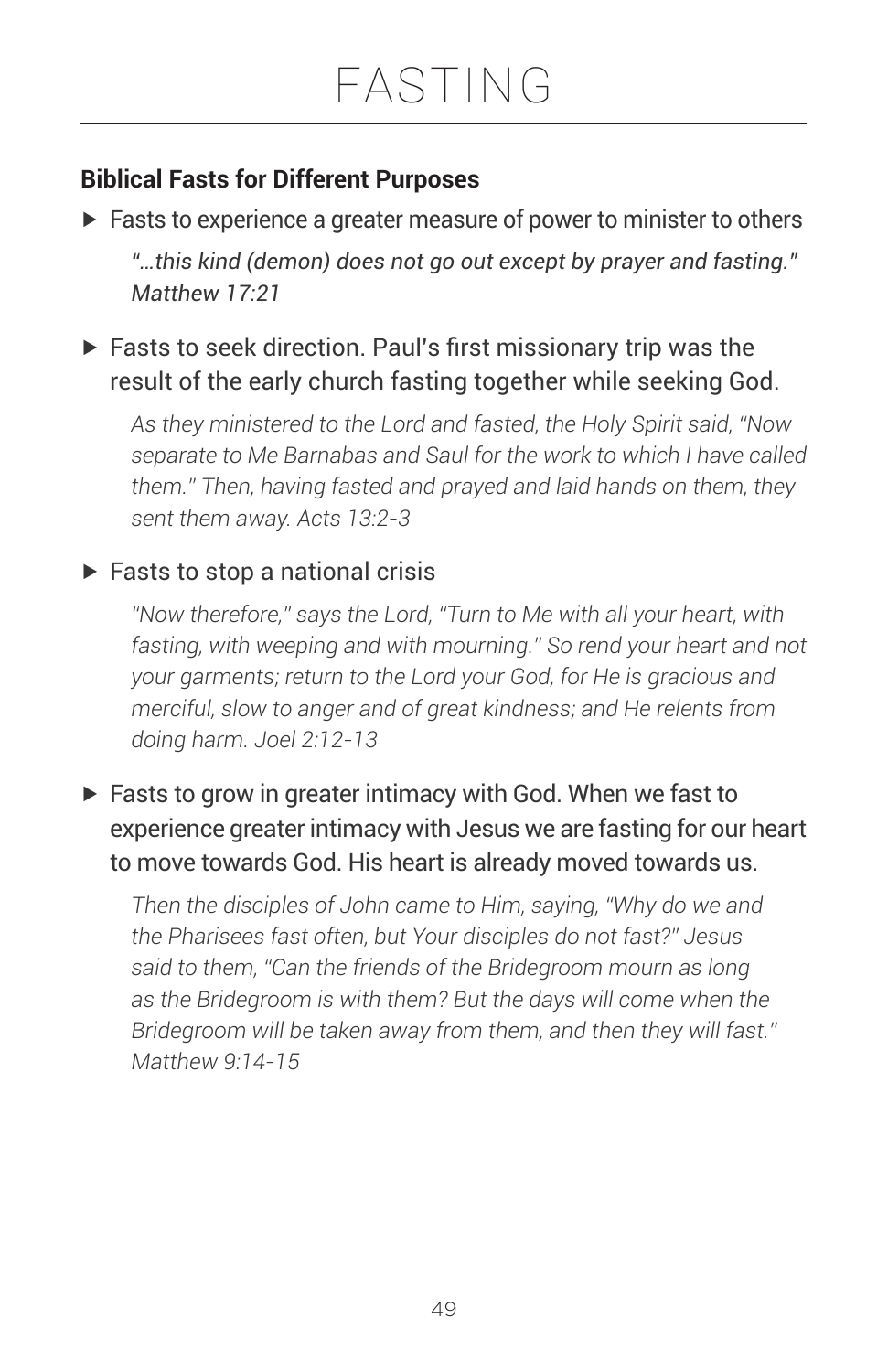It is wrong to let any pleasure such as food, recreation or our social lives become more important to us than God. He is to be the supreme desire of our hearts. When we overindulge in natural things, our spirit man becomes weak and lethargic—we lose spiritual hunger, we lose the ache in our heart for God.

> *The greatest enemy of hunger for God is not poison but apple pie. It is not the banquet of the wicked that dulls our appetite for heaven, but endless nibbling at the table of the world.*

*— John Piper* 

#### **In Our Weakness God Gives Strength**

*And He has said to me, "My grace is sufficient for you, for My power is perfected in weakness." Most gladly, therefore, I will rather boast about my weaknesses, so that the power of Christ may dwell in me. Therefore I am well content with weaknesses, with insults, with distresses, with persecutions, with difficulties, for Christ's sake; for when I am weak, then I am strong [strong in spirit, supernatural strength]. 2 Corinthians 12:9-10*

Paul understood the principle of voluntarily embracing the weakness of prayer and fasting. He tasted the spiritual fruit of it. He pursued the weakness of fasting often (2 Corinthians 11:27). He took Jesus' words seriously; that Jesus would perfect power within Paul as Paul voluntarily embraced weakness.

Fasting is not about rules pertaining to food. It's about the weakness and humility that it causes.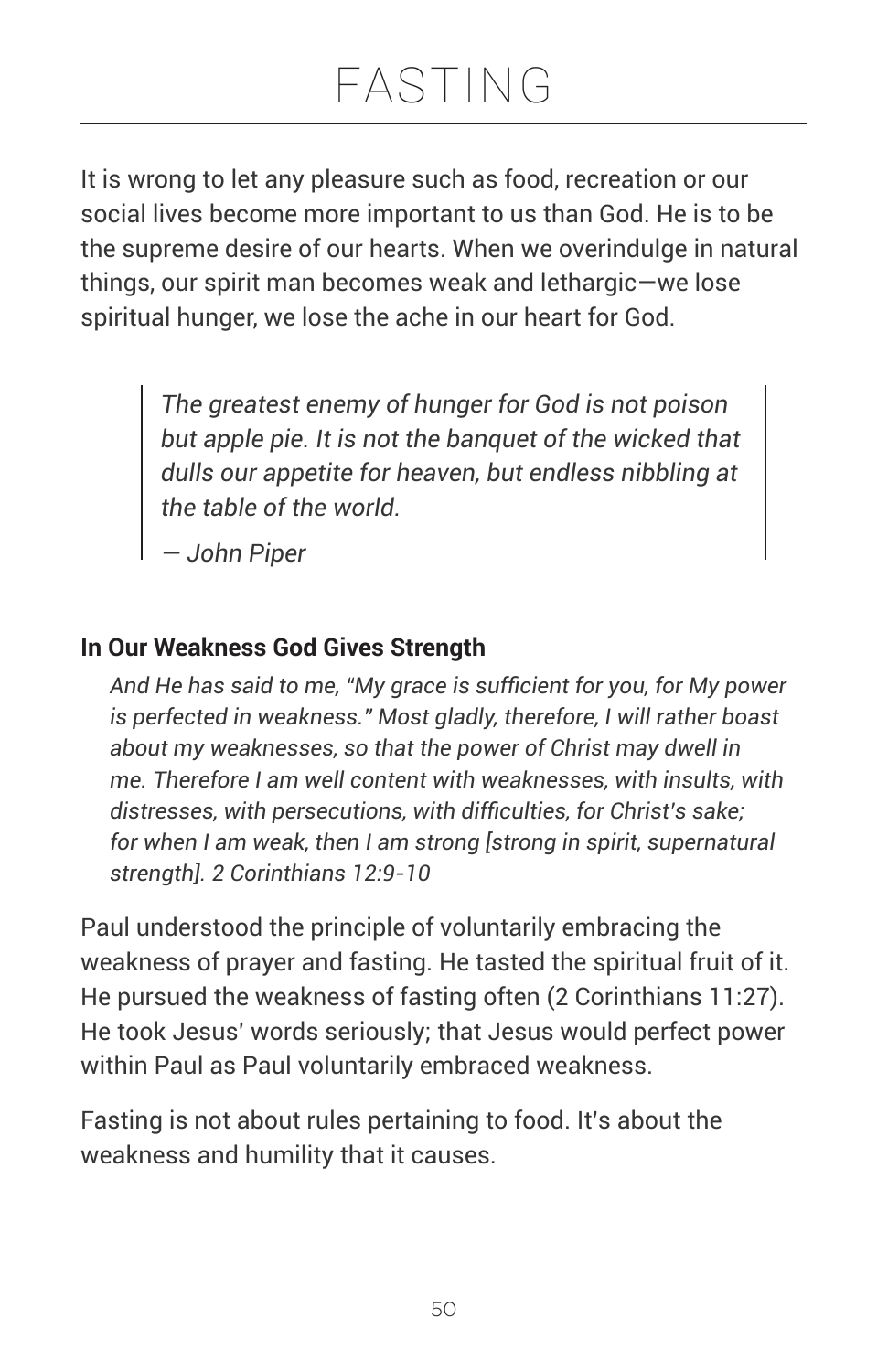*God has ordered His kingdom in such a way that some things that seem weak to men are actually powerful before God.* 

*— Mike Bickle* 

# **Different Types of Fasting From Food**

- ▶ A regular fast is going without food and drinking only water or liquids with no calories.
- $\triangleright$  A liquid fast is going without solid food and drinking only light liquids (like fruit juices).
- ▶ A partial fast, or Daniel fast, abstains from tasty foods, eating only vegetables, nuts, etc.
- ▶ A Benedict fast established by Saint Benedict (525 AD) consists of eating one meal a day.
- ▶ An absolute fast, or Esther fast, is abstaining from food and water (Esther 4:16). Exercise caution!
- ▶ Fasts of various lengths: one-day fast (Leviticus 16), threeday fast (Acts 9), seven-day fast (2 Samuel 12), twentyone day fast (Daniel 10), forty-day fast (Exodus 24, 34, Deuteronomy 9,18, 1 Kings 19, Matthew 4)

### **Beginning to Fast**

Start where you can. Begin by asking God for the desire to fast and for the grace to do it. The key is to not quit but keep trying.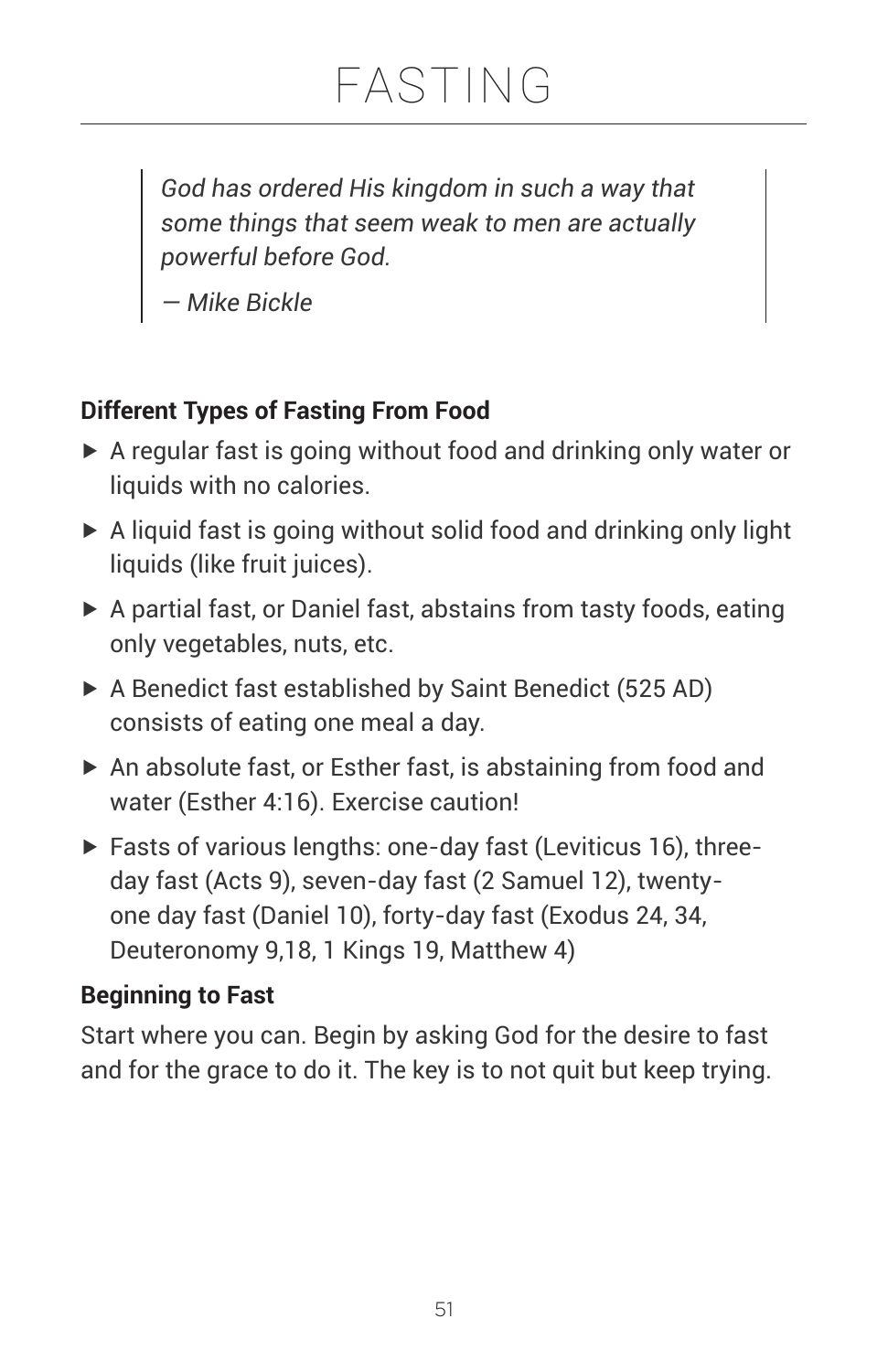# NEW TESTAMENT PRAYER LIST

# NEW TESTAMENT PRAYER LIST

# **Prayers in Acts**

• Unified prayer of the apostles for boldness confirmed with signs and wonders. **Acts 4:24-31**

# **Prayers in Romans**

- Prayer for Israel and the lost to be converted. **Romans 10:1**
- Prayer for unity in the Church across a city. **Romans 15:5-6**
- A prayer for believers to be filled with all joy, peace and hope. **Romans 15:13**

# **Prayers in Corinthians**

- Paul's prayer that the Church across a city would come up short in no spiritual gifts. **1 Corinthians 1:4-8**
- Prayer for abundant financial provision and multiplication. **2 Corinthians 9:10-11**
- Prayer for the grace to mature in godliness to live in honor. **2 Corinthians 13:7, 9**
- Prayer for the church to be filled with grace that leads to intimacy with God. **2 Corinthians 13:14**

### **Prayers in Ephesians**

- Prayer for the release of a revelatory spirit on the Church in the knowledge of God. **Ephesians 1:15-23**
- Prayer for supernatural inner strength through experiencing God's love. **Ephesians 3:14-21**
- Prayer for the release of the anointing of boldness in public ministry. **Ephesians 6:18-20**
- Prayer for supernatural peace and love, faith and grace. **Ephesians 6:23-24**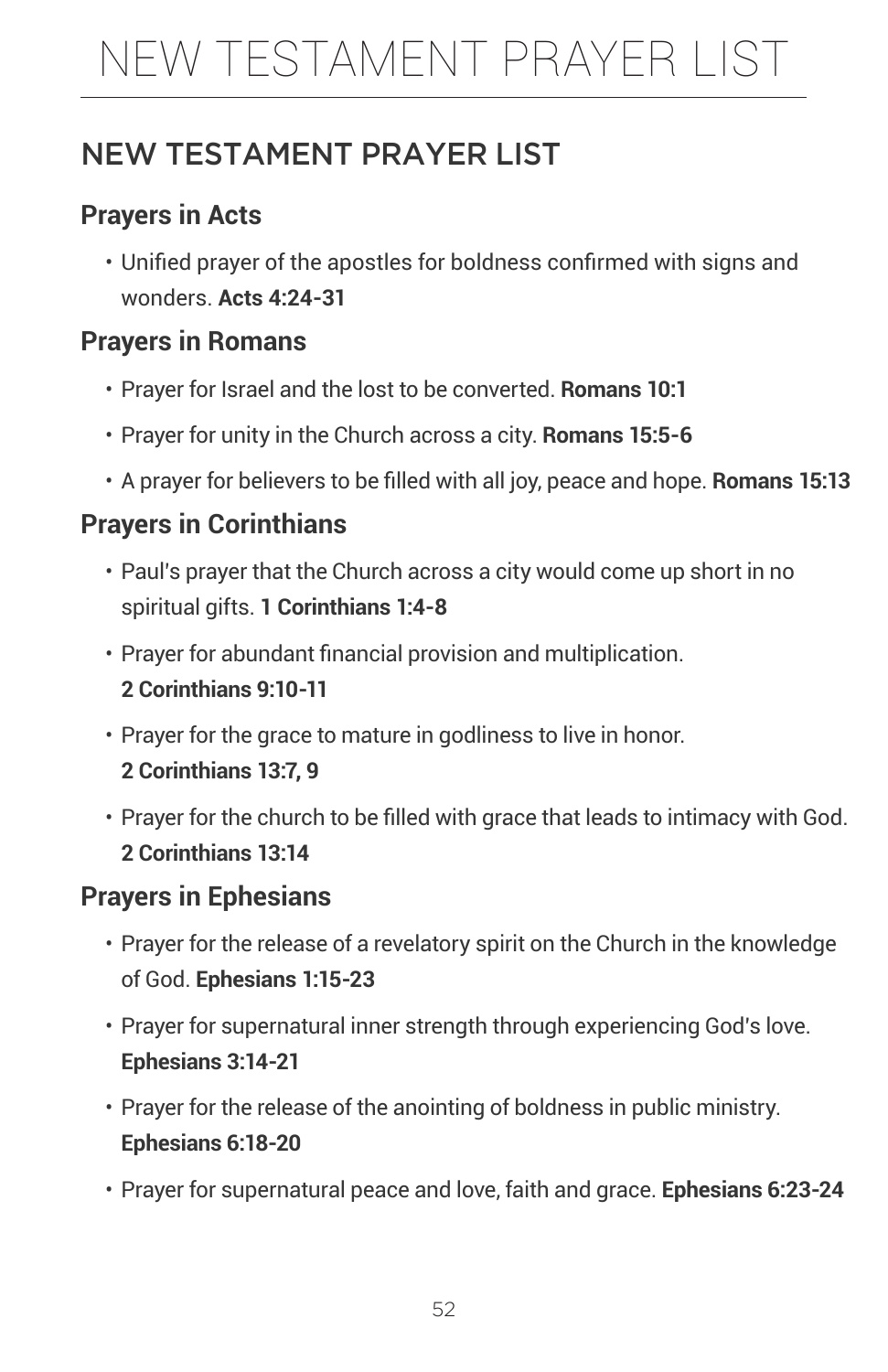# NEW TESTAMENT PRAYER LIST

# **Prayers in Philippians**

- Prayer for partnership in the Gospel as God completes His work in a Church. **Philippians 1:2-7**
- Prayer for supernatural love and establishment of excellence with good fruit. **Philippians 1:9-11**
- Prayer for supernatural peace to guard the hearts and minds of others. **Philippians 4:6-7**

# **Prayers in Colossians**

- Prayer for revelation of God's will, intimacy and spiritual strength. **Colossians 1:9-12**
- Prayer that God would open a door of evangelism by the release of power on the Word. **Colossians 4:2-4 (Rev. 3:8)**
- Prayer for spiritual maturity and wisdom in God's will for the Church across the city. **Colossians 4:12**

# **Prayers in Thessalonians**

- Prayer to release apostolic ministry that helps the whole Church abound in love and holiness. **1 Thessalonians 3:9-13**
- Prayer for passion for Jesus with purity through Holy Spirit empowering. **1 Thessalonians 5:23-25**
- Prayer for grace to be made manifest on the Church in the city. **1 Thessalonians 5:28**
- Prayer to be equipped for God's glory in order to fulfill God's highest purposes for the Church. **2 Thessalonians 1:11-12**
- Prayer to be comforted in God's love and established as effective and fruitful in ministry. **2 Thessalonians 2:16-17**
- Prayer for the Word to increase, resulting in saints growing in love and perseverance. **2 Thessalonians 3:1-5**